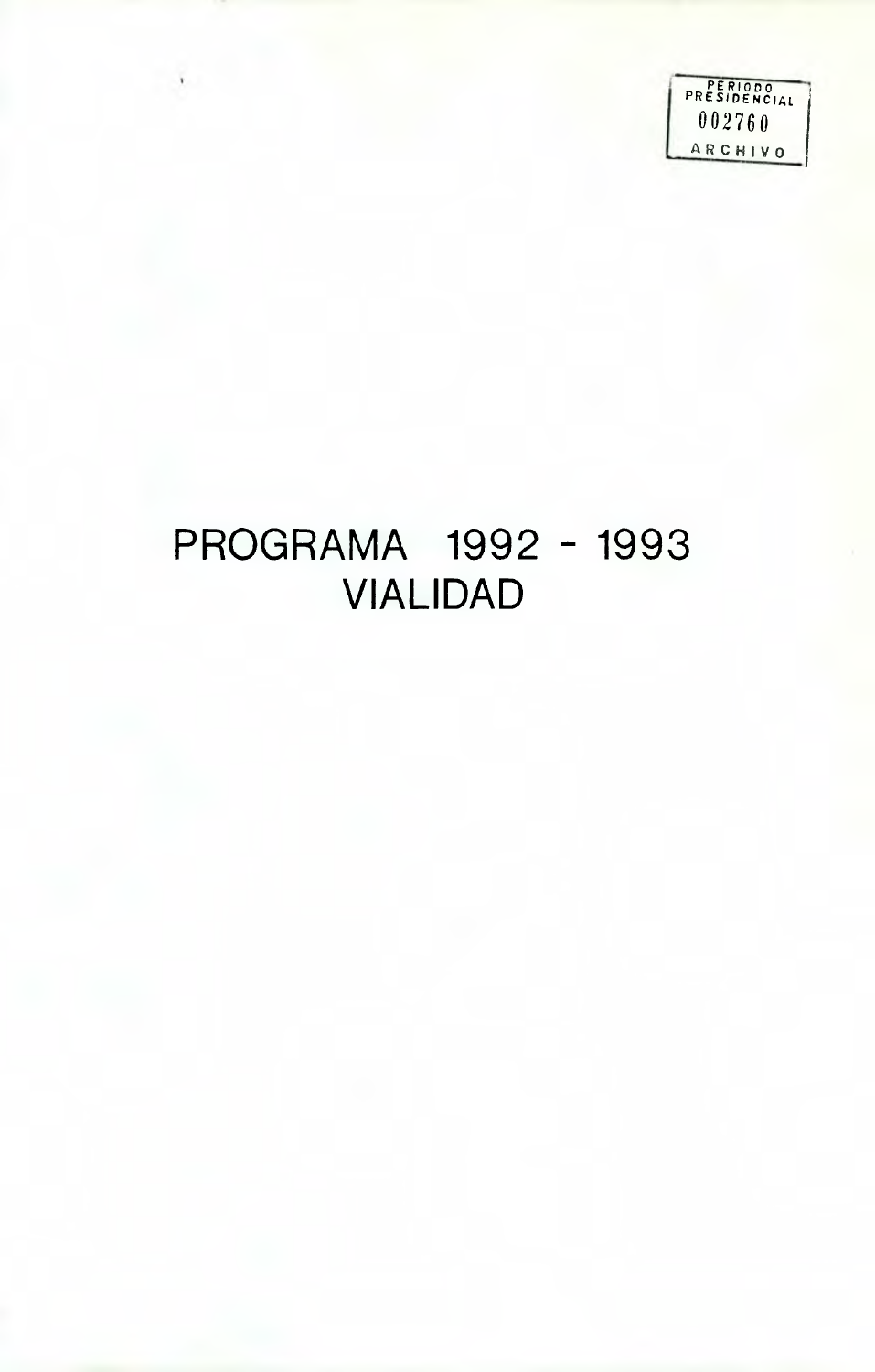### **PROGRAMA DE VIALIDAD 1992 - 1993**

**• PROGRAMA DE SEGUNDAS CALZADAS, PUENTES Y OBRAS MAYORES** 

**SE COMPLETARAN AMPLIACIONES ENTRE SAN FERNANDO Y SAN JAVIER, COPIAPO - PAIPOTE, SANTIAGO - SAN ANTONIO, CONCEPCION - LOTA, CONCEPCION - LIRQUEN.** 

- **PROGRAMA DE PAVIMENTACIONES SE PAVIMENTARAN 2000 KMS. DE LA RED VIAL NACIONAL**
- **PROGRAMA DE CONSERVACIONES UN 60% DE LOS RECURSOS DE INVERSION SE UTILIZARAN EN CONSERVAR Y REPONER LA RED VIAL NACIONAL**

is **PROGRAMA DE VIALIDAD URBANA SE COMPLETARA EL ANILLO AMERICO VESPUCIO EN SANTIAGO Y SE MEJORARAN NUMEROSOS PUNTOS EN LA V Y VIII REGION**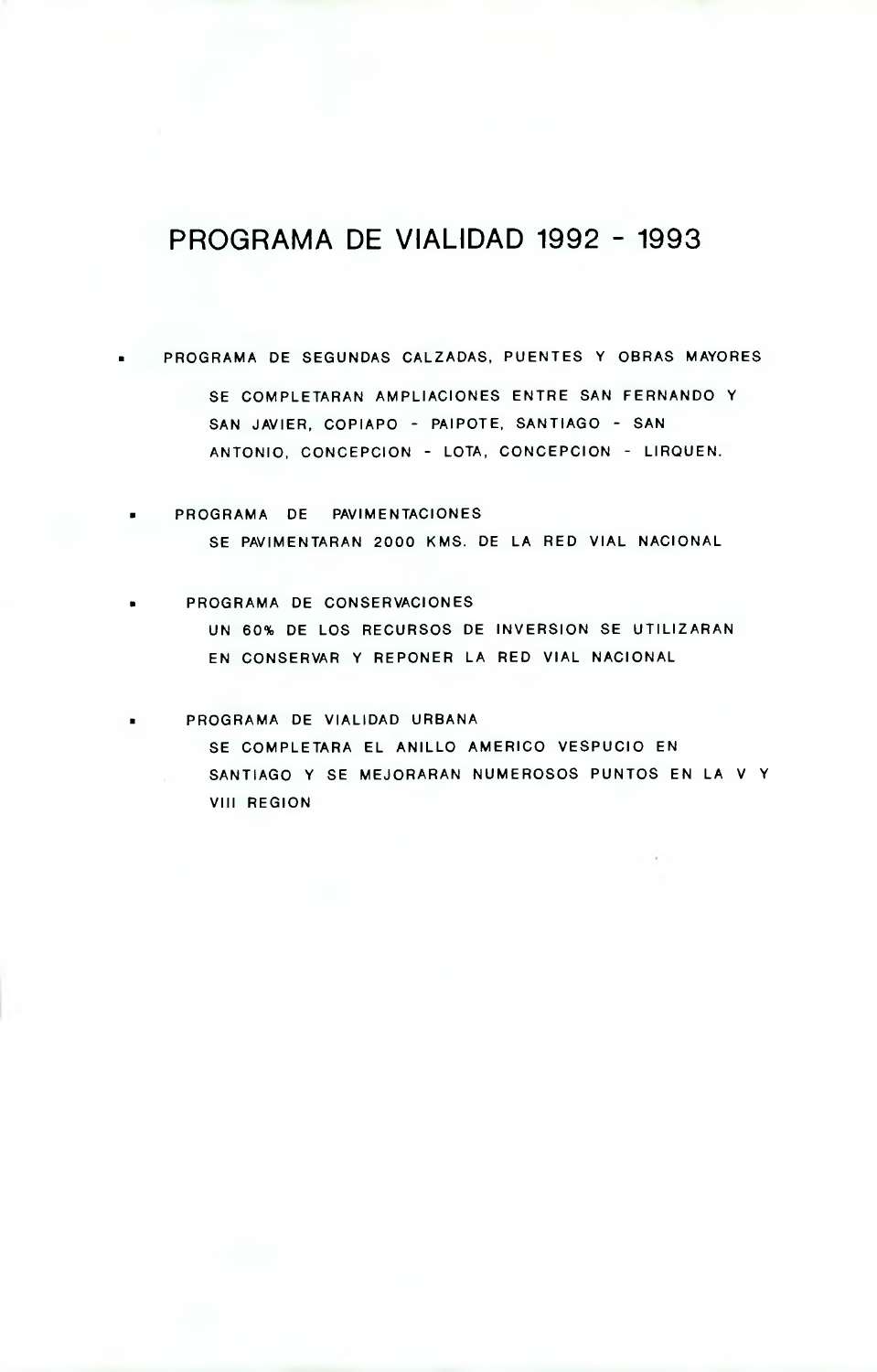### FICHA DE PROGRAMAS DEL PLAN DE INFRAESTRUCTURA

NOMBRE DEL PROGRAMA: SEGUNDAS CALZADAS, PUENTES Y OBRAS MAYORES OBJETIVOS: AMPLIACION DE LA CAPACIDAD DE LA RED VIAL EN AQUELLOS SECTORES EN QUE LOS VOLUMENES DE TRAFICO IMPIDEN LA CIRCULACION ADECUADA DE LOS VEHICULOS.

DESCRIPCION: SE INCLUYEN LAS OBRAS DE AMPLIACION DE SEGUNDAS CALZADAS EN LAS PRINCIPALES RUTAS NACIONALES EN QUE LOS NIVELES DE TRAFICO LO AMERITAN. PRINCIPALMENTE SE EJECUTARAN OBRAS EN: RUTA 5 SUR SECTOR SAN FERNANDO - SAN JAVIER, RUTA CONCEPCION - CORONEL - LOTA, RUTA CONCEPCION - LIRQUEN, RUTA COPIAPO - PAIPOTE, RUTA SANTIAGO - SAN ANTONIO, EJE PETORCA EN PUERTO MONTT.

COSTO ESTIMADO: 37.200 MILLONES (\$ 1992)

SITUACION ACTUAL: PRINCIPALES OBRAS FUERON INICIADAS A FINES DE 1990 Y DURANTE 1991. SOLO QUEDAN POR LICITAR ALGUNOS SECTORES DE LA RUTA 5.

AVANCE A LA FECHA: 35% FECHA DE INICIO: 1991 FECHA DE TERMINO: 1993 METAS A DIC. 1993: LAS OBRAS CITADAS ESTARAN TERMINADAS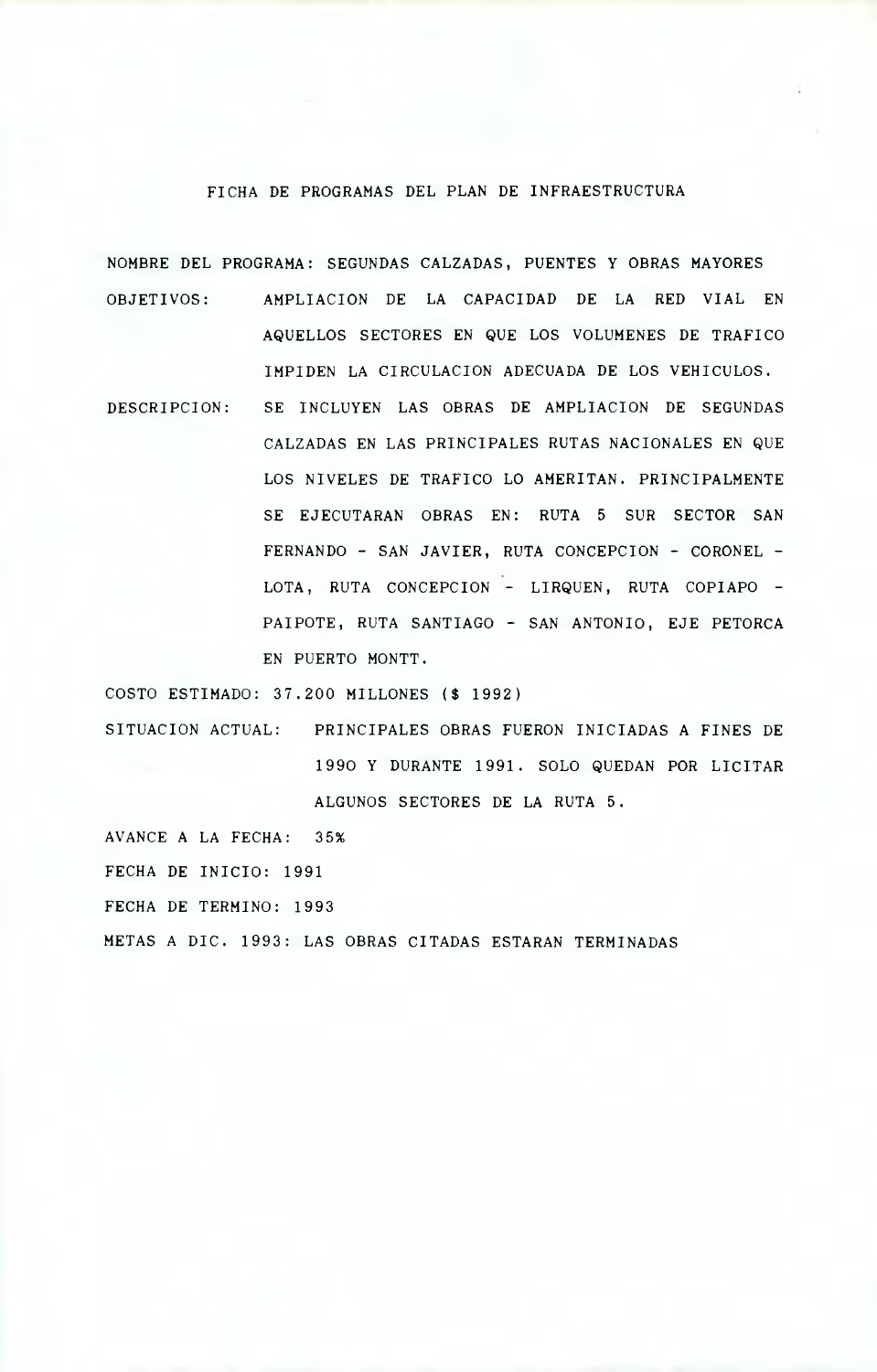Page No.<br>03/12/91  $\mathcal{A}$ 

 $\alpha$ 

 $\cdot$ 

| REGION.                                      | ROL               | <b>PROTECTO</b>             | <b>LONGITUD</b><br>(K) | TIPO DE OBRA  | ESTINACION<br>645T0 1992 | estimacion gasto<br>1992 ADELAHTE | <b>SITUACION</b><br><b>PPOYECTO</b> |
|----------------------------------------------|-------------------|-----------------------------|------------------------|---------------|--------------------------|-----------------------------------|-------------------------------------|
| ******                                       |                   | --------                    |                        |               |                          |                                   |                                     |
| ** REGION : 0<br>0                           |                   | SOBREPROGRAMACION PSC-P     | 0.0                    | ampliacion    | $-1386.0$                | 0.0                               | ÷<br>N                              |
| 0.                                           | RUTA 5            | CHIMBARONGO-TENO            | 22.3                   | AMPLIACION    | 1386.0                   | 3234.0                            | N                                   |
| ** Subtotal **                               |                   |                             | 22.3                   |               | 0.0                      | 3234.0                            |                                     |
| $\leftrightarrow$ REGION : 3<br>3.           | $C-17$            | COPIAPO-PAIPOTE             | 8.9                    | REPOS-AMPLIAC | 1091.2                   | 1540.5                            | Α                                   |
| ## Subtotal ##                               |                   |                             | 8.9                    |               | 1091.2                   | 1540.5                            |                                     |
| ** PEGION : 5                                |                   | 5 RUTA 78 PUANGUE-LEYDA     | 8.9                    | REPOS-AMPLIAC | 1355.0                   | 2787.2                            | Ħ                                   |
| ** Subtotal **                               |                   |                             | 8.9                    |               | 1355.0                   | 2787.2                            |                                     |
| $\leftrightarrow$ REGION : 6<br>$\mathbf{I}$ | H-66-G            | PUENTE PEUMO                | 0.0                    | AMPLIACION    | 620.8                    | 667.0                             | A                                   |
|                                              | ruta 5            | SAN FDO.-CHIMBARONGO        | 20.1                   | AMPLIACION    | - 11.0                   | 11.0                              | A                                   |
| Subtotal **                                  |                   |                             | 20.1                   |               | 631.8                    | 67B.0                             |                                     |
| ++ REGION : 7<br>$\mathcal{V}$               | RUTA 5            | FANGUILEMO-SAN JAVIER       | 28.7                   | AMPLIACION    | 2977.4                   | 6673.4                            | А                                   |
| $\overline{7}$                               | RUTA <sub>5</sub> | ROMERAL-MOLINA              | 19.8                   | AMPLIACION    | 1277.2                   | 1277.2                            | A                                   |
| 7.                                           | ruta 5            | TENO-ROMERAL                | 9.1                    | AMPLIACION    | 1025.7                   | 1025.7                            | A                                   |
| $\overline{\prime}$                          | RUTA 5            | MOLINA-PANGUILEMO I         | 16.9                   | AMPLIACION    | 1821.2                   | 3926.8                            | N                                   |
| 7                                            | RUTA 5            | MOLINA-PANGUILEMO II        | 22.6                   | AMPLIACION    | 1601.8                   | 3580.3                            | N                                   |
| ** Subtotal **                               |                   |                             |                        |               |                          |                                   |                                     |
|                                              |                   |                             | 97.1                   |               | 8703.3                   | 16483.4                           |                                     |
| $\leftrightarrow$ REGION : 3<br>8.           |                   | ruta 150 - Fenco-Lirouen    | 3.6                    | REPOS-AMPLIAC | 915.4                    | 915.4                             | А                                   |
| 3.                                           |                   | FUTA 160 CONCEPCION-CORONEL | 17.1                   | AMPLIACION    | 15B6.1                   | 2056.2                            | А                                   |
| ** Suptotal **                               |                   |                             | 20.7                   |               | 2501.5                   | 2971.6                            |                                     |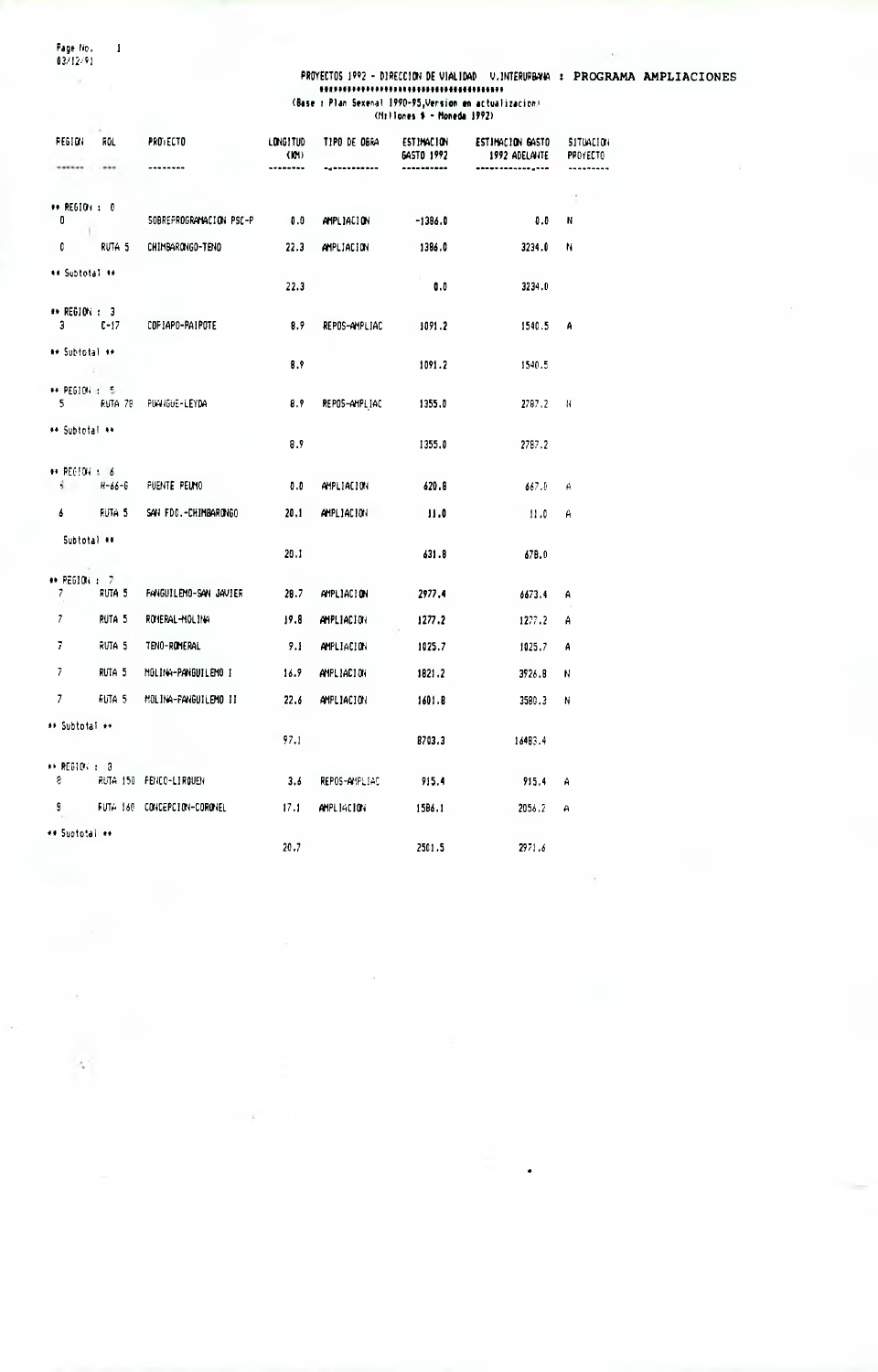Page tio.<br>03/12/91

 $\overline{\mathbf{c}}$ 

ηÝ.

# PROYECTOS 1992 - DIRECCION DE VIALIDAD - V.INTERURBANA : PROGRAMA AMPLIACIONES<br>
SUSSE : Plan Sexenal 1990-95,Version en actualizacion)<br>
(Plan Sexenal 1990-95,Version en actualizacion)<br>
(Plan Sexenal 1990-95,Version en actu

| POL               | PFO/ECTO                                             | LONSITUD<br>(M) | TIPD DE OBFA  | <b>ESTIMACION</b><br>GASTO 1992 | ESTIMACION GASTO<br>1992 ADELINITE | 51160106<br><b>FROVECTO</b> |
|-------------------|------------------------------------------------------|-----------------|---------------|---------------------------------|------------------------------------|-----------------------------|
|                   |                                                      |                 |               |                                 |                                    |                             |
|                   |                                                      |                 |               |                                 |                                    |                             |
|                   |                                                      |                 |               |                                 |                                    |                             |
| RUTA <sub>5</sub> | <b>PUENTE TOLTEN</b>                                 | 0.0             | AMPLIACION    | 206.3                           | 206.3                              | A                           |
| FUTA 5            | ACCESOS PUENTE MALLECO                               | 3.5             | REPOS-AMPLIAC | 11.5                            | 077.6                              | NE                          |
|                   |                                                      |                 |               |                                 |                                    |                             |
| ** Subtotal **    |                                                      |                 |               |                                 |                                    |                             |
|                   |                                                      | 3,5             |               | 217.8                           | 1094.0                             |                             |
|                   |                                                      | 181.5           |               | 14500.6                         | 28776.7                            |                             |
|                   | $\leftrightarrow$ PEG(D) : 7<br><b>HAN Total ANN</b> |                 |               | ٠                               |                                    |                             |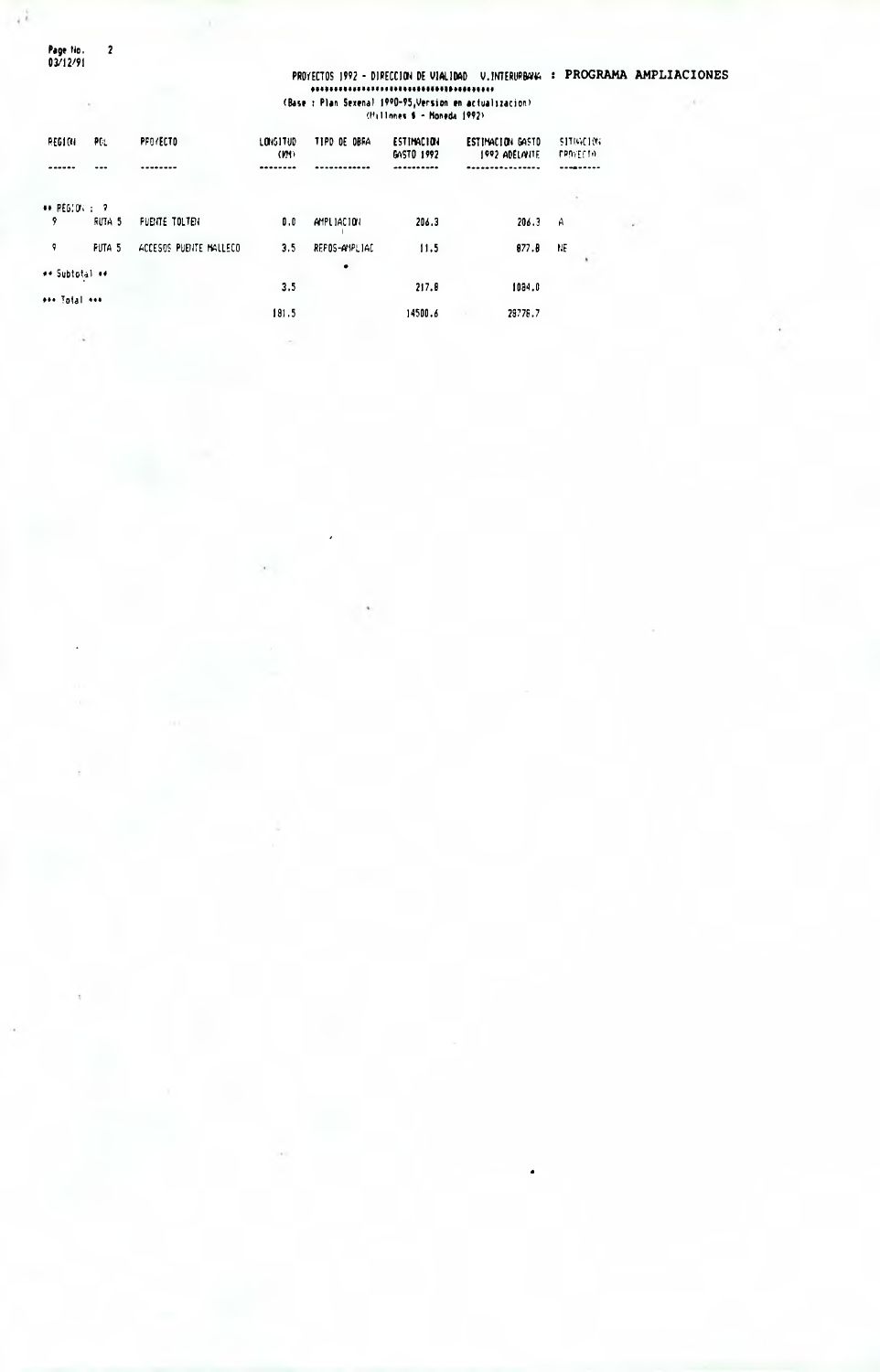Page 1c."<br>03/12/91  $\blacksquare$  <br> 1

| REGION                                       | RDL               | <b>FFOYECTO</b>         | LONGITUD<br>(101) | TIPO DE OBRA        | <b>ESTIMACION</b><br>645TO 1992 | ESTIMACION GASTO<br>1992 ADELANTE | 51756101<br>PRG ECTO |
|----------------------------------------------|-------------------|-------------------------|-------------------|---------------------|---------------------------------|-----------------------------------|----------------------|
|                                              |                   |                         |                   |                     |                                 |                                   |                      |
| $\leftrightarrow$ PEGION : 0<br>0            | RUTA 5            | PUENTE PERQUILAUQUEN    | 0.4               | <b>CONSTRUCCION</b> | 688.3                           | 1276.2                            | А                    |
| 0                                            | RUTA 5            | PUENTE CRUCES (RUTA 5)  | 0.0               | <b>CONSTRUCCION</b> | 1,7                             | 304.8                             | AE                   |
| ** Subtots! **                               |                   |                         | 0.4               |                     | 690.0                           | 1581.0                            |                      |
| $\leftrightarrow$ REGION : 2<br>$\mathbf{2}$ |                   | 1000440-PASO SICO       | 26.0              | <b>CONSTRUCCION</b> | 10.0                            | $10 - 0$                          | 4                    |
| ** Subtotal **                               |                   |                         | 26.0              |                     | 10.0                            | 10.6                              |                      |
| ** REGION : 4<br>4.                          | - 11-CH           | PUENTE CAPEL (NNEVO)    | 0.0               | <b>CONSTRUCCION</b> | 133.0                           | 13310                             | A                    |
| 4                                            | ruta 5            | PUERTE AMOLANAS         | 0.0               | <b>CONSTRUCCION</b> | 28.9                            | 1443.8                            | NE                   |
| ≄≉ Subtotal **                               |                   |                         | 0.0               |                     | 161.9                           | 1576.8                            |                      |
| $+ 0.05666 + 5$<br>5.                        | óG-CH             | VAPIANTE GUARDIA VIEJA. | 2.5               | <b>CONSTRUCCION</b> | 669.9                           | 724.7                             | A                    |
|                                              | RUTA 5            | PUENTE EL COBRE         | 0.0               | <b>CONSTRUCCION</b> | 371.1                           | 385.0                             | Ĥ                    |
| 5                                            | RUTA <sub>5</sub> | PUENTE EL MELON         | 0.0               | <b>CONSTRUCCION</b> | 345.3                           | 358.5                             | A                    |
| 5                                            | RUTA <sub>5</sub> | PUENTE NOGALES          | 0.0               | <b>CONSTRUCCION</b> | 317.6                           | $32°$ . 3                         | А                    |
| 5.                                           | F-98-6            | 'ALPARAISO-MIRASOL I    | 20.9              | CONSTRUCE FON       | 18.5                            | 6047.6                            | NE                   |
| ** Subtotal **                               |                   |                         | 23.4              |                     | 1722.4                          | 7845.2                            |                      |
| ** REGION : - 7 -<br>7.                      | ruta 5            | PUENTE MAULE Y ACCESOS  | 0.0               | <b>CONSTRUCCION</b> | 2222.1                          | 2222.1                            | А                    |
| $\overline{ }$                               | RUTA 5            | FUENTE CHAGRES          | 0.0               | <b>CONSTRUCCION</b> | 68.5                            | 13.0                              | и                    |
| 7.                                           | RUTA <sub>5</sub> | PUENTE CLARO            | 0.0               | <b>CONSTRUCCION</b> | 315.0                           | 673.0                             | И                    |
| ** Subtotal **                               |                   |                         | 0.0               |                     | 2605.6                          | 3027.2                            |                      |
| $+ 0.0001113388$<br>8                        | RUTA 5            | PUENTE 810-B10 (RUTA 5) | .0.0              | <b>CONSTRUCCION</b> | 0.7                             | 751.5                             | ΑĒ                   |
| 8                                            | RUTA <sub>5</sub> | PUENTE HUAQUI           | 0.0               | <b>CONSTRUCCION</b> | 0.3                             | 167.8                             | AE                   |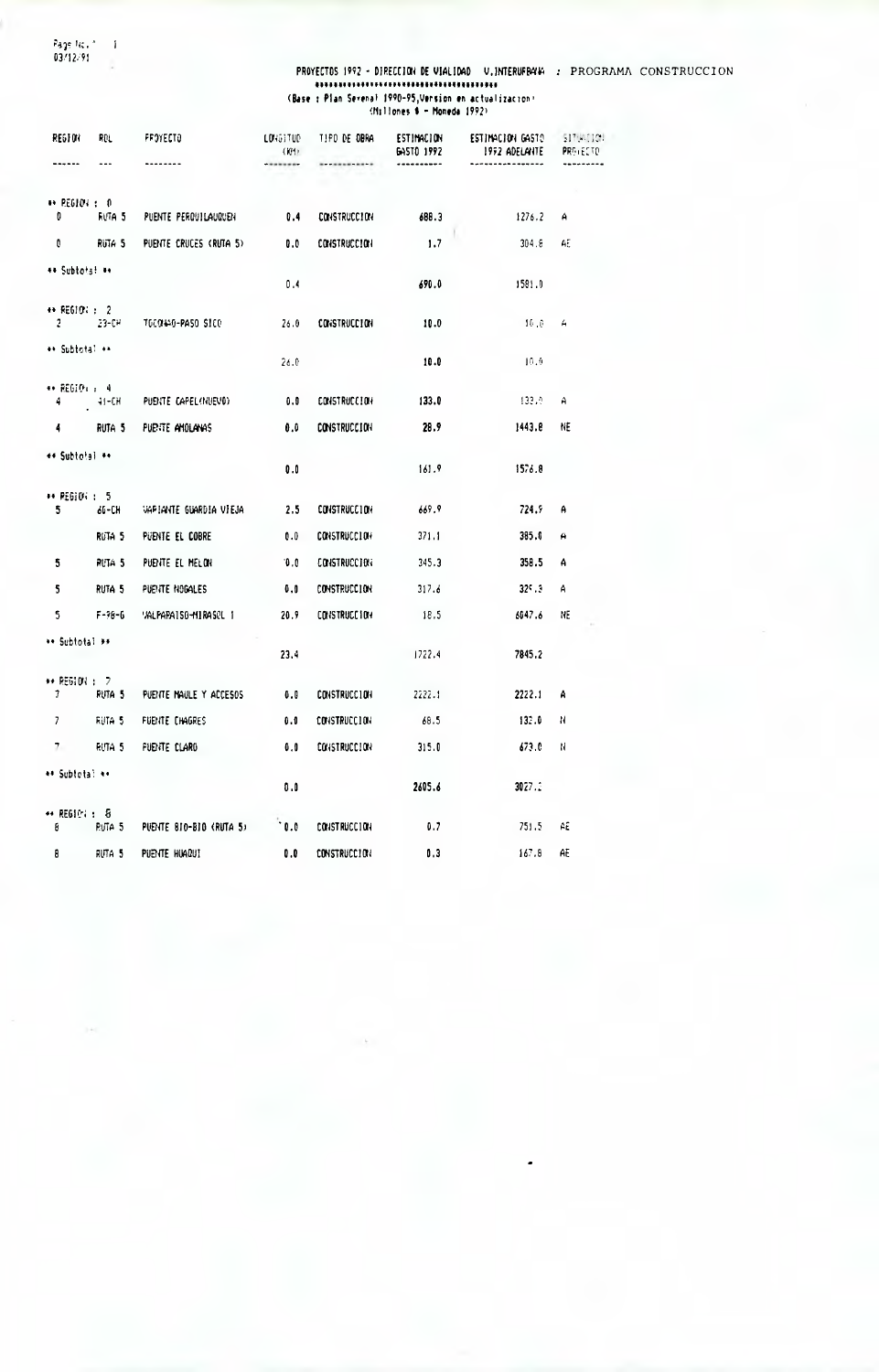Pape No, 2

03/12/91  $\sim$ 

 $\cdot$  in  $\cdot$ 

#### PROYECTOS 1992 - DIRECCICN DE VIALIDAD V.INTERURBAiA **: PROGRAMA CONSTRUCCION**  (Base : Plan Sexenal 1990-95<sup>1</sup> Version en actualitacion) (Millones 1 - Moneda 1992)

| FEGION                        | ROL                | PROYECTO                 | <b>LOWSTTUD</b><br>(M) | TIPO DE OBRA        | ESTINACION<br>GASTO 1992 | ESTIMACION GASTO<br>1992 ADELANTE | <b>SITURCION</b><br><b>PROJECTO</b> |
|-------------------------------|--------------------|--------------------------|------------------------|---------------------|--------------------------|-----------------------------------|-------------------------------------|
|                               |                    |                          |                        |                     |                          |                                   |                                     |
| ** Subtotal **                |                    |                          | 0.0                    |                     | 1.0                      | 919.2                             |                                     |
|                               |                    |                          |                        |                     |                          |                                   | -1                                  |
| ** REGION : 9<br>9            | RUTA 5             | BY PASS LASTARRIAS(EXPR) | 0,0                    | <b>CONSTRUCCION</b> | 100.0                    | 100.0                             | 4                                   |
| ۰                             |                    | S-60/S-70 PUBITE PEULE   | 0.0                    | <b>CONSTRUCCION</b> | 10.0                     | 10.0                              | f.                                  |
| ## Subtotal #*                |                    |                          | 0.0                    |                     | 110.0                    | 110.0                             |                                     |
|                               |                    |                          |                        |                     |                          |                                   |                                     |
| ** REGION : 10<br>10          |                    | PUELO-C. PUELCHE (CMT)   | 0,0                    | <b>CONSTRUCCION</b> | 288.7                    | 288.7                             | А                                   |
| 10                            | FUTA 5             | BY PASS VALDIVIA         | 0.0                    | <b>CONSTRUCCION</b> | 0.5                      | 0.5                               | Ĥ                                   |
| 10                            | RUTA <sub>5</sub>  | PUENTE PUDETO Y ACCESOS  | 0.0                    | <b>CONSTRUCCION</b> | 240.0                    | 646.8                             | И                                   |
| ## Subtotal **                |                    |                          | 0.0                    |                     | 529.2                    | 936.0                             |                                     |
| $\leftrightarrow$ REGION : 11 |                    |                          |                        |                     |                          |                                   |                                     |
| 11                            | RUTH 7             | COCHRANE-PUERTO YUNGAY   | 122.7                  | <b>CONSTRUCCION</b> | 773.8                    | 6802.9                            | Å                                   |
| $\mathbf{11}$                 | RUTA 7             | PTO.YUNGAY-V. 0'HIGGINS  | 111.0                  | <b>CONSTRUCCION</b> | 450.0                    | 1350.9                            | ۴                                   |
| 11                            | $X-10$             | TRANS.1-LA JUNTA-L.VERDE | 35.6                   | CONSTRUCCION        | 3B2.5                    | 382.5                             | A                                   |
| 11                            |                    | LA JUNTA-R.M.BALMACEDA I | 0.0                    | CONSTRUCCION        | 8.7                      | 42.8                              | N                                   |
| П                             |                    | V.OHIGGINS-ENTRADA MAYER | 0.0                    | <b>CONSTRUCCION</b> | 12.7                     | 12.7                              | N                                   |
| $\mathbf{H}$                  |                    | VALLE LAGUNAS-EL BLANCO  | 12.0                   | <b>CONSTRUCCION</b> | 22.0                     | 136.3                             | И                                   |
| ** Subtctal **<br>$\sim$ F.   |                    |                          | 281.3                  |                     | 1649.7                   | 9728.1                            |                                     |
| $\leftrightarrow$ RESIDN : 12 |                    |                          |                        |                     |                          |                                   |                                     |
| 12                            |                    | TORRES DEL PAINE         | 0.0                    | <b>CONSTRUCCION</b> | 237.4                    | 537.7                             | А                                   |
| →+ Subtotal ↔                 |                    |                          | 0.0                    |                     | 237.4                    | 537.7                             |                                     |
|                               |                    |                          |                        |                     |                          |                                   |                                     |
| ## REGION : 13<br>13          | RUTA 57            | PUENTE COLINA            | 0.0                    | <b>CONSTRUCCION</b> | 253.7                    | 253.7                             | A                                   |
| 13                            | RUTA <sub>78</sub> | EL PAICO-MELIPILLA       | 15.3                   | CONSTRUCCION        | 25.5                     | 25.5                              | A                                   |
| 13                            | $6 - 13$           | VARIANTE RUTA 5-RUTA 57  | 17.1                   | CONSTRUCCION        | 427.6                    | 4250.7                            | N                                   |

 $\sqrt{16}$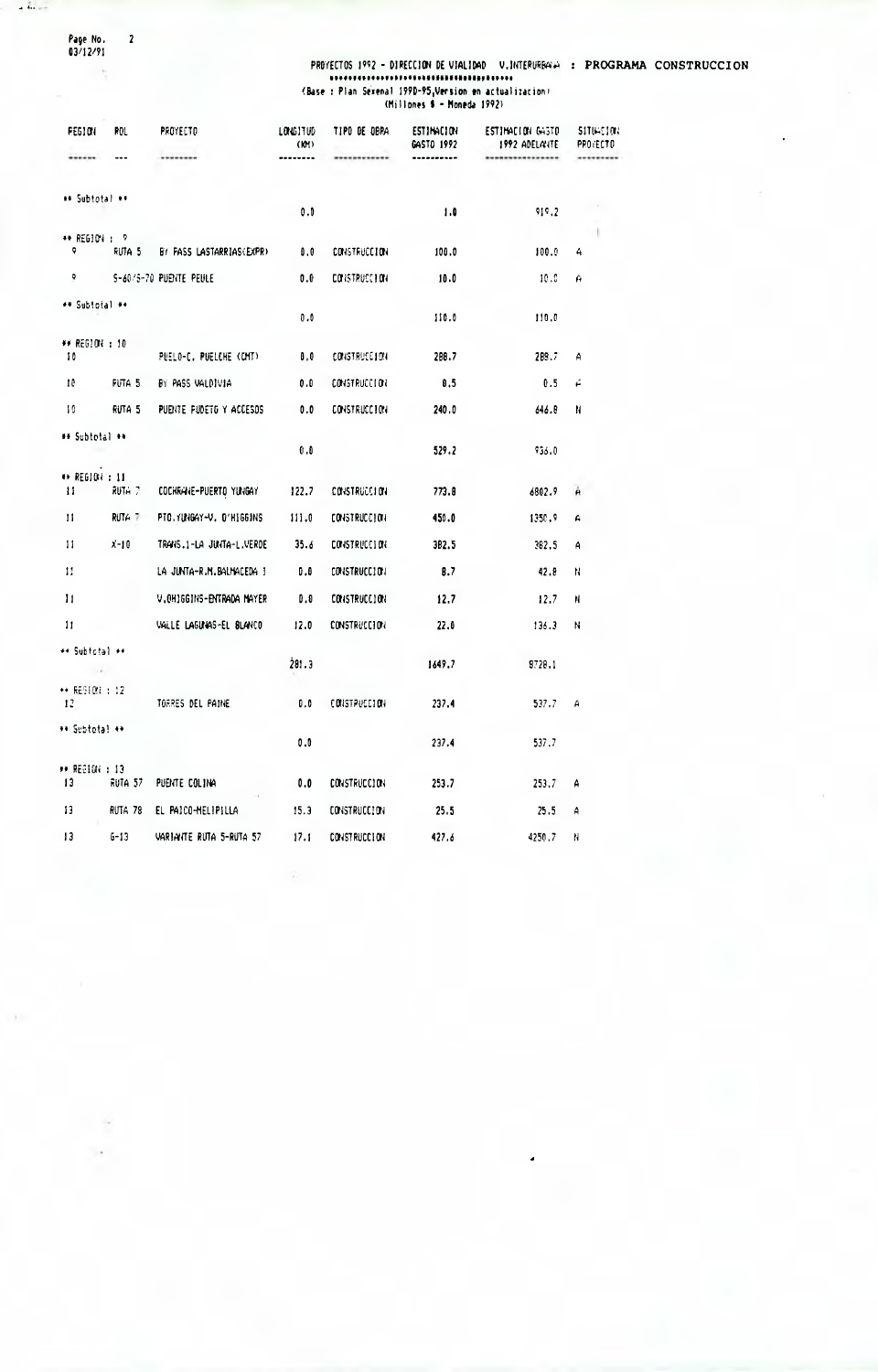Page No.<br>03/12/91  $\pmb{\mathfrak{z}}$ 

- 1

البغارا  $\overline{ }$ ï

PROYECTOS 1992 - DIRECCION DE VIALIDAD - V.INTERURBAVA - : PROGRAMA CONSTRUCCION<br>
SOCION (Base : Plan Sexenal 1990-95, Version en actualización)<br>
(Base : Plan Sexenal 1990-95, Version en actualización)<br>
(Billones \$ - Moned

| REG101         | POL<br>$\bullet$ $\bullet$ | PROVECTO.<br>******** | LONGTTUD<br>(11) | TIPO DE OBRA<br>-------- | <b>ESTIMACION</b><br>GASTO 1992<br>---------- | ESTIMACION GASTO<br>1992 ADELANTE | <b>SITUACION</b><br><b>PROTECTO</b> |
|----------------|----------------------------|-----------------------|------------------|--------------------------|-----------------------------------------------|-----------------------------------|-------------------------------------|
| ** Subtotal ** |                            |                       | 32.4             |                          | 706.8                                         | 4529.9                            | ٠                                   |
| *** Total ***  |                            |                       | 363.5            |                          | 8424.0                                        | 29801.0                           |                                     |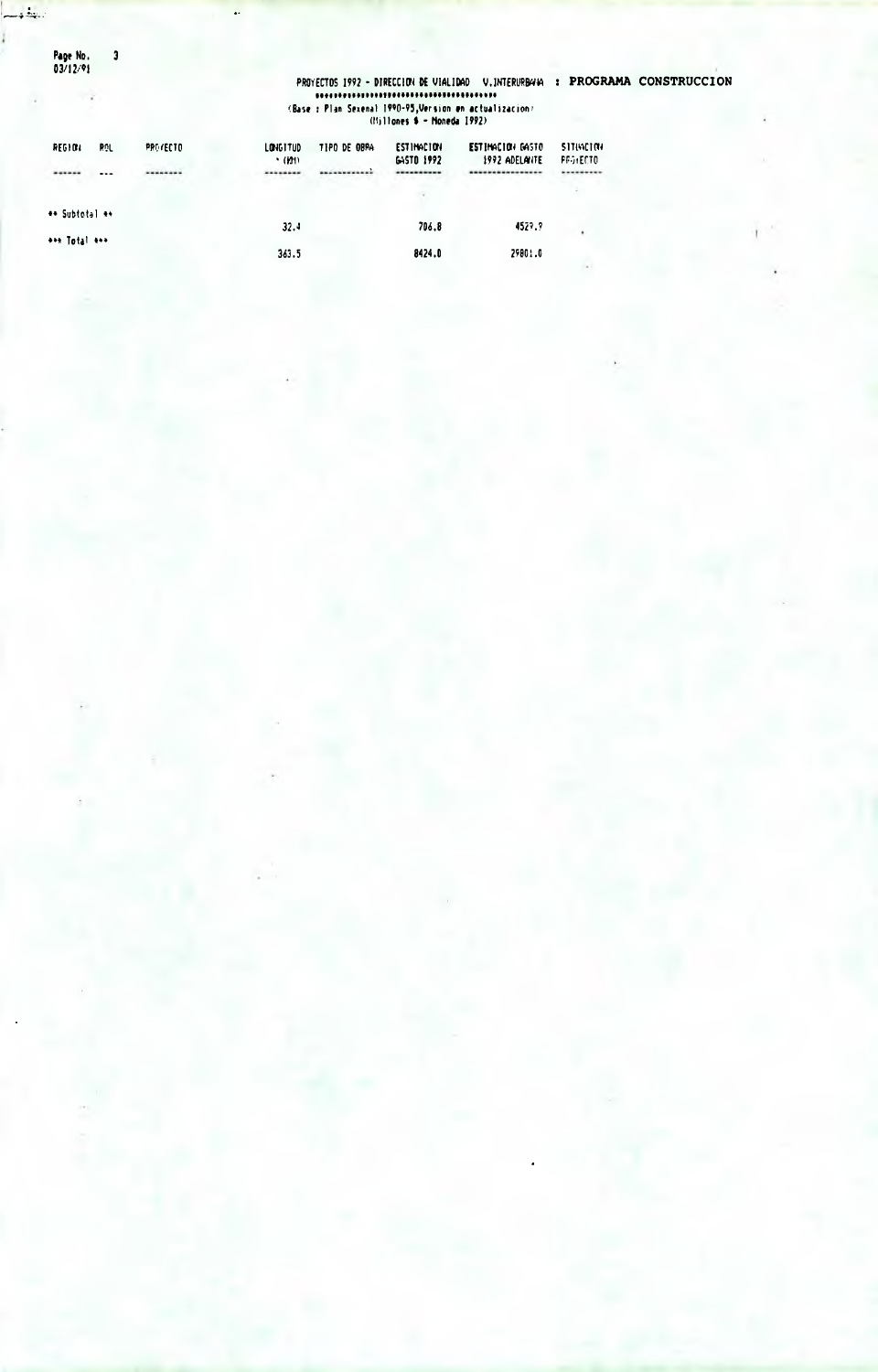Page No.<br>03/12/91  $\mathbf{1}$ 

### PROYECTOS 1992 - DIRECCION DE VIALIDAD V.INTERURRHA : PROGRAMA PUENTE.

(Base: Plan Sexenal 1990-95, Version en actualización)<br>(Millones \$ - Moneda 1992)

| REGION                                   | ROL               | <b>PROYECTO</b>             | LONGITUD<br>(W) | TIPO DE OBRA        | ESTIMACION<br>GASTO 1992 | ESTIMACION GASTO<br>1992 ADELANTE | <b>SHUTTER</b><br>PROVECTO I |
|------------------------------------------|-------------------|-----------------------------|-----------------|---------------------|--------------------------|-----------------------------------|------------------------------|
|                                          |                   |                             |                 |                     |                          |                                   |                              |
| $\leftrightarrow$ REGION: : 0            |                   |                             |                 |                     |                          |                                   |                              |
| 0                                        | RUTA 5            | PUENTE PERQUILAUQUEN        | 0.4             | <b>CONSTRUCCION</b> | 688.3                    | 1276.2                            | A.                           |
| 0                                        | RUTA <sub>5</sub> | PUENTE CRUCES (RUTA 5)      | 0.0             | <b>CONSTRUCCION</b> | 1.7                      | 304.8                             | AF                           |
| ** Subtotal **                           |                   |                             | 0.4             |                     | 690.0                    | 1591.0                            |                              |
| ** REGION: 4                             |                   |                             |                 |                     |                          |                                   |                              |
| 4                                        | $41 - CH$         | PUENTE CAPEL (NUEVO)        | 0.0             | <b>CONSTRUCCION</b> | 133.0                    | 133.0                             | Ĥ.                           |
| 4                                        | RUTA <sub>5</sub> | PUENTE AMOLANAS             | 0.0             | <b>CONSTRUCCION</b> | 28.9                     | 1443.8                            | NE.                          |
| 4                                        | RUTA 5            | PUENTES VARIOS              | 0.0             | REPARACION          | 8.0                      | 574.0                             | NE                           |
| ** Subtotal **                           |                   |                             |                 |                     |                          |                                   |                              |
|                                          |                   |                             | 0.0             |                     | 169.9                    | 2150.7                            |                              |
| $\leftrightarrow$ REGION $\div$ 5.<br>5. | <b>RUTA 5</b>     | PUENTE EL COBRE             | 0.0             | <b>CONSTRUCCION</b> | 371.1                    | $-385.0$                          | H                            |
| $\overline{\gamma}$                      | RUTA <sub>5</sub> | PUENTE EL MELON             | 0.0             | <b>CONSTRUCCION</b> | 345.3                    | 358.5                             | $\mathbf{H}$                 |
| 5 <sub>1</sub>                           | RUTA 5            | PUENTE NOGALES              | 0.0             | <b>CONSTRUCCION</b> | 317.6                    | 329.3                             | A                            |
| 5.                                       | RUTA <sub>5</sub> | PUENTE PULLALLY             | 0,0             | ESTUDIO ING.        | 12.4                     | 12.4                              | HE                           |
| ** Subtotal **                           |                   |                             |                 |                     |                          |                                   |                              |
|                                          |                   |                             | 0.0             |                     | 1046.4                   | 1095.1                            |                              |
| $\rightarrow$ PEGION: 6<br>$\epsilon$    | $H - 66 - 6$      | PUENTE PEUMO                | 0.0             | AMPLIACION          | 620.8                    | 667.0                             | Ĥ                            |
|                                          | $6$ $1-45$        | PUENTE NEGRO-LAS PESAS 10.1 |                 | REPOSICION-R        | 110.0                    | $110.0 - 6$                       |                              |
| ** Subtotal **                           |                   |                             |                 |                     |                          |                                   |                              |
|                                          |                   |                             | 10.1            |                     | 730.6                    | 777.0                             |                              |
| ** REGION : 7<br>7.                      | $J - \delta 0$    | PUENTE RAUCO                | 0.0             | REPARACION          | 55.4                     | 55,4                              | A                            |
| 7 <sup>7</sup>                           | RUTA <sub>5</sub> | PUENTE NAULE Y ACCESOS      | 0.0             | CONSTRUCCION        | 2222.1                   | 2222.1                            | H                            |
| $\overline{\mathcal{I}}$                 | 115-CH            | PUENTE CLARO (ARMERILLO)    | 0.0             | REPOSICION          | 0.3                      | 497.0                             | AE                           |
| $\overline{I}$                           | RUTA <sub>5</sub> | PUENTE CHAGRES              | 0.9             | CONSTRUCCION        | 68.5                     | 132.0                             | $\mathbb N$                  |
| 7                                        | RUTA <sub>5</sub> | PUENTE CLARO                | 0.0             | CONSTRUCCION        | 315.0                    | 673.0                             | N                            |
| 7 <sup>1</sup>                           | $M-30-L$          | PUENTE MAULE EN CONSTIT.    | 0.0             | ESTUD10             | 8.1                      | 17.3                              | 框                            |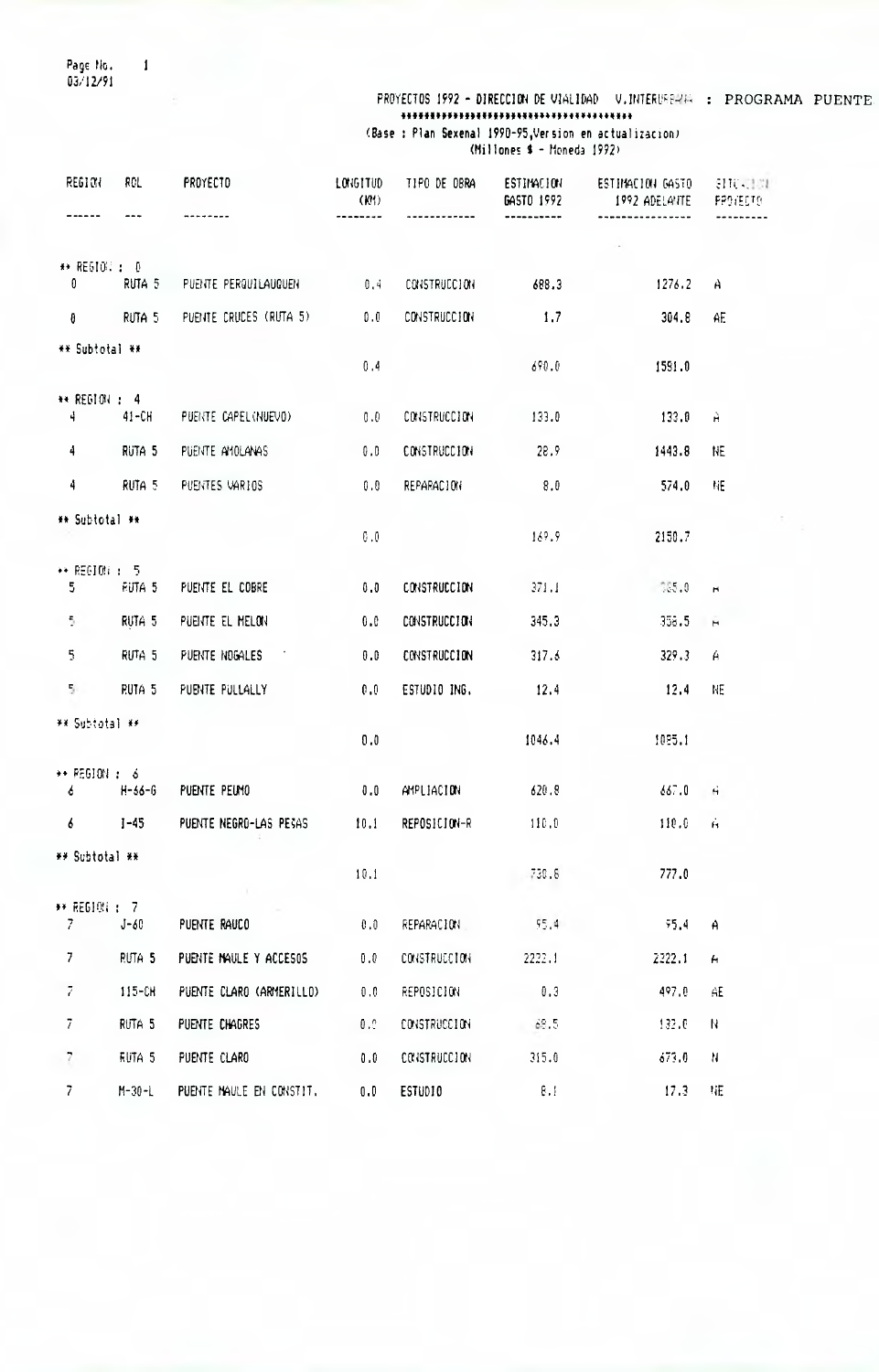Page No.<br>03/12/91

 $\overline{2}$ 

### PROYECTOS 1992 - DIRECCION DE VIALIDAD - V.INTERUEBALL (Base : Plan Sexenal 1990-95, Version en actualizacion)<br>(Millones \$ - Moneda 1992)

| REGION             | ROL               | <b>PROYECTO</b>                                    | <b>LONGITUD</b><br>(M) | TIPO DE OBRA        | ESTIMACION<br>GASTO 1992 | ESTIMACION GASTO<br>1992 ADELANTE | <b>SITUACTOR</b><br><b>FROYECTO</b> |
|--------------------|-------------------|----------------------------------------------------|------------------------|---------------------|--------------------------|-----------------------------------|-------------------------------------|
|                    |                   |                                                    |                        |                     |                          |                                   |                                     |
| ** Subtotal **     |                   |                                                    | 0.0                    |                     | $\mathcal{F}$ .          |                                   |                                     |
|                    |                   |                                                    |                        |                     | 2709.4                   | 3536.9                            |                                     |
| ** REGION : 8<br>8 | $Q - 61 - R$      | PUENTE CALDERONES                                  | 0.0                    | REPOSICION          | 113.4                    | $-113.4$                          | $\left  \right $                    |
| $\mathfrak{g}$     | $11 - 60 - 0$     | PUENTE EL ALA Y OTROS                              | 0.0                    | ESTUDIO ING.        | 0.8                      | 0,8                               | AE.                                 |
| a                  | RUTA <sub>5</sub> | PUENTE BIO-BIO (RUTA 5)                            | 0.0                    | <b>CONSTRUCCION</b> | 0,7                      | 751.5                             | ΔĘ                                  |
| 彦                  | <b>RUTA 5</b>     | PUENTE HUADUI                                      | $\{1, 3\}$             | CONSTRUCCION        | $\Omega_{\rm eff}$ .     | $1 - 1$                           | $\sim$ 7.                           |
| 8                  | $P - 30$          | PUENTE LEBU                                        | 0.0                    | ESTUDIO ING.        | 6.6                      | - 6.6                             | 115                                 |
| 8                  |                   | RUTA 160 PUENTE BIO BIO (VIEJO)                    | 0.0                    | REPARACION          | 15.0                     | 534.8                             | NE.                                 |
| * Subtotal **      |                   |                                                    | 0, 0                   |                     | 136.8                    | 1574.8                            |                                     |
| ** REGION : 9      |                   |                                                    |                        |                     |                          |                                   |                                     |
| 9.                 | RUTA <sub>5</sub> | PUENTE TOLTEN                                      | 0.0                    | AMPLIACION          | 206.3                    | 206.3                             | 4                                   |
| 9.                 | $S - 40$          | PUENTE IMPERIAL                                    | 0.0                    | REPOSICION          | 42.8                     | 42.8                              | Ä                                   |
| Ϋ.                 | $5 - 52$          | PUENTE CAUTIN EN ALMAGRO                           | 0.0                    | REPOSICION          | 595.9                    | 651.3                             | $\mathbf{A}$                        |
| 9                  |                   | S-60/S-70 PUENTE PEULE                             | 0.0                    | CONSTRUCCION        | 10.0                     | 10.0                              | A                                   |
| Ç.                 | RUTA 5            | PUENTE MALLECO                                     | $0.0$                  | ESTUDIO ING.        | 18.7                     | 18.7                              | 一样                                  |
| ** Subtotal **     |                   |                                                    | 0.0                    |                     | 873.7                    | 929.1                             |                                     |
| ** REGION : 10     |                   | 10 RUTA 5 PUENTE PUDETO Y ACCESOS 0.0 CONSTRUCCION |                        |                     | 240.0                    | $646.8$ $\frac{1}{6}$             |                                     |
| $+$ Subtotal **    |                   |                                                    | 0, 0                   |                     | 240.0                    | $-545.8$                          |                                     |
| ** REGION : 13     |                   | 13 6-45 PUERTE LOS MORROS                          | 0.0                    | reparacion          | 236.3                    | 234 35 44 5                       |                                     |
| $13 -$             |                   | 6-60 PUENTE MARAMBIO                               | 0.0                    | REPOSICION          | 203.5                    | 203.5                             | $+1$                                |
| 13 <sub>1</sub>    | ruta 57           | PUENTE COLINA                                      | 0.0                    | <b>CONSTRUCCION</b> | 253.7                    | 23.7                              | Ĥ                                   |
| 13 <sup>7</sup>    | 6-420             | PUENTE NALTAGUA                                    | 0.0                    | REPOSICION          | $-11.5$                  | 407.5                             | 새도                                  |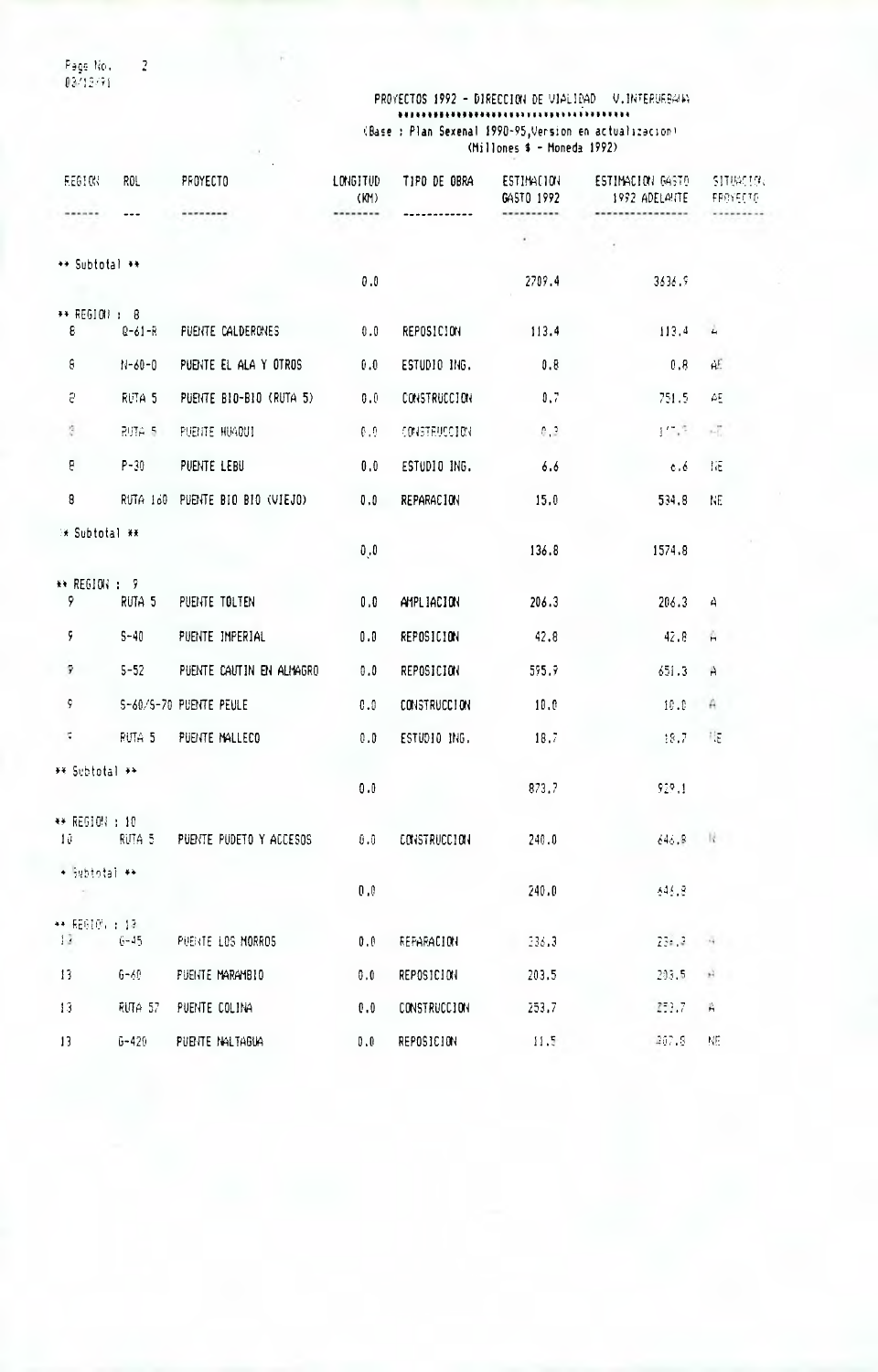Page No.<br>03:12/91

 $\overline{\mathbf{3}}$ 

### PROYECTOS 1992 - DIRECCION DE VIALIDAD V.INTERURBANA (Base : Plan Sexenal 1990-95, Version en actualizacion)<br>(Millones \$ - Moneda 1992)

 $\bullet$ 

| FEGION         | FCL. | <b>FROYECTO</b> | LONGITUD | TIPO DE OBRA    | <b>ESTIMACION</b> | ESTIMACION GASTO         | <b>SITIDETS</b>                              |
|----------------|------|-----------------|----------|-----------------|-------------------|--------------------------|----------------------------------------------|
|                |      |                 | (FM)     |                 | GASTO 1972        | 1982 ADELANTE            | $\mathrm{Im}\, \mathbb{Q}_1$ of $\mathbb{Z}$ |
|                | $-$  |                 | .        | THE REPLACEMENT | ----------        | ***************          | $-100 - 100$                                 |
|                |      |                 |          |                 |                   |                          |                                              |
| ** Subtotal ** |      |                 |          |                 |                   | $\mathcal{L}_{\rm{max}}$ |                                              |
|                |      |                 | 0.0      |                 | 705.0             | 501.4                    |                                              |
| 494 Total 949  |      |                 |          |                 |                   |                          |                                              |
|                |      |                 | 10.5     |                 | 7392.9            | 13262.71                 |                                              |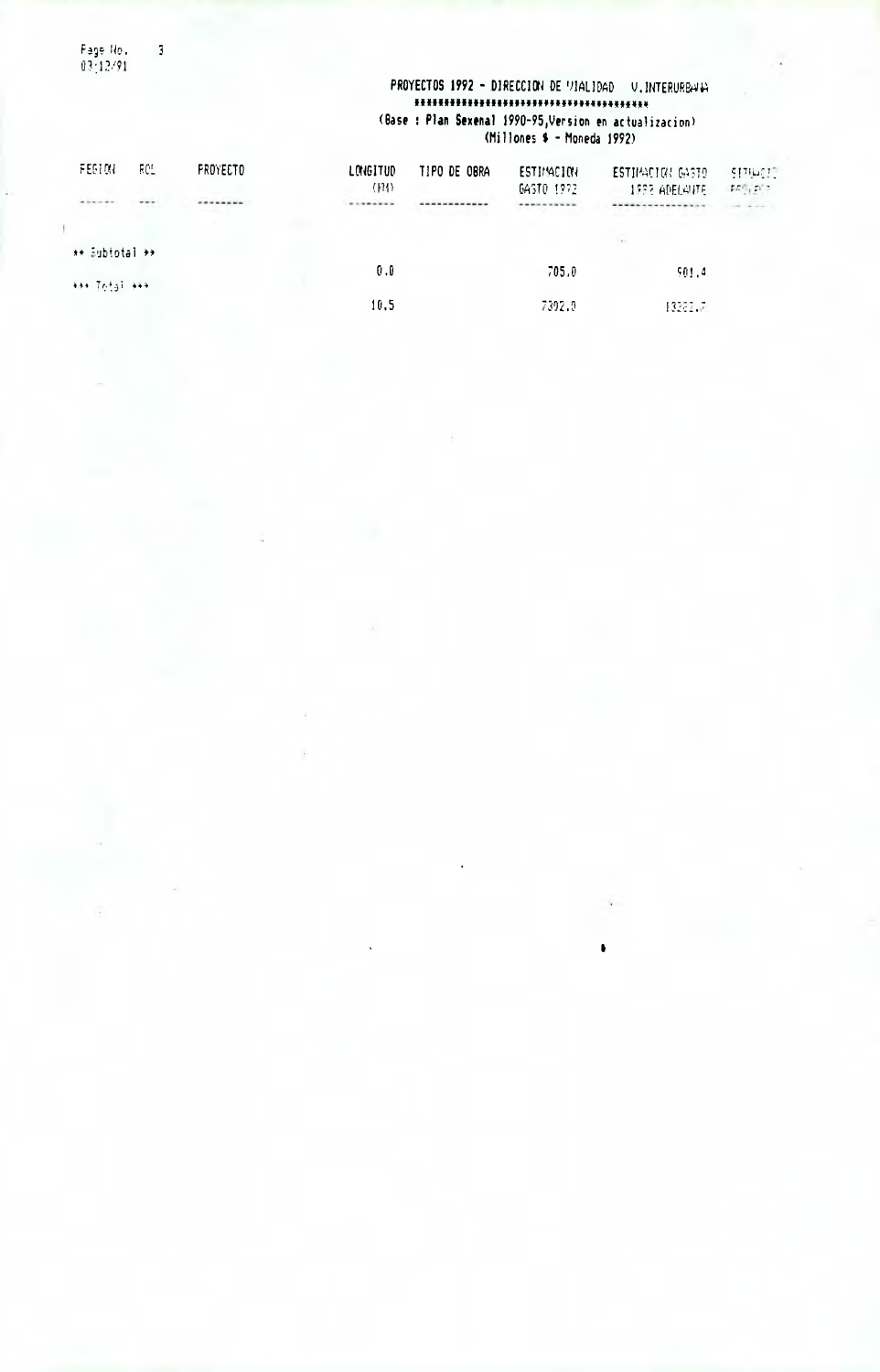#### FICHA DE PROGRAMAS DEL PLAN DE INFRAESTRUCTURA

NOMBRE DEL PROGRAMA: PAVIMENTACIONES

- OBJETIVOS: MEJORAR LA CALIDAD DE LA RED VIAL BASICA NACIONAL, PERMITIENDO UN TRAFICO A MENORES COSTOS DE OPERACION Y EN CONDICIONES DE MAYOR SEGURIDAD.
- DESCRIPCION: SE INCLUYEN OBRAS DE PAVIMENTACION EN NUMEROSAS RUTAS NACIONALES. EL TOTAL PREVISTO A PAVIMENTAR ALCANZARIA A 2.000 KMS.

COSTO ESTIMADO: 87.000 MILLONES (\$ 1992)

SITUACION ACTUAL: DURANTE 1991 SE EJECUTARON UNOS 280 KMS. DE PAVIMENTOS. SE ENCUENTRAN EN EJECUCION CONTRATOS PARA PAVIMENTAR 827 KMS.

AVANCE A LA FECHA: 14%

FECHA DE INICIO: 1991

FECHA DE TERMINO: 1994

METAS A DIC. 1993: EL CRONOGRAMA DE AVANCE PERMITIRA COMPLETAR ALREDEDOR DE UN 83% DE LAS OBRAS A ESTA FECHA.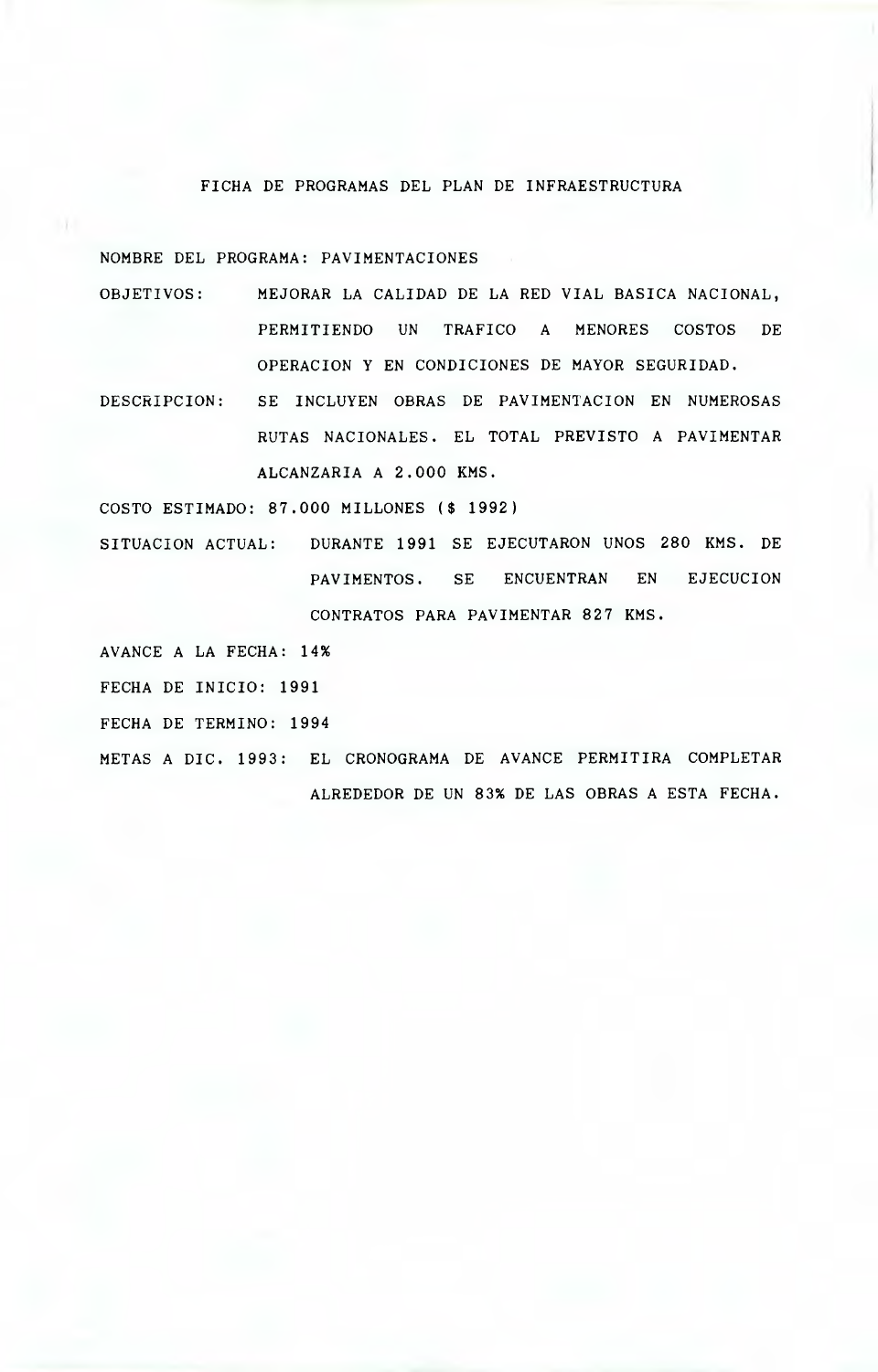Page No.<br>03/12/91

 $\blacksquare$ 

مناقهام

| REG10N                        | FOL       | PROYECTO                   | LONGITUD<br>(KN) | TIPO DE OBRA         | <b>ESTIMACION</b><br>6ASTO 1992 | ESTIMACION GASTO<br>1992 ADELANTE | <b>SITUACION</b><br>PROYECTO |
|-------------------------------|-----------|----------------------------|------------------|----------------------|---------------------------------|-----------------------------------|------------------------------|
|                               |           |                            | ------           |                      |                                 |                                   |                              |
| $\leftrightarrow$ REGION : 0  |           |                            |                  |                      | 10.0                            | 10.0                              | Α                            |
| 0                             |           | C.VIAL S.FDO.-S.ANTONIO    | 41.5             | PAVIMENTACION        |                                 |                                   |                              |
| O                             |           | 6-680 CRUCE H-66-6 - ALHUE | 32.5             | PAVIMENTACION        | 9.8                             | 1742.3                            | AË                           |
| O.                            | $1 - 243$ | LIGHRAY-COSARIPE           | 25.0             | PAVIMENTACION        | 17.3                            | 1403.3                            | AE                           |
| O                             |           | SOBREPROGRAMACION PCP      | 0.0              | PAVIMENTACION        | $-1125.8$                       | 0.0                               | N                            |
| 0                             |           | F-10-6 CUESTA LA DORMIDA I | - 7.0            | PAVIMENTACION        | 80.0                            | 657.5                             | н                            |
| £.                            |           | M-73-N CAUDUENES-DUIRIHUE  | 45.3             | PAVIMENTACION        | 43.8                            | 90.0                              | NЕ                           |
| ** Subtotal **                |           |                            | 151.3            |                      | $-964.9$                        | 3903.1                            |                              |
| ** REGION + 1<br>$\mathbf{1}$ | 11-CH     | PUTRE-T. QUEMADO (I)       | 20.8             | <b>PAVIMENTACIÓN</b> | 750.7                           | 750.7                             | A                            |
| Ŧ.                            | A-27      | Sobraya-Austpar            | <b>B.6</b>       | <b>PAVIMENTACION</b> | -1.6                            | 486.7                             | AE                           |
| $\mathbf{1}$                  | 11-CH     | PUTRE-T. QUEMADO (II)      |                  | 16.1 PAVIMENTACION   | 338.7                           | 1292.7                            | N                            |
| ** Subtotal **                |           |                            | 45.5             |                      | 1091.0                          | 2530.1                            |                              |
| ** REGION: 2                  | 2 RUTA 1  | TOCOPILLA-RIQ LOA I        | 30.0             | PAVIMENTACION        | 375.5                           | 2622.0                            | N                            |
| ** Subtotal **                |           |                            | 30.0             |                      | 375.5                           | 2622.0                            |                              |
| $\pm$ 1.<br>$+$ REGION : 3    |           |                            |                  |                      |                                 |                                   |                              |
|                               | 3 C-485   | 'Allevar-alto del Carmen'  | 17.0             | PAVIMENTACION        | 29.0                            | 29.0                              | А                            |
| ++ Subtotal →+                |           |                            |                  |                      |                                 |                                   |                              |
|                               |           |                            | 17.0             |                      | 29.0                            | 29.0                              |                              |
| ** REGION: : 4<br>4           | D-55      | CHASARAL ALTO-EL PALQUI    | 16.0             | <b>PAVIMENTACION</b> | 560.0                           | 946. <sup>9</sup>                 | N                            |
| 4                             | P-835     | SALANNICA-LLIMPO           | 15.0             | PAVIMENTACION        | 187.0                           | 860.4                             | Ħ.                           |
| 4                             | D-485     | PAIHUANO-PISCO ELQUI       | 10.8             | <b>PAVIMENTACION</b> | 10.0                            | 1338.2                            | ΝE                           |
| 4                             | D-505     | OJALLE-EL TRAPICHE         | 12.6             | PAVIMENTACION        | 11.5                            | 635.2                             | NE                           |
| ** Subtotal **                |           |                            | 54.4             |                      | 768.5                           | 3780.7                            |                              |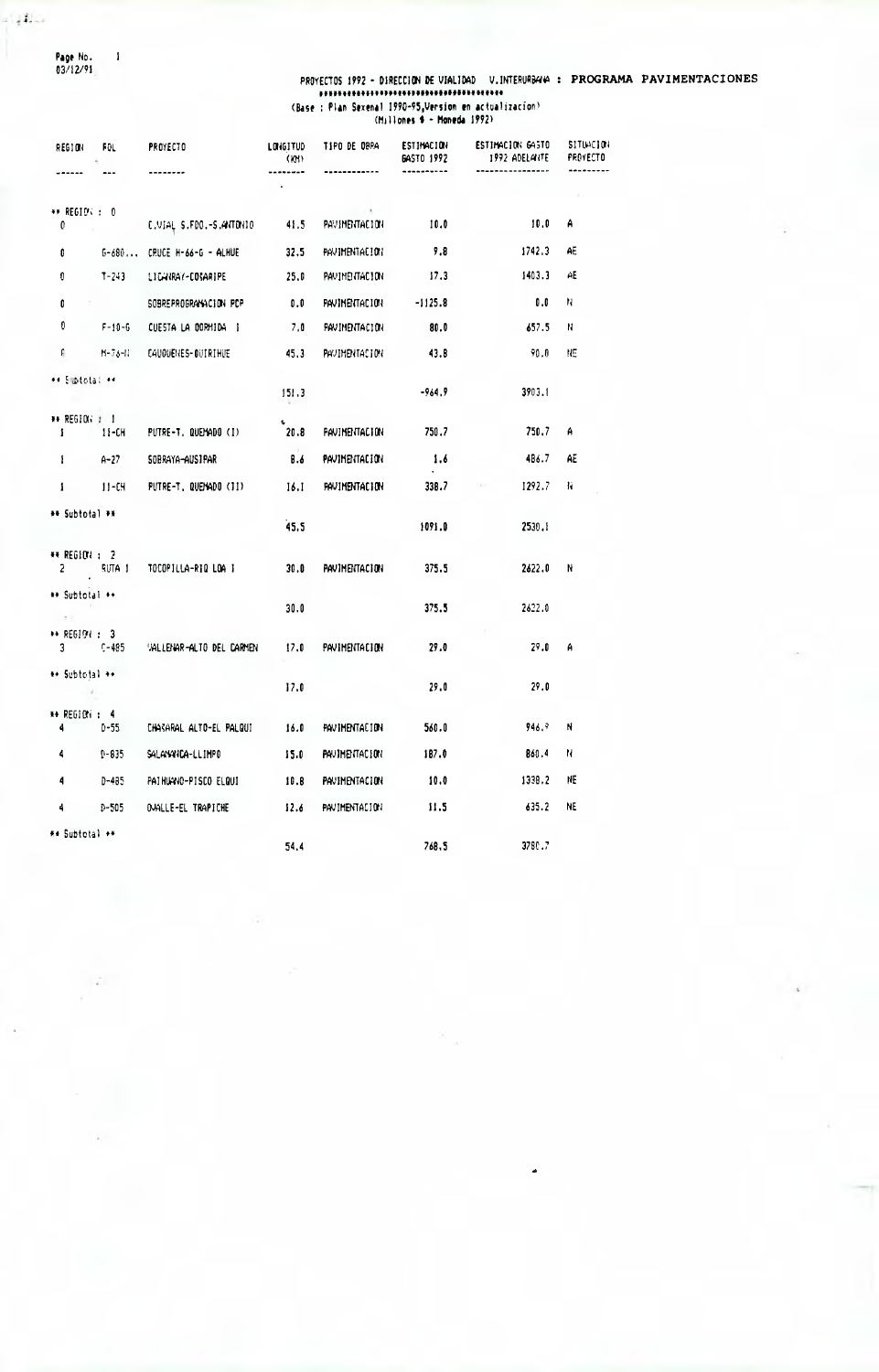سلفوم

Page No. 2

6

 $\delta$ 

 $\ddot{\bm{\delta}}$ 

 $\delta$ 

 $\dot{\delta}$ 

6

¢

 $\pmb{\delta}$  $\boldsymbol{\delta}$ 

 $\boldsymbol{\delta}$ 

đ

 $F - 36$ 

 $1 - 45$ 

 $1 - 50$ 

 $1 - 82$ 

 $1 - 30 - J$ 

 $1 - 332$ 

COLTAUCO-PEUMO

ALCONES-PICHILEMU

PLACILLA-RINCONADA

COLCHAGUA-PUPILLA

CHEPICA-TENO

SAN FERNANDO-PTE. NEGRO

NAKCAGUA-PUBU.-CHEPICA

 $03/12/91$ 

#### PROYECTOS 1992 - DIRECCION DE VIALIDAD V.INTERURBAVA : PROGRAMA PAVIMENTACIONES (Base : Plan Sexenal 1990-95, Version en actualizacion) (Hillones 6 - Moneda 1992)

**RE6101**  $R01$ PROYECTO LONGITUD TIPO DE OBRA **ESTIMACION** ESTIMACION GASTO SITUACION  $(101)$ GASTO 1992 1992 ADELANTE PRO+ECTO  $\ddotsc$ ------------...... --------------------------................ \*\*\*\*\*\*\*\*\* \*\* REGION : 5 VARIANTE EMP  $|7.0$ PAVIMENTACION  $10.0$  $10.0$  $\mathbf{A}$ -5  $\overline{\mathbf{5}}$  $E-41$ CABILDO-LA VEGA  $12.9$ PAUTHENTAC10N 539.0 643.0 A  $\overline{\mathbf{5}}$  $F - 20$ NOGALES-PUCHUNCAVI  $25.0$ PAUTHENTACTON  $1.2$ 1063.8 AE BIF.LA NRIGA-LIM.REGIONA PAVIMENTAL JON  $5.7$  $\overline{\mathbf{u}}$  $6 - 5i - 1$ 11.0  $721.8$  $\wedge$  $F - 50$ LO GROZCO-CUILPUE **PAVIMENTACION** 600.0 1986.0  $\overline{5}$  $33.0$  $\mathbf{R}$ F-962-6 MALVILLA-DRREGO ABAJO  $\overline{\mathbf{5}}$  $25.0$ PAVIMENTACION 358.1 1301.7  $\bar{\mathbf{H}}$  $\overline{5}$  $E - 35$ CHINCOLCO-PETORCA  $11.0$ PAUIMENTACION  $8.7$ 632.4  $N_{\rm L}$ \*\* Subtotal \*\*  $124.9$ 1522.7 6358.7 \*\* REGION : 6  $H - 15$ COMPASIA - LA PUNTA  $\pmb{\delta}$  $8.3$ PAVIMENTACION  $40.0$  $40.0$  $\mathsf{A}$  $H - 15$ RANCAGUA-LA COMPANIA **PAVIMENTACION** 407.0  $11.7$  $\boldsymbol{\delta}$ 643.8  $\epsilon$  $\overline{\phantom{a}}$  $H - 40$ OLIVAR -COINCO 14.6 **PAUTHENTACT ON**  $362.7$ 399.7 A  $H - 60$ C.LONG(RENGO)-0.TILCOCO  $11.5$ **PAVINEITACION**  $11.0$  $11.0$  $\mathbf{A}$  $\boldsymbol{\delta}$ EL NICHE-LA ARGENTINA  $h - 76$  $5.2$ PAVIMENTACION  $47.0$  $47.0$  $\mathsf A$  $H - 76$ LA ARGENTINA-PTE, CODAO  $7.2$ **PAVIMENTACION** 432.2 432.2 A  $1 - 72$ SANTA CRUZ LOLOL 11  $21.7$ PAVIMENTACION 830.7 830.7  $\boldsymbol{\mathsf{A}}$ SAN VICENTE-EL TAMBO  $i - 80 - h$ PAVIMENTACION 135.4  $11.0$ 135.4  $\mathbf{\hat{A}}$  $H - 33$ GUINTA DE TILCOCO-COINCO  $14.0$ PAVIMENTACION  $13.6$ 596.9 AE

 $^{17.0}$ 

 $10.7$ 

 $19.3$ 

14.8

 $2.0$ 

 $22.0$ 

 $2.1$ 

**PAVINENTACION** 

PAVIMENTAC10N

PAVIMENTACION

PAVIMENTACION

PAVIMENTACION

PAVIMENTACION

PAVIMENTACION

329.2

 $132.8$ 

 $208.0$ 

 $219.5$ 

 $3.4$ 

 $9.2$ 

 $3.4$ 

 $825.5$ 

438.9

 $2075.1$ 

623.8

 $3.4$ **NE** 

1175.8

 $\mathbf{N}$ 

 $\overline{\mathbf{N}}$ 

 $\dot{R}$ 

 $\mathbf N$ 

**NE** 

 $3.4$   $HE$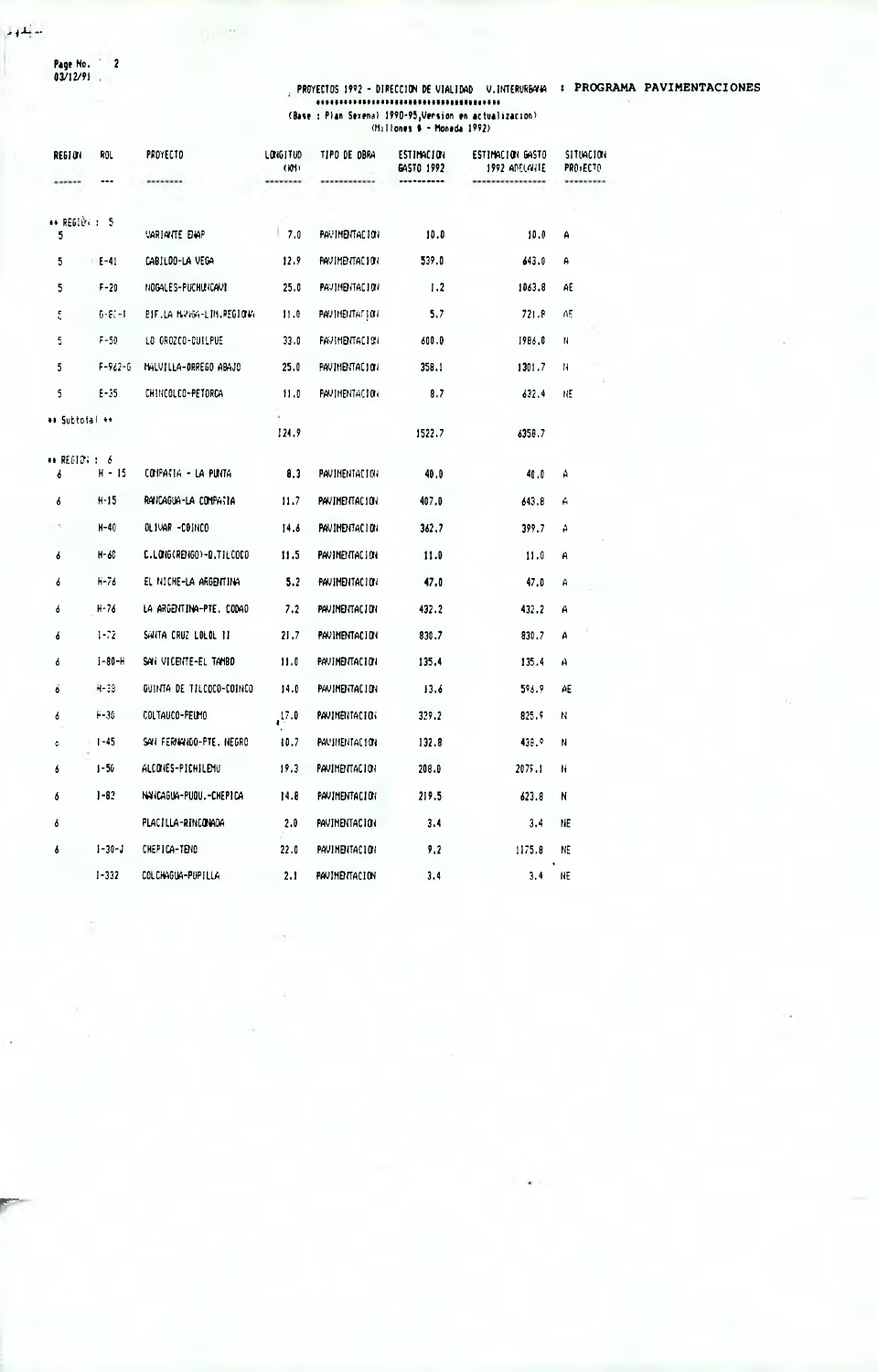Page No.<br>03/12/91

 $\overline{\mathbf{3}}$ 

Y.

# 

 $\bullet$ 

| REGION                            | ROL.         | PROVECTO                 | <b>LONGITUD</b><br>(M) | TIPD DE OBRA         | <b>ESTIMACION</b><br>GASTO 1992 | ESTINACION GASTO<br>1992 ADELANTE | <b>SITUACIDI</b><br><b>PROYECTO</b> |
|-----------------------------------|--------------|--------------------------|------------------------|----------------------|---------------------------------|-----------------------------------|-------------------------------------|
| ------                            | ---          |                          | ------                 |                      |                                 |                                   |                                     |
| 6                                 | $1 - 86$     | CHIMBARONGO-CHEPICA      | 29.4                   | PAUIMENTACIO:        | 15.2                            | 1574.5                            | 里                                   |
| ** Subtotal **                    |              |                          | 222.5                  |                      | 3200.3                          | 9861.2                            |                                     |
| $\leftrightarrow$ REGION : 7      |              |                          |                        |                      |                                 |                                   |                                     |
|                                   | 115-CH       | PERQUIN-B.COPPALOKES     | 0.0                    | PAVIMENTACTON        | 1.0                             | 1.0                               | Ĥ                                   |
| ,                                 | $J - 55$     | POMERAL-GUATCO 3         | 11.7                   | PAVIMENTACION        | 131.7                           | 131.7                             | ¥4                                  |
| 7                                 | $r - 16$     | LONTUE - SAN JUAN        | 17.3                   | <b>PAVIMENTACION</b> | 515.5                           | 956.7                             | A                                   |
| 7.                                | $V - 31$     | Cayari Co-cumpeo         | 12.0                   | <b>PAVIMENTACION</b> | 581.7                           | 581.7                             | A                                   |
| 7                                 | $M - 26 - L$ | ARBOLILLO-CAUQUEHES      | 36.D                   | <b>PAVIMENTACION</b> | 932.2                           | 2078.0                            | А                                   |
| 7                                 | M-26-L       | SAN JAVIER-ARBOLILLO     | 26.5                   | <b>PAVIMENTACION</b> | 819.4                           | 1360.1                            | A                                   |
| 7                                 | $M-50$       | CONSTITUCION-CHANCO I    | 128.5                  | PAVIMENTACION        | 1114.3                          | 1114.3                            | Ĥ                                   |
| 7                                 | J-46         | TEHO-CRUCE J-60 (RAUCD)  | 17.0                   | <b>PAVIMENTACION</b> | 8.4                             | 759.1                             | AE                                  |
| 7                                 | J-65         | LOS NICHES-BIF.UPEO      | 12.0                   | <b>PAVIMENTACION</b> | 5.1                             | 628.8                             | Æ                                   |
| ۰                                 | $K-25$       | MOLINA-LOS ROBLES        | 16.0                   | <b>PAVIMENTACION</b> | 5.5                             | 814.0                             | AE                                  |
| 7                                 | $4 - 60$     | PENCAHUE-BATUCO          | 15.0                   | <b>PAVIMENTACION</b> | 4.2                             | 864.7                             | AE.                                 |
| 7                                 | $L - 35$     | CRUCE RUTA L-11 - COLBUN | 12.0                   | PAVIMENTACION        | 6.4                             | 607.0                             | AE                                  |
| 7                                 |              | CR.LONG.-BIF.SAN JAVIER  | 4.6                    | PAVIMENTACION        | 148.0                           | 448.3                             | Ħ                                   |
| 7                                 | J-68         | la higuera-licanten      | 18.0                   | <b>PAVIMENTACION</b> | 313.8                           | 1056.8                            | н                                   |
| 7                                 | $M-80 - N$   | PUEBLO HUNDIDO-CURANIPE  | 11.0                   | PAVIMENTACION        | 145.9                           | 766.1                             | N                                   |
| 7                                 | $J - 620$    | CURICO-TUTUOUEN          | 11.2                   | PAVIMENTACION        | 8.1                             | 8.1                               | ΠE                                  |
| ** Subtotal **                    |              |                          |                        |                      |                                 |                                   |                                     |
|                                   |              |                          | 256.8                  |                      | 4740.2                          | 12175.4                           |                                     |
| $\leftrightarrow$ REGION : 8<br>s | N-59         | BIF EL CARMEN - PEMUCO   | 8.9                    | PAVIMENTACION        | 24.5                            | 24.5                              | А                                   |
| 8                                 | N-57         | PEMUCO-YUNGAY            | 22.0                   | <b>PAVIMENTACION</b> | 758.1                           | 758.1                             | A                                   |
| 8                                 | N-66-0       | COELEMU-RAFAEL-TOME II   | 13.0                   | PAVIMENTACI DI       | 150.4                           | 150.4                             | A                                   |
| 9                                 | P-60-R       | 81F, PELECO-CONTULMO     | 26.1                   | <b>PAVIMENTACION</b> | 707.3                           | 1171.6                            | A                                   |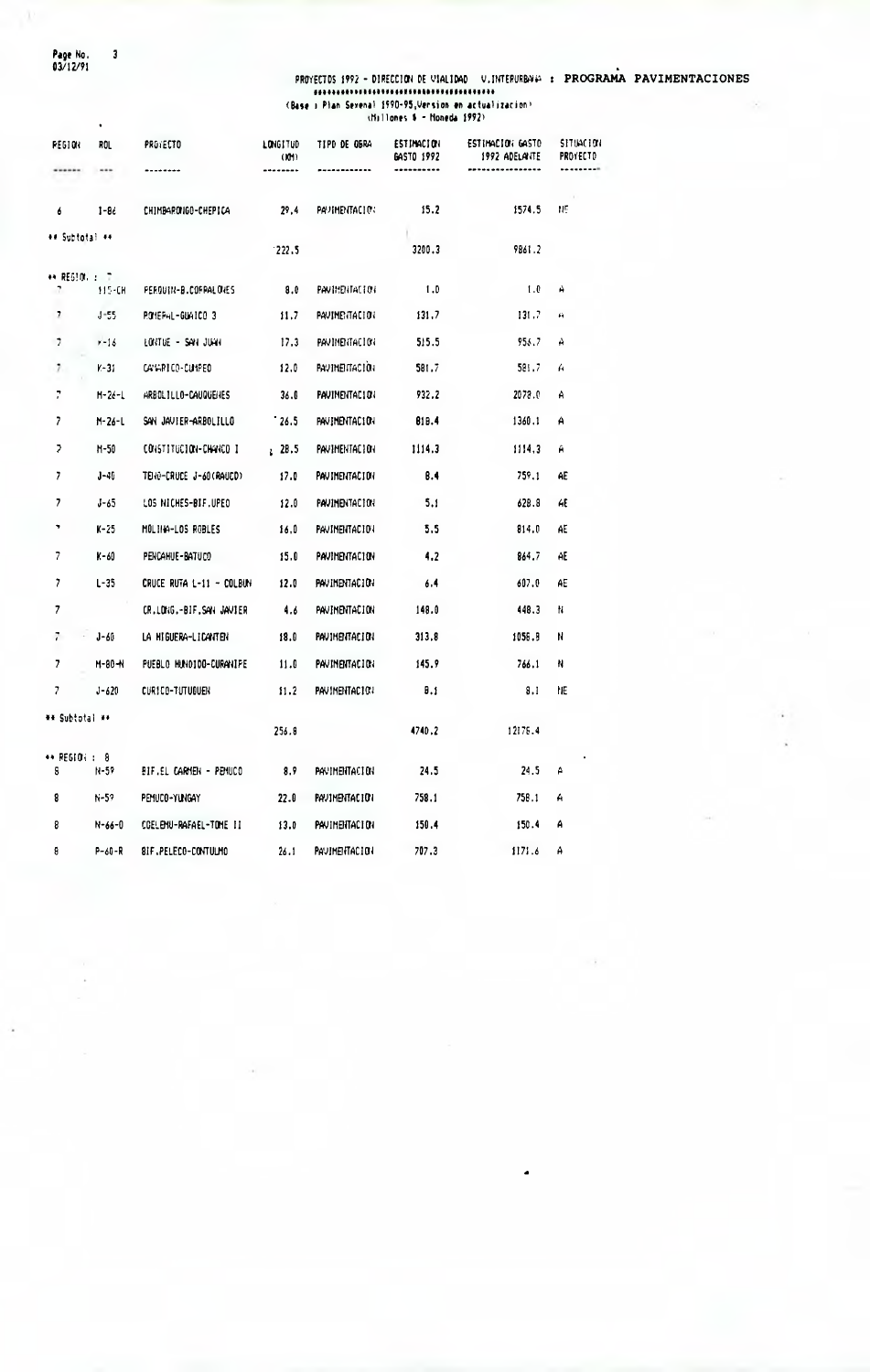$\overline{4}$ 

| PESIGN         | . AUL         | PPOYECTO                 | LONGITUD<br>(M) | TIPO DE OBRA         | ESTINACION<br>6A5TO 1992 | ESTIMACION GASTO<br>1992 ADELAITE | <b>SITINEION</b><br><b>PROVECTO</b> |          |
|----------------|---------------|--------------------------|-----------------|----------------------|--------------------------|-----------------------------------|-------------------------------------|----------|
| ,,,,,,         | ***           | --------                 | ------          | ************         |                          | *************                     |                                     | ******** |
| 8              | 1 P-60-P      | CASETE-BIF, PELECO       | 8.9             | <b>PAVIMENTACION</b> | 267.7                    | 267.7                             | A                                   |          |
| 8              | $P - 60 - R$  | CONTULMO-LIMITE REGIONAL | 6.3             | PAVIMENTACION        | 173.2                    | 173.2                             | A                                   |          |
| 8              | $0 - 61 - P$  | LOS ANG.-STA.BARBARA II  | 16.7            | <b>PAVIMENTACION</b> | 30.0                     | 30.0                              | А                                   |          |
| 8              | H-69          | BULHES-CRUCE RUTA N-59   | 18.0            | PAVIMENTACION        | 5.3                      | 1067.9                            | Æ                                   |          |
| 8              | $11 - 78 - 0$ | NUEJA ALDEA-OUILLON      | 12.0            | PAVIMENTACION        | 1.8                      | 625.5                             | AE                                  |          |
| 8              | $P - 22$      | ARAUCO-CURAQUILLA        | 8.0             | PAVIMENTACION        | 13.7                     | 417.9                             | AE                                  |          |
| 8              | $0 - 45$      | LOS ANGELES-CANTERAS     | 19.0            | PAVIMENTACION        | 18.2                     | 1843.1                            | 45                                  |          |
| 8              |               | CUATRO ESQUINAS-HUALPEN  | 5.4             | PAVIMENTACION        | 22.4                     | 80.2                              | Ħ                                   |          |
| 8              | $(1 - 3)$     | SAN CARLOS-TRES ESQUINAS | 21.5            | <b>PAVIMENTACION</b> | 214.2                    | 1016.9                            | N                                   |          |
| 8              | $1 - 33 - 0$  | TUCAPEL-CALITERAS        | 16.0            | <b>PAVIMENTACION</b> | 180.0                    | 925.0                             | N                                   |          |
| 8              | $N - 50$      | QUIRIHJE-COBQUECURA      | 35.0            | PAVIMENTACION        | 319.6                    | 1281.7                            | N                                   |          |
| 8              | $N - 65$      | C.RUTA N-59 -SAN IGNACIO | 7.0             | PAVIMENTACION        | 75.7                     | 404.9                             | и                                   |          |
| 8              | $0 - 60$      | CABRERO-MONTEAGUILA      | 7.0             | <b>PAVIMENTACION</b> | 204.1                    | 440.9                             | N                                   |          |
| s              | $0 - 97 - N$  | CHOLGUAN-YUNGAY          | 7.6             | <b>PAVIMENTACION</b> | 190.6                    | 525.5                             | N                                   |          |
| 8              | $F - 70$      | PELECO-AITIOUNA          | 22.8            | PAVIMENTACION        | 323.4                    | 1137.7                            | N                                   |          |
| 8              | $0 - 75$      | MULCHEN-QUILACO          | 23.0            | PAVIMENTACION        | 222.0                    | 1253.4                            | N                                   |          |
| ≢∓ Subtotal ** |               |                          | 304.2           |                      | 3902.2                   | 13596.1                           |                                     |          |
| ** REGION :  ⊽ |               |                          |                 |                      |                          |                                   |                                     |          |
| 9.             | $R - 22$      | CRUCE LONG. -MININCO     | 12.4            | <b>PAVIMENTACIÓN</b> | 247.8                    | 247.8                             | A                                   |          |
| 9              | $5 - 11 - R$  | LAUTARD-CURACAUT IN T    | 13.1            | Pauthentacion        | 17.0                     | 17.0                              | A                                   |          |
| ç              | $5 - 31$      | CAJON-VILCUN-S.PATRICIO  | 0.0             | PAVIMENTACION        | 2.0                      | 2.0                               | A                                   |          |
| 9              | $9 - 31$      | VILCUN-SAN PATRICIO      | 9.2             | PAVIMENTACION        | 613.3                    | 680.4                             | A                                   |          |
| ò              | $5 - 51$      | TEMUCO-CUNCO II          | 20.0            | PAVIMENTACION        | 536.4                    | 536.4                             | A                                   |          |
| ç              | $5 - 95 - 1$  | VILLARRICA-LICANRAY      | 23.9            | <b>PAVIMENTACION</b> | 0.8                      | 0.8                               | A                                   |          |
| ŷ              | $5 - 267$     | PADRE LAS CASAS-NIAGARA  | 17.4            | <b>PAVIMENTACION</b> | 1.2                      | 955.9                             | AE                                  |          |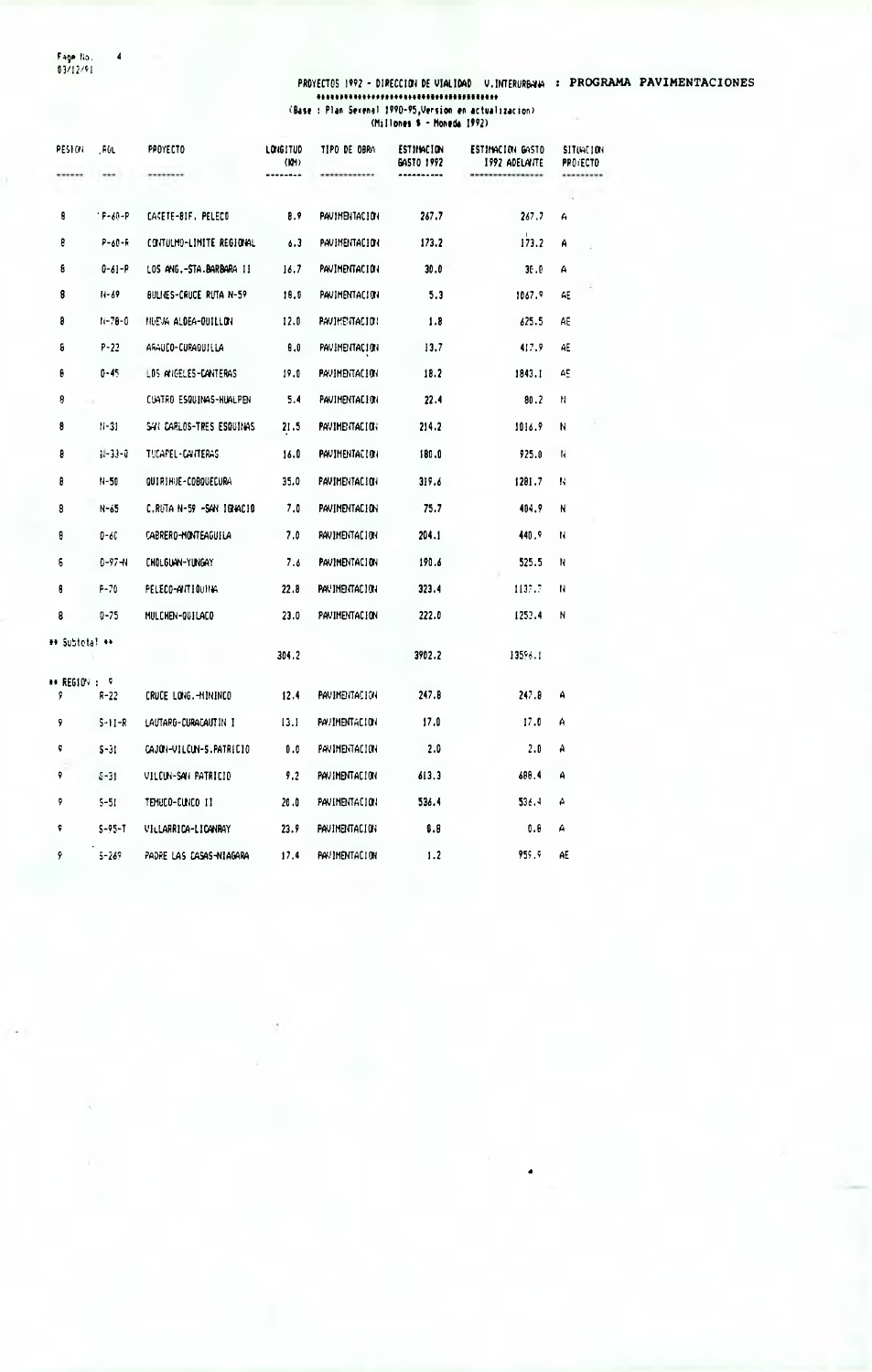$\sim$ 

#### PROYECTOS 1992 - DIRECCION DE VIALIDAD V.INTERUPBAVA : PROGRAMA PAVIMENTACIONES EXECUTE PRODUCED CONTRACTOR (Millones \$ - Moneda 1992)

**REGION** R0L **PROYECTO** LONGITUD TIPO DE OBRA **ESTIMACION** ESTIMACION GASTO **SITUACION**  $(M)$ 645T0 1992 1992 ADELANTE PROTECTO  $\overline{\phantom{a}}$  $\sim$  $\frac{1}{2}$  $\overline{\phantom{a}}$  $...............$ ----------------------------------- $\hat{\mathbf{y}}$ HUALPIN-T.SCHNIDH **PAVIMENTACION**  $5 - 60$  $13.0$  $7.2$ 700.2 AF  $\overline{9}$  $S - 905$ R10 PUCON-LAGO CABURGA  $9.0$ PAVIMENTACION  $6,7$ 584.2 AE  $\bullet$ 119-CH PUCON-CURARREHUE I  $10.8$ PAVIMENTACION 158.5 614.7  $\overline{\mathbf{R}}$  $\ddot{\mathbf{Q}}$  $F - 89$ MAKZAHAR-MALALCAHUELLO  $12.0$ PAVIMENTACION 194.8 686.8  $\overline{\mathsf{N}}$  $\bullet$  $S-11-P$ LAUTARO-CURACAUT IN 11 **PAVIMENTACION**  $10.0$  $117.0$ 579.0  $\mathcal{N}$ ç  $S - 31$ SAN PATRICIO-CHERQUENCO  $10.0$ **PAULIMENTACION** 149.9 759.7 Ń  $5 - 40$ CARHHUE-PTO.SAAVEDRA I ç  $7.7$ PAVIMENTACION 150.2 439.9 ti. ċ  $5 - 52$ NUEVA IMPERIAL-ALMAGRO  $4,0$ PAVINENTACION 69.3  $254.1$  $\boldsymbol{R}$ **CRUCE LONG-HAA.TOLTEN 1** PAVIMENTACION  $\overline{9}$  $5 - 70$  $19.0$ 809.4 449.0  $\mathcal{H}% _{0}\left( t\right) \equiv\mathcal{H}_{0}\left( t\right)$ \*\* Subtotal \*\* 191.5 7879.3 2721.1 \*\* REGION : 10  $203 - CH$ LANCO-PANGUIPULLI  $12.9$ PAVIMENTACION 10  $1.1$  $1.1$ A RUTA<sub>5</sub> CASTRO-QUELLON II(CONT.)  $57.8$ PAVIMENTACION 732.6  $10\,$ 732.6 A  $T - 305$ MAFIL-CAYUMAPU  $10$ 16.8 **PAVIMENTACION** 636.1 938.7 A  $10\,$  $7 - 55$ STA.LAURA-FUTRONO 18.4 PAVIMENTACION  $1.0$  $1.0\,$  $\hat{A}$  $\pm 0$  $1 - 712$ ACCESO A RAFACO  $5.8$ PAVIMENTACION  $1.5$  $1.5$ A  $10$  $1 - 40$ 050PHO-PUACHO III  $13.0$ PAVIMENTACION 362.6  $420.4$  $\tilde{G}$ OSORNO-PUAUCHO 11  $10$  $U - 40$  $10.0$ PAVIMENTACION 248.6 248.6 A  $10$ U-800-600 RIO NEGRO-RIACHUELO PAVINERTACION 290.0 290.0  $13.6$  $\ddot{a}$  $10$  $V - 20$ FRUTILLAR-TEGUALDA  $10.0$ PAVIMENTACION A  $1.0$  $1.0$  $10$  $9 - 55 - i$ QUILLANTO-PTO.OCTAY  $6.6$ PAVIMENTACION  $1.3$  $1.3$  $\mathbf{A}$  $\mathbf{10}$  $U - 45$ CRUCE LONG. - DALCAHUE  $7,8$ PAVIMENTACION  $240.0$  $240.0$ A  $1\,\mathrm{G}$ 203-201CH PANGUIPULLT-BIF.COSARIPE  $30.0$ PAVIMENTACION  $2.4$ 2312.4 AF.  $\mathbf{10}$  $T - 55$ FUTRONG-LL1FEN  $22.0$ PAVIMENTACION  $12.0$ 1167.0 AE COSICO-PUERTO OCTAY PAVIMENTACION 792.4 AE  $11 - 25$  $7.0$  $10$  $15.0$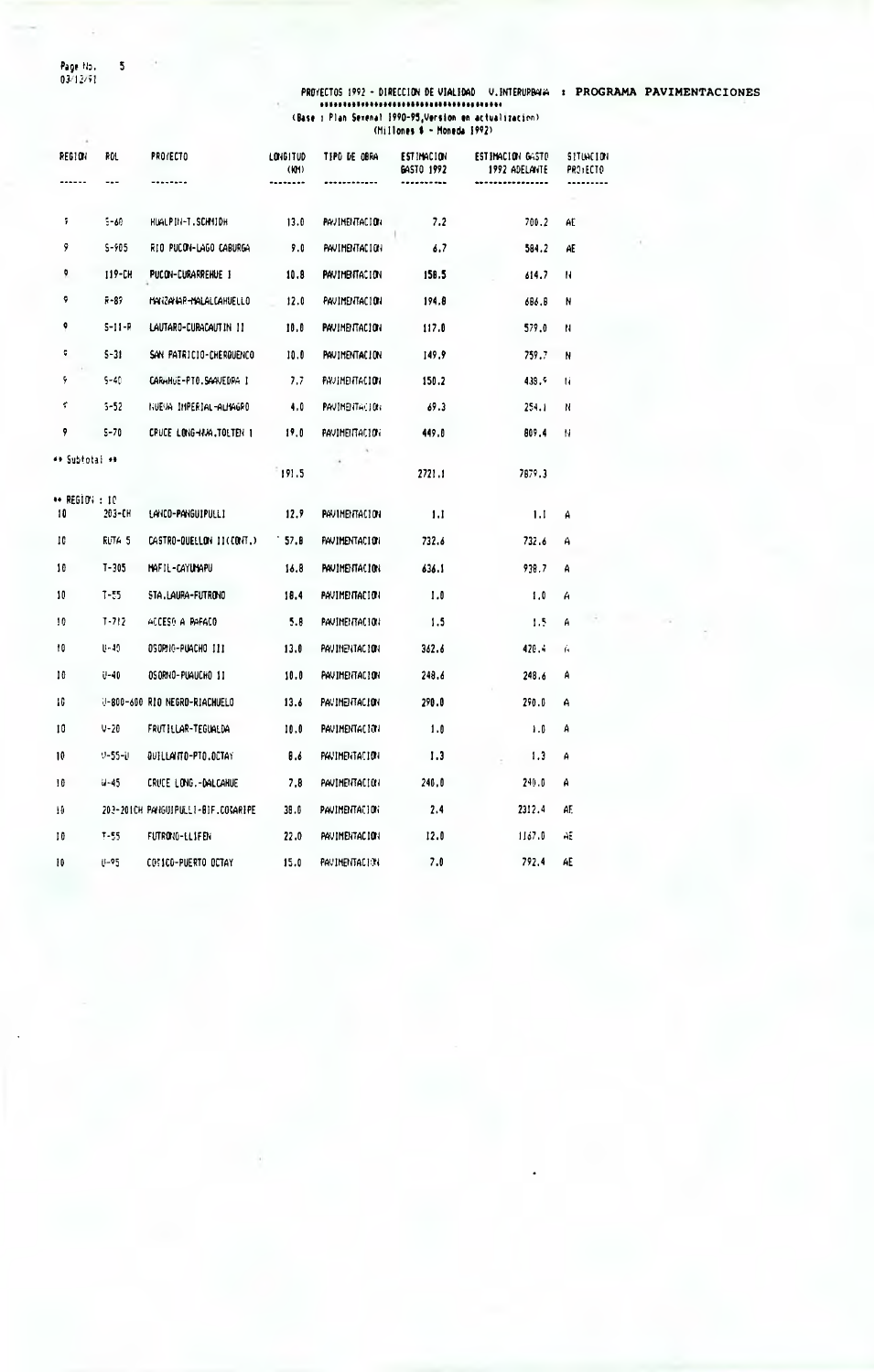Page No. ...<br>03/12/91

 $\mathcal{L} = \mathcal{L}$ 

÷.

 $\ddot{\bullet}$ 

| <b>REGION</b><br>. | RPL.<br>$- - -$ | <b>PROYECTO</b><br>               | LONGITUD<br>(M)<br>******** | tipo de Obra         | ESTIMACION<br>GASTO 1992<br>********** | ESTIMACION GASTO<br>1992 ADELAITE | <b>SITUACION</b><br>PRD ECTO<br>--------- |
|--------------------|-----------------|-----------------------------------|-----------------------------|----------------------|----------------------------------------|-----------------------------------|-------------------------------------------|
|                    |                 |                                   |                             |                      |                                        |                                   | $\ddot{\phantom{0}}$                      |
| 10                 | W-20            | ANCUD-QUETALMAHUE I               | 19.0                        | <b>PAVIMENTACION</b> | 4,7                                    | 1390.7                            | AE                                        |
| 10                 | $14 - 35$       | CRUCE LONG. - QUEMCHI             | 23.0                        | <b>PAVIMENTACION</b> | 5.3                                    | 1449.0                            | ÁË                                        |
| Ιû                 | $4 - 75$        | CHONCHI-TEPUA                     | 12.0                        | <b>PAVIMENTACION</b> | 3.3                                    | 696.3                             | AE                                        |
| 10                 | RUTA 7.         | FELLUCO-CHAMIZA                   | 5.9                         | PAVIMENTACION        | 85.0                                   | 426.7                             | Ħ                                         |
| 10                 | $1 - 18 - 20$   | SAN JDSE M. HEHUIN I              | 5.0                         | <b>PAVIMENTACION</b> | 160.7                                  | 322.4                             | Ν                                         |
| 10                 | T-60            | la unidi-rafalo                   | 6.4                         | <b>PAVIMENTACION</b> | 207.9                                  | 693.0                             | N                                         |
| 10                 | $T - 85$        | PIO BUENO-LAGO RANCO              | 19.8                        | PAVIND TALID!        | 526.0                                  | 1207.5                            | N                                         |
|                    |                 |                                   | 945.9                       |                      | 化苯基                                    | M. 11                             |                                           |
|                    |                 | The file and an aff it            | 15.1                        | Contractor (2014)    | 17.1.7                                 | $\mathcal{F}$                     |                                           |
|                    |                 | within L. Auto L. M.              | $15.4 -$                    | <b>NOTED IN THE</b>  | 74,7                                   | $10 - 4$                          |                                           |
|                    | 10 Hz           | 山平阳泉河南 新鲜过敏河南                     | 23.0                        | 探出的问题。               | 20.4                                   | The Controller                    |                                           |
| * Subtotaì →→      |                 |                                   | 56.7                        |                      | 1768.8                                 | 4113.5                            |                                           |
| ** REGION : 12     |                 |                                   |                             |                      |                                        |                                   |                                           |
| 12                 | 255-CH          | G.PHILLIPI-M.AYMOND 2*            | 14.9                        | PAVIMENTACION        | 90.2                                   | 90.2                              | А                                         |
| 12                 | 255-CH          | 6.PHILLIPI-M.AYMOND 3*            | 15.0                        | PAVIMENTACION        | 74.3                                   | 74.3                              | A                                         |
| 12                 | 255-CH          | G.PHILLIPI-M.AYMOND 4#            | 15.0                        | PAVINENTACION        | 853.0                                  | 1097.9                            | A                                         |
| 12                 | 255-CH          | G.PHILLIPI-M.AYMOND 5*            | 15.0                        | PAVIMENTACION        | 18.9                                   | 1173.8                            | AE                                        |
| ** Subtota! **     |                 |                                   | 59.9                        |                      | 1036.3                                 | 2456.2                            |                                           |
| ** PEGIDV : 13     |                 |                                   |                             |                      |                                        |                                   |                                           |
| -13                | $6 - 10$        | RENCA-A. VESPUCID                 | 4.2                         | <b>PAVIMENTACION</b> | 267.3                                  | 267.3                             | A                                         |
| $\mathbf{1}$       | 6-380           | BOLLENAR-MALLARAUCO I             | 20.0                        | PAVINDITACION        | 440.0                                  | 620.2                             | А                                         |
| 13                 |                 | G-45-515H EL MARISCAL-ALTO JAHUEL | 14.9                        | PAVIMENTACION        | 3.0                                    | 3.0                               | A                                         |
| 13                 | $6 - 546$       | CHAMPA-PINTUE                     | 12.9                        | <b>PAVINDITACION</b> | 1.0                                    | 1.0                               | A                                         |
| 13.                | 6-76            | ROLLENAR-MARIA PINTO              | 10.6                        | PAVINENTACION        | 194.0                                  | 194.0                             | А                                         |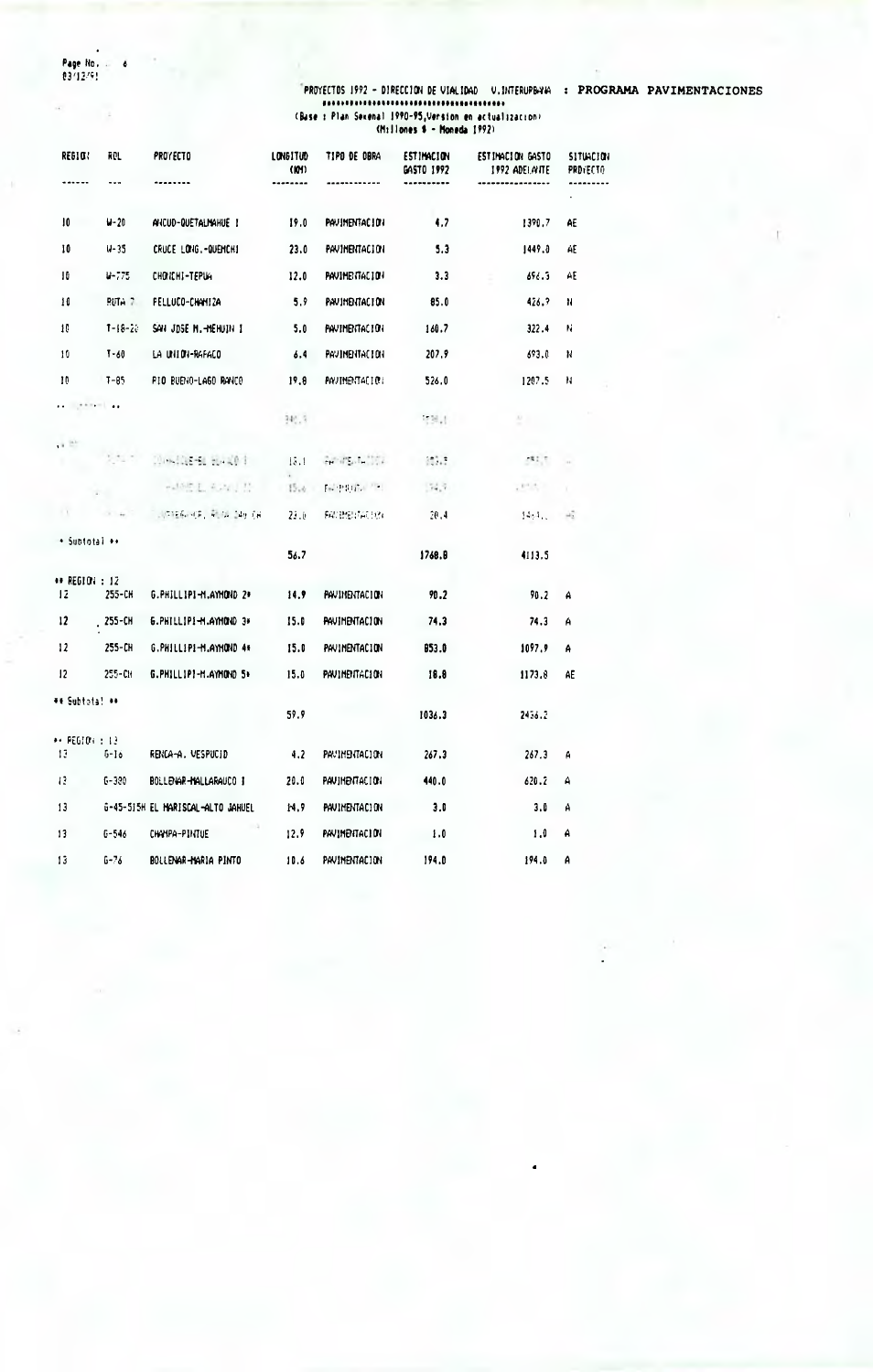Page No. 12.<br>03/12/91

×.

÷.

|                      | $-1.01$      |                               |                  |                      |                                 |                                   |                                          |
|----------------------|--------------|-------------------------------|------------------|----------------------|---------------------------------|-----------------------------------|------------------------------------------|
| PEGIC!               | POL          | <b>PROYECTO</b>               | LONGITUD<br>(N!) | TIPO DE OBRA         | <b>ESTIMACION</b><br>GASTO 1992 | ESTINGETON GASTO<br>1992 ADELAITE | <b>STUACION</b><br>PPO <sub>1</sub> ECTO |
|                      |              |                               |                  |                      |                                 |                                   |                                          |
| 13                   | $6 - 74 - F$ | BOLLENAR-CHOROMBO             | 8.0              | <b>PAVIMENTACION</b> | 9.9                             | 564.3                             | AE                                       |
| 13                   | $6 - 546$    | CHOCALAN-CHOLOUI              | 11.5             | <b>PAVIMENTACION</b> | 188.8                           | 783.6                             | N                                        |
| 13                   |              | 6-730-734 LOLENCO-NARJA PINTO | 15.7             | <b>PAVIMENTACION</b> | 166.8                           | 744.3                             | Ħ                                        |
| 13                   |              | MAIPO-Acc. V.DE PAINE         | 5.0              | <b>PAVIMENTACION</b> | 4.0                             | 4.0                               | ΗE                                       |
| 13                   | $6 - 1c$     | OUILICURA-LAMFA               | 1B.6             | PAVIMENTATION        | 15.5                            | 1170.5                            | <b>NE</b>                                |
| $\mathbf{1}$         | $6 - 47$     | PIRQUE-PUENTE LOS MORROS      | 9.0              | <b>PAVIMENTACION</b> | 11.5                            | 531.2                             | NE                                       |
| ** Subtotal **       |              |                               |                  |                      |                                 |                                   |                                          |
| <b>BID Total RED</b> |              |                               | 130.4            |                      | 1301.8                          | 4883.5                            |                                          |
|                      |              |                               | 1985.9           |                      | 25922.6                         | 87505.4                           |                                          |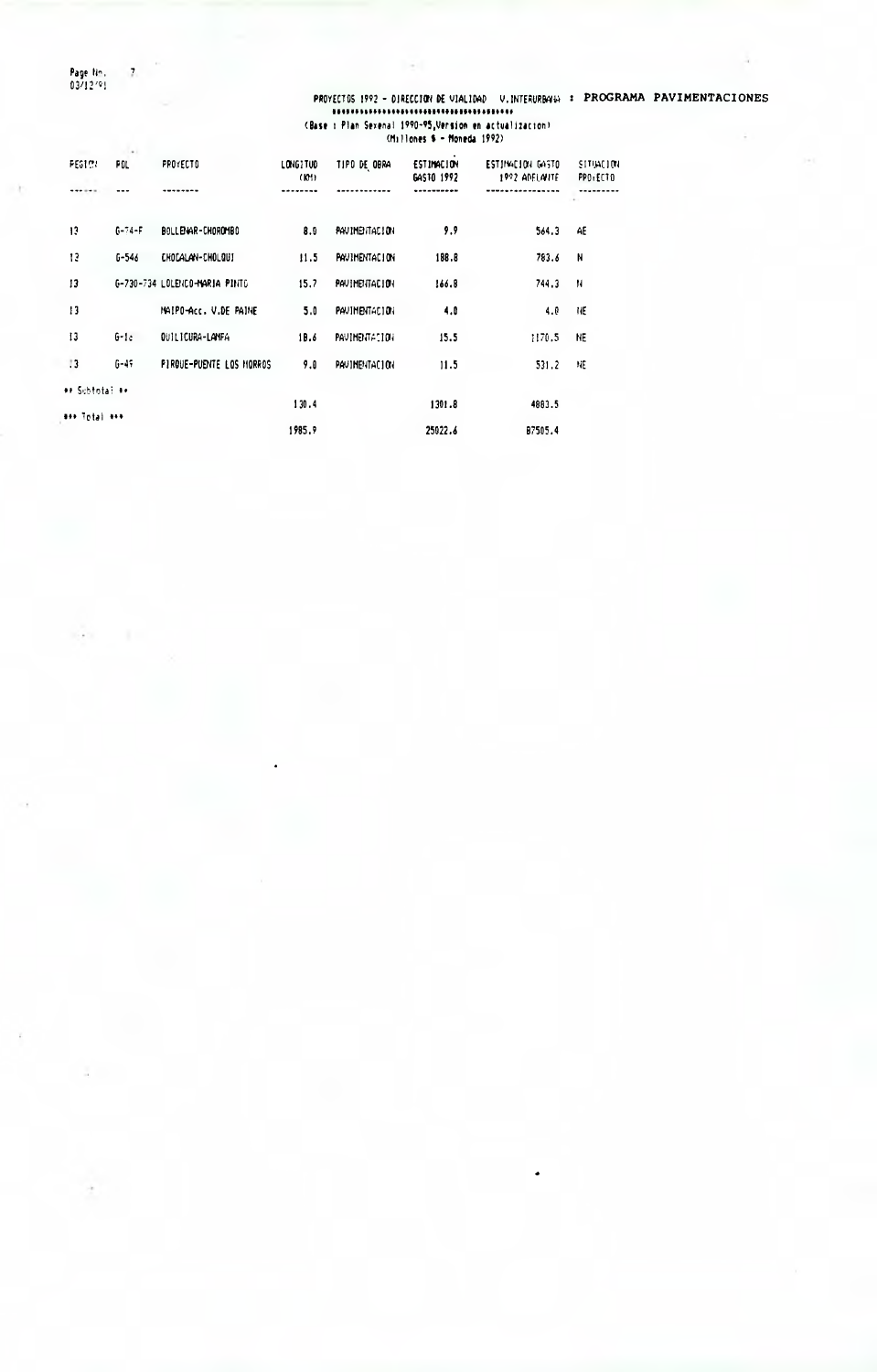#### FICHA DE PROGRAMAS DEL PLAN DE INFRAESTRUCTURA

NOMBRE DEL PROGRAMA: CONSERVACION DE LA RED VIAL

- OBJETIVOS: MANTENER LA CALIDAD DE LA RED VIAL NACIONAL EN CONDICIONES ADECUADAS DE TRANSITABILIDAD.
- DESCRIPCION: SE INCLUYEN OBRAS DE CONSERVACION RUTINARIA Y PERIODICA ASI COMO REHABILITACION Y REPOSICION EN EL TOTAL DE LA RED VIAL NACIONAL.

COSTO ESTIMADO: 66.000 MILLONES POR AÑO (\$ 1992)

SITUACION ACTUAL: ESTE PROGRAMA SE EJECUTA PRINCIPALMENTE A TRAVES DE UN GRAN NUMERO DE PEQUEÑOS CONTRATOS ADMINISTRADOS POR LAS REGIONES. DURANTE 1991 SE CONTRATARON GRAN PARTE DE LAS OBRAS QUE SE EJECUTARAN EN 1992.

AVANCE A LA FECHA: 23%

FECHA DE INICIO: 1991

FECHA DE TERMINO: 1994

METAS A DIC. 1993: EL TIPO DE OBRAS PERMITEN EL CUMPLIMIENTO DEL 100% DEL PROGRAMA DE CADA AÑO.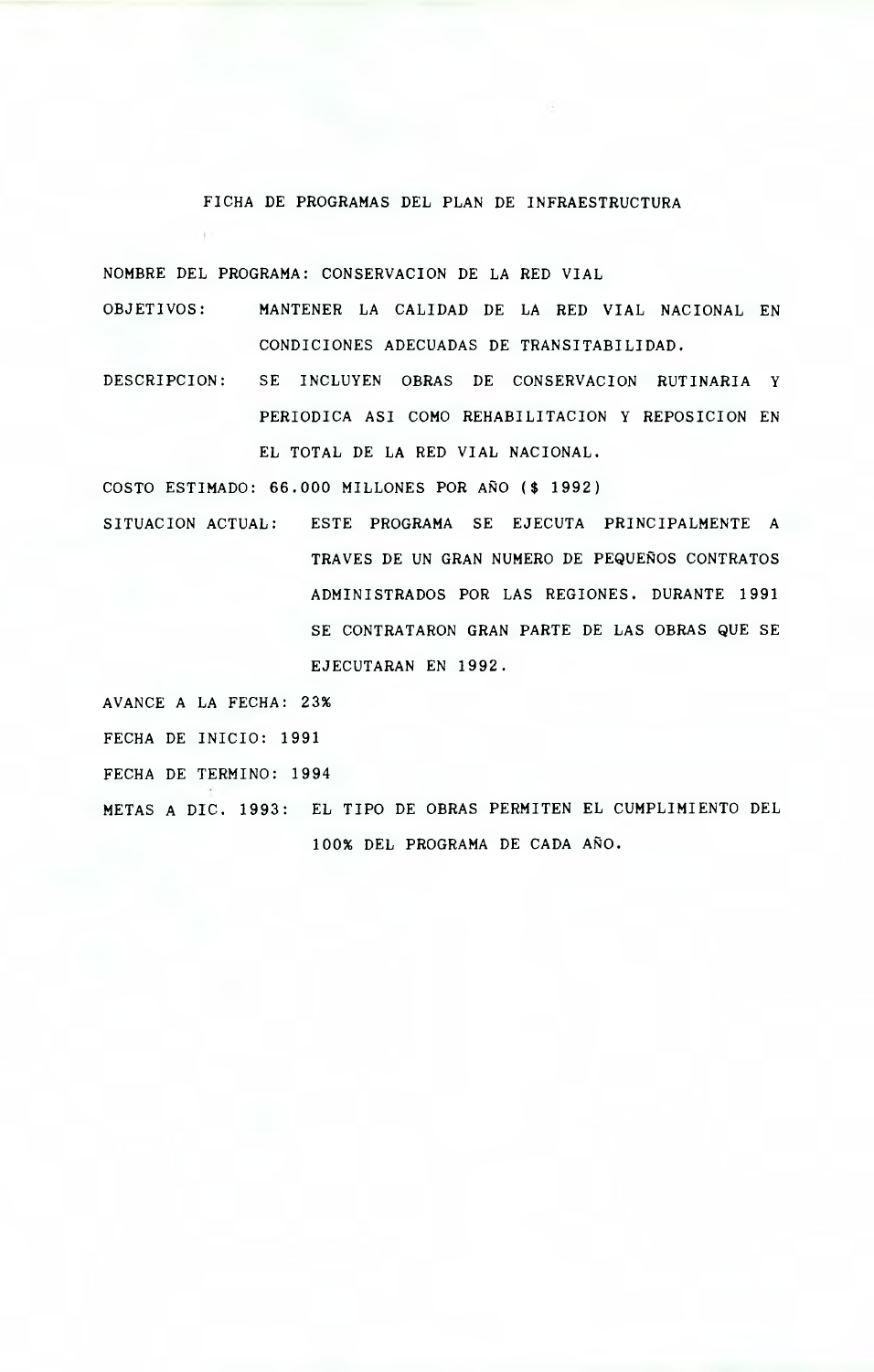Page No.<br>03/12/91

 $\mathcal{A}(\mathcal{C})$ 

 $\overline{1}$ 

| PEG104<br>ROL.<br>$- - -$<br>****** | <b>FFO(ECTD</b><br>      | <b>LONGITUD</b><br>(KN) | TIPD DE OBRA        | <b>ESTINACION</b><br>645TO 1992 | ESTIMACION GASTO<br><b>1992 ADELANTE</b> | <b>SITUACIO:</b><br><b>PROYECTO</b> |
|-------------------------------------|--------------------------|-------------------------|---------------------|---------------------------------|------------------------------------------|-------------------------------------|
|                                     |                          | ------                  |                     |                                 |                                          |                                     |
| $\leftrightarrow$ PEGION : 0        |                          |                         |                     |                                 |                                          |                                     |
| 0                                   | ITEMS 51-52              | $\sqrt{0.0}$            | <b>CONSERVACION</b> | 102.8                           | 518.6                                    | A                                   |
| 0                                   | PLAZAS PESAJE/PEAJE 11   | 0.0                     | <b>CONSERVACION</b> | 462.0                           | 1155.0                                   | A                                   |
| Ũ                                   | SESALIZACION II          | 0.0                     | CONSERVACTON        | 107.4                           | 217.1                                    | А                                   |
| 0                                   | <b>TURELES II</b>        | 0.0                     | <b>CONSERVACION</b> | 456.2                           | 918.2                                    | A                                   |
| 0                                   | OBPAS FLUVIALES 11       | Q.O                     | <b>CONSERVACION</b> | 1039.5                          | 103°.5                                   | AyN                                 |
| o                                   | TALLERES Y OFICINAS      | 0,0                     | CONSERVACION        | 70,0                            | 70.0                                     | AyN                                 |
| 4<br>$\sim$                         | SUBREPROGRAMACION PICHU  | 0.0                     | <b>CONSERVACTON</b> | $-1196.3$                       | $-529.3$                                 | н                                   |
| ** Subtotal **                      |                          | 0.0                     |                     | -1958.4                         | 3388.7                                   |                                     |
| $\leftrightarrow$ PEGICN : 1        |                          |                         |                     |                                 |                                          |                                     |
| $\mathbf{1}$                        | CONS.RED VIAL BASICA II  | 0.0                     | CONSERVACION        | 1466.8                          | 1466.8                                   | AyN                                 |
|                                     | CONS.RED VIAL COMUNAL II | 0.0                     | conservacion        | 180.0                           | 180.0                                    | AyN                                 |
| 1                                   | CONS.RED COMUNAL SECUND. | 0.0                     | <b>CONSERVACION</b> | 400.3                           | 400.3                                    | Ν                                   |
| → Subtotal **                       |                          | 0.0                     |                     | 2047.1                          | 2647.1                                   |                                     |
| <b>## REGION : 2</b>                |                          |                         |                     |                                 |                                          |                                     |
| $\overline{2}$                      | COIS FED VIAL BASICA II  | 0.0                     | <b>CONSERVACION</b> | 972.0                           | 972.0                                    | AγH                                 |
| 2                                   | CONS.RED VIAL COMUNAL II | 0.0                     | CONSERVAÇION        | 103.9                           | 103.9                                    | ΑγN.                                |
| 2                                   | CONS.RED COMUNAL SECUND. | 0.0                     | CONSERVACION        | 300.0                           | 300.0                                    | N                                   |
| ** Subtotal **                      |                          | 0.0                     |                     | 1375.9                          | 1375.9                                   |                                     |
| $\leftrightarrow$ REGION $\pm$ 2    |                          |                         |                     |                                 |                                          |                                     |
| ş.                                  | CONS.FED VIAL BASICA II  | O.D                     | conservacion        | 1013.0                          | 1013.0                                   | AγN                                 |
| 3                                   | CONS.RED VIAL CONDAL II  | 0.0                     | conservacion        | 250.0                           | 250.0                                    | a y N                               |
| 3                                   | CONS.RED COMUNAL SECUND. | 0.0                     | CONSERVACION        | 400.0                           | 400.D                                    | N                                   |
| ** Subtotal **                      |                          | D.O                     |                     | 1663.0                          | 1663.0                                   |                                     |
| ** REGION : 4<br>1                  | CONS.RED VIAL BASICA II  | 0,0                     | <b>CONSERVACION</b> | 713.0                           | 713.0                                    | みと付                                 |
|                                     |                          |                         |                     |                                 |                                          |                                     |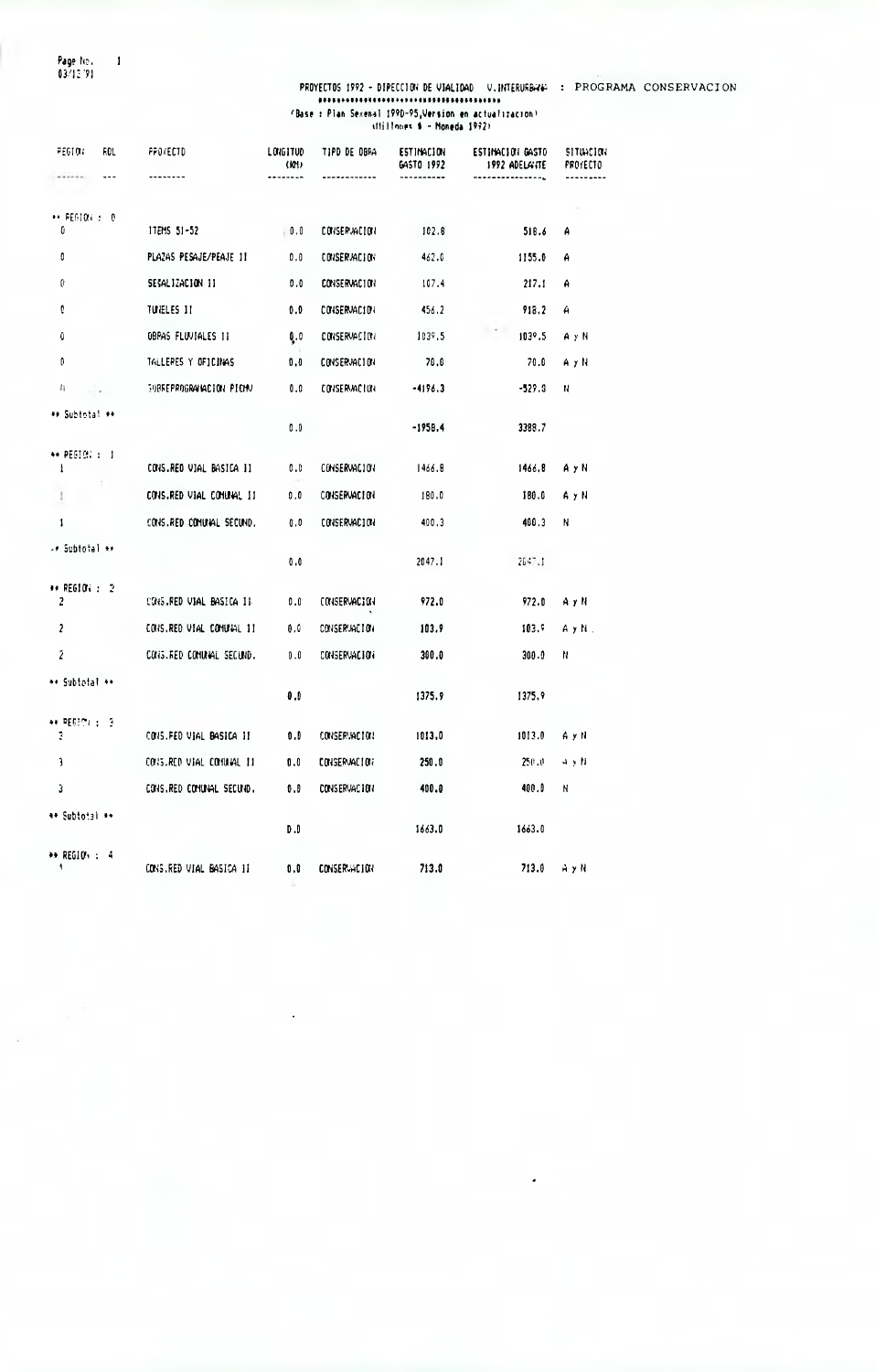Page No.<br>03/12/91

 $\overline{2}$ 

PROYECTOS 1992 - DIRECCION DE VIALIDAD V.INTERUFENIA (Base: Plan Sexenal 1990-95, Version en actualizacion)<br>(Millones 4 - Moneda 1992)

| REGION<br>ROL                   | PROYECTO                 | LONGITUD<br>(KH)            | TIPO DE OBRA        | ESTIMACION<br>GASTO 1972 | ESTIMACION GASTO<br>1992 APELANTE | SITELETT<br>$\Pr[\mathcal{V}, \mathcal{V}]$ f |
|---------------------------------|--------------------------|-----------------------------|---------------------|--------------------------|-----------------------------------|-----------------------------------------------|
| $-0.128$                        |                          | $\frac{1}{2}$               |                     | ----------               |                                   | <b>COMPANY</b>                                |
| 4                               | CONS.RED VIAL COMUNAL II | 0.0                         | CONSERVACION        | 350.0                    | 350.0                             | $\mathbf{H} \neq \mathbf{H}$                  |
| 4                               | CONS.RED COMUNAL SECUND. | 0.0                         | <b>CONSERVACION</b> | 400.0                    | 400.0                             | $\mathcal{W}$                                 |
| ** Subtotal **                  |                          | 0.0                         |                     | 1463.0                   | 1453.0                            |                                               |
|                                 |                          |                             |                     |                          |                                   |                                               |
| ** REGION : 5<br>5 <sup>5</sup> | CONS.RED VIAL BASICA II  | $\mathbf{Q}$ , $\mathbf{0}$ | <b>CONSERVACION</b> | 1252.5                   | 1252.5                            | $4 \times 11$                                 |
| 5                               | CONS.RED VIAL COMUNAL II | 0.0                         | <b>CONSERVACION</b> | 400.0                    | 400.0                             | 有更好                                           |
| $5\phantom{.0}$                 | OBRAS FLUVIALES II       | 0.0                         | <b>CONSERVACION</b> | 214.5                    | 214.5                             | 音叉得                                           |
| $\pmb{\pmb{\cup}}$              | CONS.RED COMUNAL SECUND. | 0.0                         | <b>CONSERVACION</b> | 270.0                    | 270.0                             | N.                                            |
| ** Subtotal **                  |                          | 0.0                         |                     | 2137.0                   | 2137.0                            |                                               |
| ** REGION : 6                   |                          |                             |                     |                          |                                   |                                               |
| 6                               | CONS.RED VIAL BASICA II  | 0.0                         | <b>CONSERVACION</b> | 1022.0                   | 1022.0                            | AyN                                           |
| $\overline{6}$                  | CONS.RED VIAL COMUNAL II | 0.0                         | <b>CONSERVACION</b> | 700.0                    | 700.0                             | $A \times H$                                  |
| $\epsilon$                      | OBRAS FLUVIALES II       | 0.0                         | CONSERVACION        | 430.0                    | 430.0                             | $A \times K$                                  |
| 6                               | CONS.RED COMUNAL SECUND. | 0.0                         | <b>CONSERVACION</b> | 400.0                    | 400.0                             | N                                             |
| ** Subtotal **                  |                          | 0.0                         |                     | 2552.0                   | 2552.0                            |                                               |
| ** REGION: : 7                  |                          |                             |                     |                          |                                   |                                               |
|                                 | CONS.RED VIAL BASICA II  | 0.0                         | <b>CONSERVACION</b> | 1600.0                   | 1600.0                            | $A \times W$                                  |
| $\overline{7}$                  | CONS.RED VIAL COMUNAL II | 0.0                         | <b>CONSERVACION</b> | 750.0                    | 750.0                             | AyN                                           |
| 7                               | OBRAS FLUVIALES II       | 0.0                         | <b>CONSERVACION</b> | 271.0                    | 271.0                             | $\Theta\rightarrow\Theta$                     |
| $\overline{\mathcal{L}}$        | CONS.RED COMUNAL SECUND. | 0.0                         | <b>CONSERVACION</b> | 600.0                    | 600.0                             | $\mathcal{W}$                                 |
| ** Subtotal **                  |                          | 0.0                         |                     | 3221.0                   | 3221.0                            |                                               |
| ** REGION : 8<br>8              | CONS.RED VIAL BASICA II  | 0.0                         | <b>CONSERVACION</b> | 1800.0                   | 1800.0                            | AyN                                           |
| 8                               | CONS.RED VIAL COMUNAL II | 0.0                         | <b>CONSERVACION</b> | 658.3                    | 653.3                             | A y N                                         |
| 8                               | CONS.RED COMUNAL SECUND. | 0.0                         | <b>CONSERVACION</b> | 1300.0                   | 1300.0                            | $\mathcal{M}$ .                               |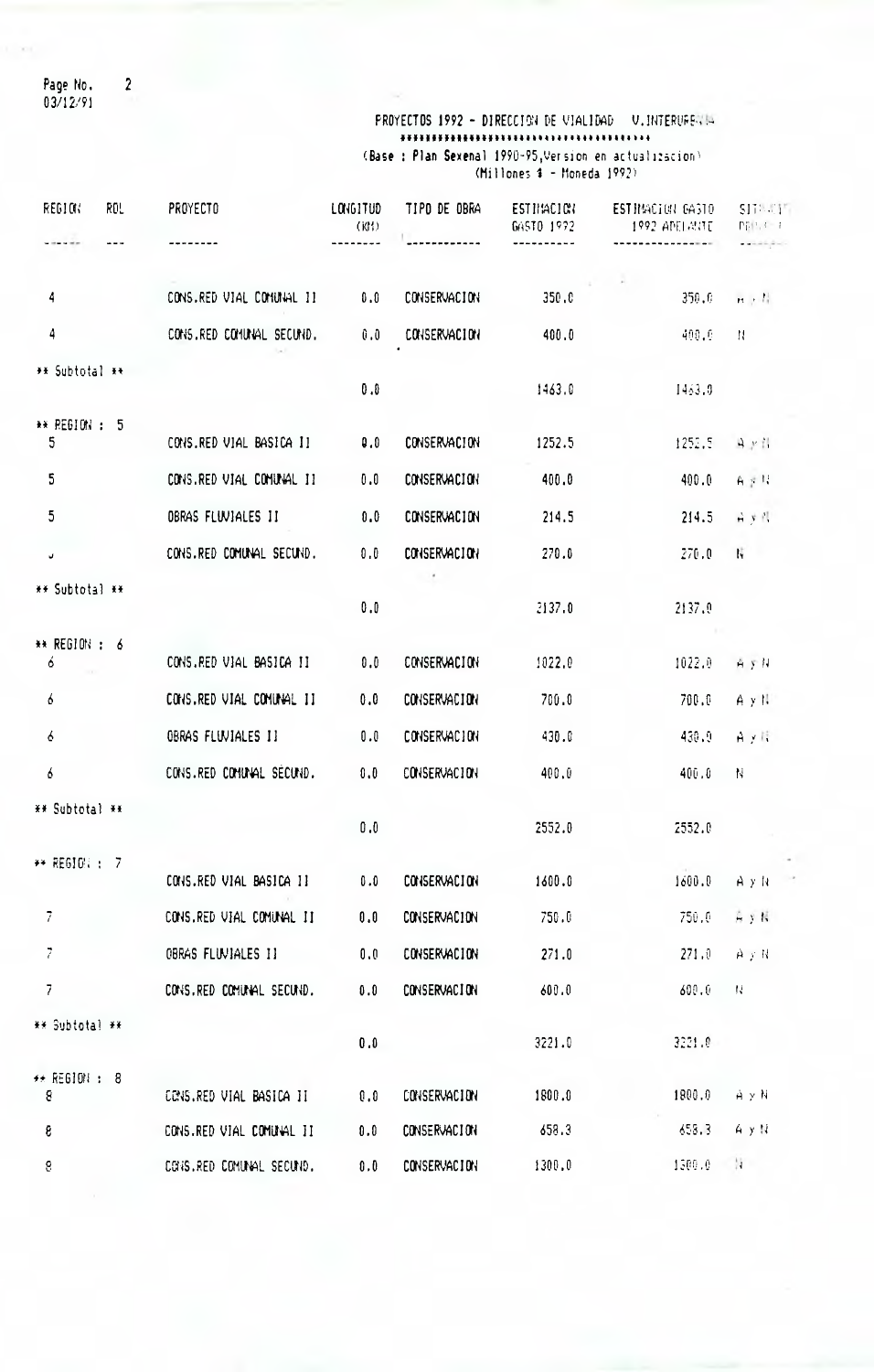Page No.<br>03/12/91  $\overline{\mathbf{3}}$ 

 $\omega$ 

 $\frac{1}{2}$ 

### PROYECTOS 1992 - DIRECCION DE VIALIDAD V.INTERURBANA (Base : Plan Sexenal 1990-95,Version en actualización)<br>(Millones \$ - Moneda 1992)

| FE610H                            | ROL | PROYECTO                 | <b>LONGITUD</b><br>(104)    | TIPO DE OBRA        | ESTIMACION<br>64510 1992 | ESTINACION GASTO<br>1992 ADELANTE | 모두 고르<br>FFI E T          |
|-----------------------------------|-----|--------------------------|-----------------------------|---------------------|--------------------------|-----------------------------------|---------------------------|
|                                   |     |                          |                             |                     |                          |                                   |                           |
| ** Subtotal #*                    |     |                          |                             |                     |                          |                                   |                           |
|                                   |     |                          | 0.0                         |                     | 3758.3                   | 3759.3                            |                           |
| ** REGION: : 9<br>۶               |     | CONS.RED VIAL BASICA II  | 0.0                         | CONSERVACION        | 1694.7                   | 1674.7                            | $A$ , $W$                 |
| 9                                 |     | CONS.RED VIAL COMUNAL II | 0.0                         | CONSERVACION        | 990.0                    | 990.0                             | $A \times N$              |
| 9                                 |     | CONS.RED COMUNAL SECUND. | 0.0                         | <b>CONSERVACION</b> | 1400.0                   | 1400.0                            | $\mathbb{H}$              |
| ** Subtotal **                    |     |                          |                             |                     |                          |                                   |                           |
|                                   |     |                          | 0.0                         |                     | 4084.7                   | 4084.7                            |                           |
| ** REGION : 10<br>۹               |     | CONS.RED VIAL BASICA II  | 0.0                         | <b>CONSERVACION</b> | 2169.0                   | 2168.0                            | $H \times K$              |
| 10                                |     | CONS.RED VIAL COMUNAL II | 0.0                         | <b>CONSERVACION</b> | 1100.0                   | 1100.0                            | $A \rightarrow H$         |
| 10                                |     | CONS.RED COMUNAL SECUND. | 0.0                         | CONSERVACION        | 750.0                    | 750.0                             | $\boldsymbol{\mathsf{N}}$ |
| ** Subtotal **                    |     |                          |                             |                     |                          |                                   |                           |
|                                   |     |                          | $\mathbf{0}$ . $\mathbf{0}$ |                     | 4018.0                   | 4019.0                            |                           |
| ** REGION : 11<br>$\overline{11}$ |     | CONS.RED VIAL BASICA II  | 0.0                         | CONSERVACION        | 900.0                    | 900.9                             | AyN                       |
| 11                                |     | CONS.RED VIAL COMUNAL II | 0.0                         | CONSERVACION        | 241.1                    | 241.1                             | $A \rightarrow W$         |
| 11                                |     | CONS.RED COMUNAL SECUND. | 0.0                         | <b>CONSERVACION</b> | 120.0                    | 120.5                             | 11                        |
| ** Subtotal **                    |     |                          |                             | $\sim 10$           |                          |                                   |                           |
|                                   |     |                          | $\mathbf{0}$ . $\mathbf{0}$ |                     | 1261.1                   | 1261.1                            |                           |
| REGION : 12<br>12                 |     | CONS.RED VIAL BASICA II  | 0.0                         | CONSERVACION        | 666.4                    | 666.4                             | $A \times N$              |
| 12                                |     | CONS.RED VIAL COMUNAL II | 0.0                         | <b>CONSERVACION</b> | 117.7                    | 117.7                             | AyH                       |
| 12                                |     | CONS.RED COMUNAL SECUND. | 0.0                         | <b>CONSERVACION</b> | 114.0                    | 114.9                             | $\mathbf{N}$              |
| ** Subtotal **                    |     |                          |                             |                     |                          |                                   |                           |
|                                   |     |                          | 0.0                         |                     | 898.1                    | 878.1                             |                           |
| ** REGION: : 13<br>13             |     | CONS.RED VIAL BASICA II  | 0.0                         | <b>CONSERVACION</b> | 1800.0                   | 1900.0                            | $H \times H$              |
| 13                                |     | CONS.RED VIAL COMUNAL II | 0.0                         | <b>CONSERVACION</b> | 214.8                    | 214.8                             | $A \uparrow L$            |
| 13                                |     | OBRAS FLUVIALES II       | 0.0                         | CONSERVACION        | 258.0                    | 359.0                             | $A \times H$              |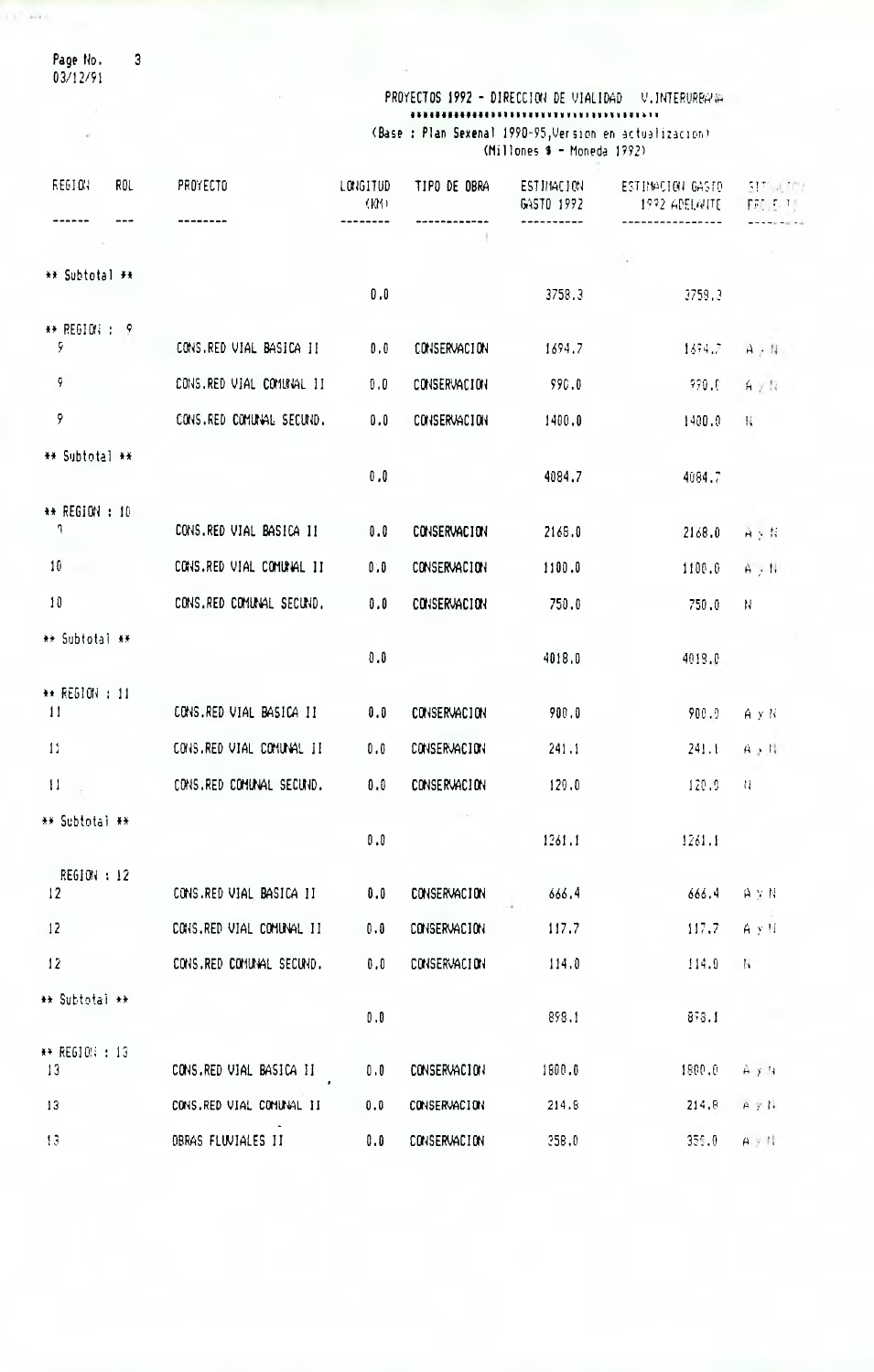Page No.<br>03/12/91

 $\overline{4}$ 

### PROYECTOS 1992 - DIRECCION DE VIALIDAD V.INTERURBANA (Base : Plan Sexenal 1990–95, Version en actualizacion)<br>(Millones \$ - Moneda 1992)

| <b>FEGION</b>  | FOL | <b>PROYECTO</b>           | <b>LONGITUD</b><br>(KM) | TIPO DE OBRA        | ESTINACION<br>GASTO 1992 | ESTIMACION GASTO<br>1992 ADELANTE | <b>SITIACIOU</b><br><b>PROYECTO</b> |
|----------------|-----|---------------------------|-------------------------|---------------------|--------------------------|-----------------------------------|-------------------------------------|
|                |     |                           |                         |                     |                          |                                   |                                     |
| 13             |     | CONS, RED COMUNAL SECUND. | 0.0                     | <b>CONSERVACION</b> | 270.0                    | 270.0                             | -H                                  |
| ** Subtotal ** |     |                           |                         |                     |                          |                                   |                                     |
|                |     |                           | 0.0                     |                     | 2642.8                   | 2642.8                            |                                     |
| *** Total ***  |     |                           |                         |                     |                          |                                   |                                     |
|                |     |                           | 0.0                     |                     | 29163.6                  | 34510.7                           |                                     |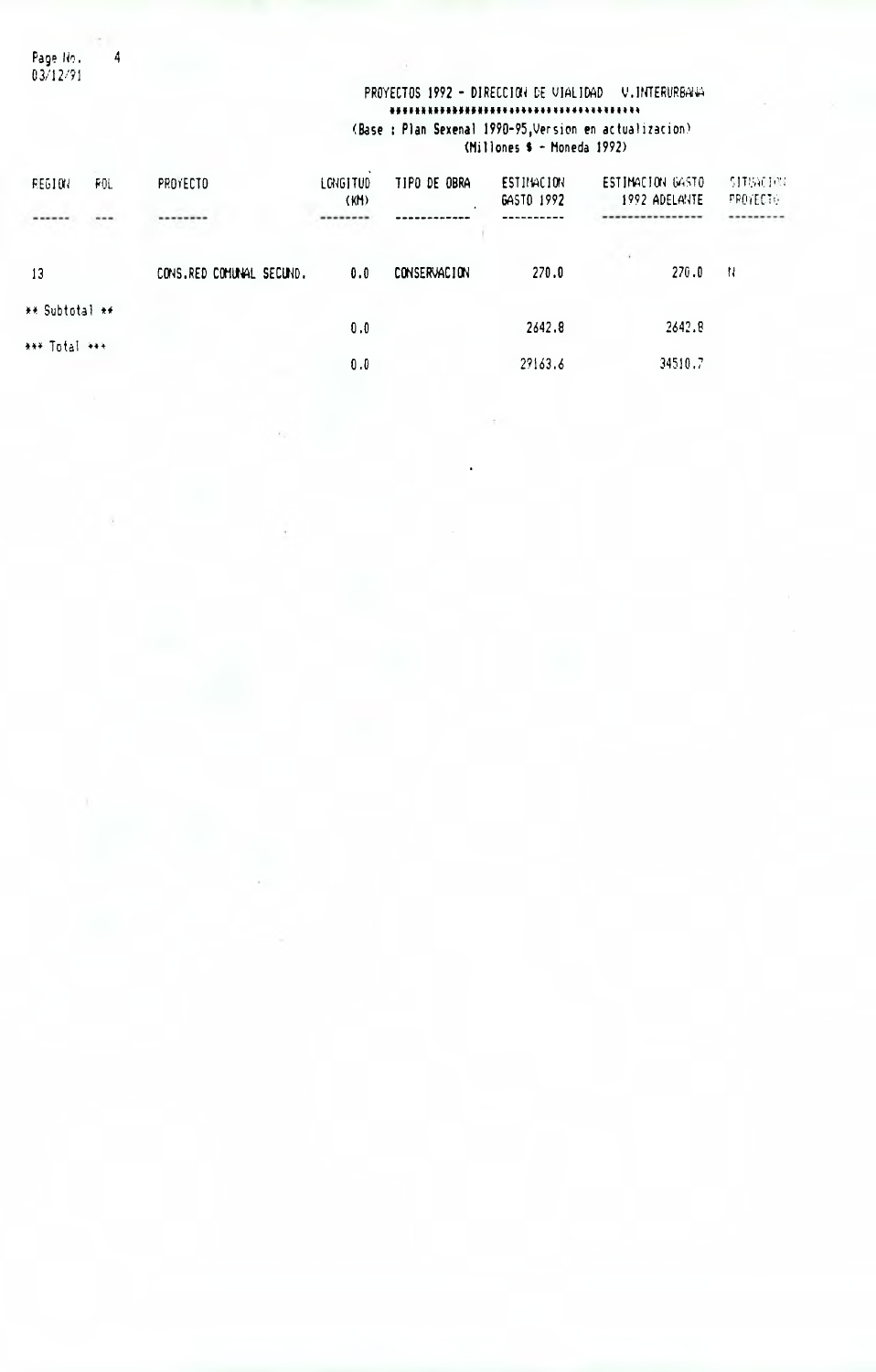Page No.<br>03/12/91  $\mathbf{1}$ 

### PROVECTOS 1992 - CIRECCION DE VIALIDAD - U.INTEPUERMA : PROGRAMA REPOSICIONES

| <b>MEDIUM</b>                  | ROL.           | <b>PROYECTO</b>                | <b>LONG17UD</b><br>(101) | TIPO DE OBRA | <b>ESTIMACION</b><br>GASTO 1992 | ESTINACION GASTO<br><b>1992 ADELANTE</b> | <b>SITUACION</b><br>PROVECTO |
|--------------------------------|----------------|--------------------------------|--------------------------|--------------|---------------------------------|------------------------------------------|------------------------------|
|                                | $---$          |                                |                          |              |                                 |                                          |                              |
| ++ REGION : 0<br>0 -           | RUTA 5         | BIF.PARRAL-CHILLAN             | 41.1                     | PEFOSICION-P | 906.8                           | 906.8                                    | A                            |
| r                              | $F - 10 - 5$   | TILTIL-BIF.OLINE               | 24.B                     | REPOSICION-P | 1.1                             | 1.1                                      | AE                           |
| 0                              | RUIA 78        | SANTIAGO-SAN ANTONIO           | 10.9                     | REPOSICION-P | 5.7                             | 892.7                                    | AE                           |
| $\mathfrak{c}$                 | Rüfa 57        | SANTIAGO-LOS ANDES             | 10.0                     | REPOSICION-P | B.7                             | 843.4                                    | 侬                            |
| ** Subtotal ∗∗                 |                |                                | 85.9                     |              | 922.3                           | 2574.0                                   |                              |
| ↔ R255 S (<br>$\mathbf{I}$     | $\sim 20$      | ARICA - VALLE AZAPA            | 32.0                     | FEPOSICION-P | 0.5                             | 0.5                                      | А                            |
| Ţ                              | A 75           | CRUCE LONG(SARA)-PICA IV       | 5.4                      | REPOSICION-P | 102.7                           | 102.9                                    | 4                            |
| ÷                              | RUTA 5         | HILARICOS-QUILLAGUA I          | 10.0                     | REPOSICION-P | 13.5                            | 13.5                                     | A                            |
| $\mathbf{I}$                   | $6 - 47$       | Zapisa-Pisagua                 | 40.0                     | REFOSICIO4-R | 1.1                             | 455.5                                    | AË                           |
| $\mathbf{I}$                   | $4 - 5$        | HUARA-FASO PISIGA(CHT)         | 60.0                     | REPOSICION-P | 115.5                           | 346.5                                    | н                            |
| T                              | Pijin 5        | CHACA NORTE-CHACA SUR          | 29.4                     | REPOSICION-P | 271.4                           | 768.0                                    | N                            |
| $\mathbf{I}$                   | RUTH 5         | HILARICOS-OUILLAGUA II         | 13.1                     | REPOSICION-P | 127.0                           | 33.E                                     | Ħ                            |
| ** Subtotal **                 |                |                                | 189.9                    |              | 631.9                           | 2526.1                                   |                              |
| ↔ 昭明宗 : 2<br>÷.                | PUM 1          | ANGE .- TOCOPILLA II           | 23.8                     | PEFOSICION-P | 717.0                           | - 111.2                                  | A                            |
| ż                              | RUTA !         | ANTOF.-TOCOPILLA 111           | 30.4                     | REPOSICION-P | 554.4                           | -50.2                                    | A                            |
| Ž.                             | <b>PUTA 28</b> | LA NEGRA-ANTOFAGASTA           | 20.0                     | REPOSICION-P | 1342.0                          | 1342.0                                   | Ĥ                            |
| 2                              | 23-CH -        | CALAMA-SAM PLATACAM I          | 28.0                     | REPOSICICI-P | 184.8                           | 727.71                                   | Ħ                            |
| ∗≠ Suptotal **                 |                |                                | 102.2                    |              | 2798.2                          | 3537.4                                   |                              |
| # PEGION : 2<br>з.             | RUTA 5         | COPIAFO-CALDERA                | 35.0                     | REPOSICION-P | 691.2                           | 671.2                                    | A                            |
| ⇔ Subtotal →⇒                  |                |                                | 35.0                     |              | 691.2                           | 691.2                                    |                              |
| ** FEGIDI : 4<br>$\frac{1}{2}$ | $41 - 1$ H     | LA SEREI <del>X-VARILLAR</del> | 31.0                     | REPOSICION-P | 1.0                             | 1.0                                      | A                            |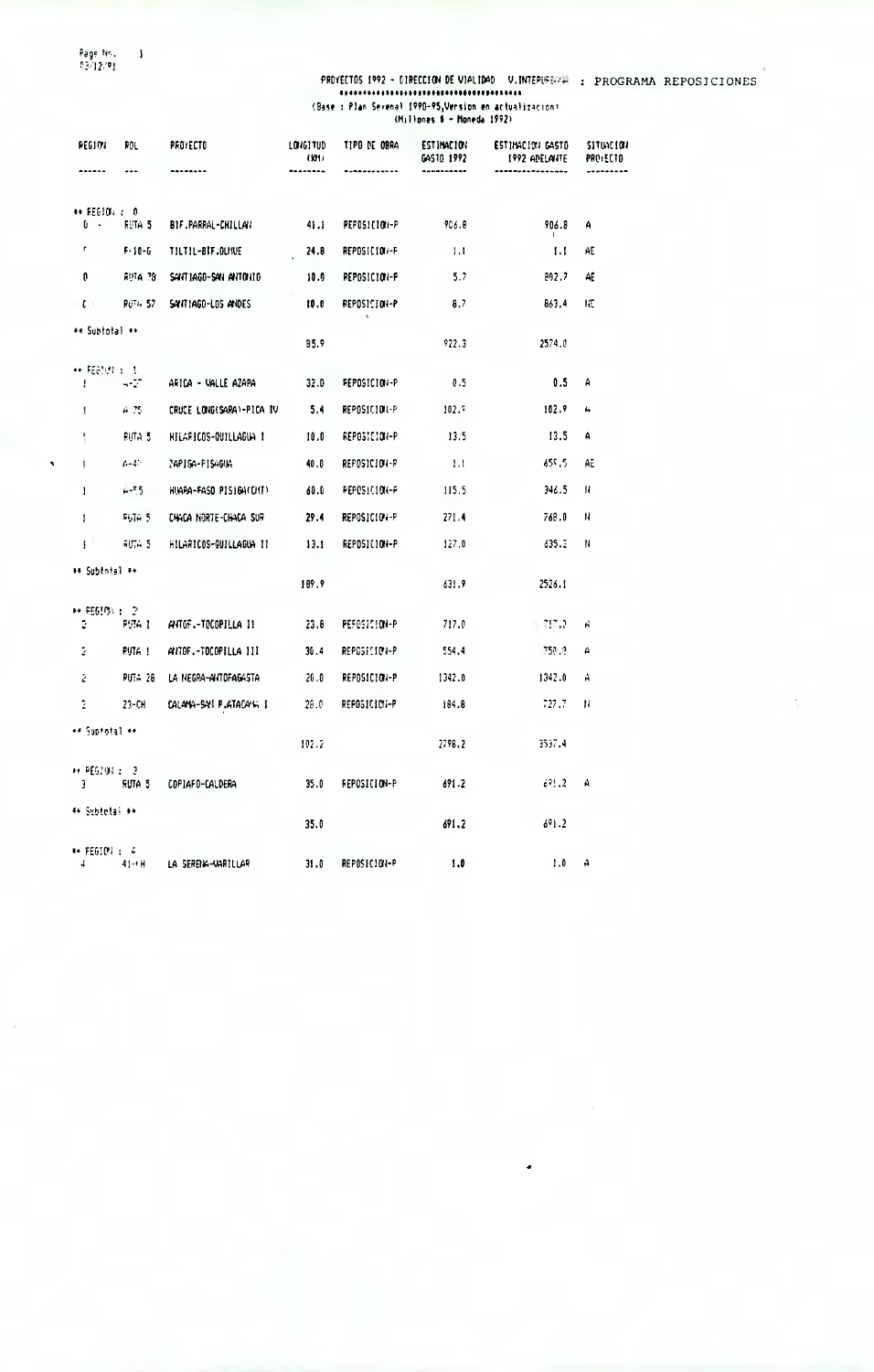Page No.<br>03/12/91  $\overline{\phantom{0}}$  2

PROYECTOS 1992 - DIRECCION DE VIALIDAD V.INTERUPPALA  $\textbf{***}\xspace\texttt{***}\xspace\texttt{***}\xspace\texttt{***}\xspace\texttt{***}\xspace\texttt{***}\xspace\texttt{***}\xspace\texttt{***}\xspace\texttt{***}\xspace\texttt{***}\xspace\texttt{***}\xspace\texttt{***}\xspace\texttt{***}\xspace\texttt{***}\xspace\texttt{***}\xspace\texttt{***}\xspace\texttt{***}\xspace\texttt{***}\xspace\texttt{***}\xspace\texttt{***}\xspace\texttt{***}\xspace\texttt{***}\xspace\texttt{***}\xspace\texttt{***}\xspace\texttt{***}\xspace\texttt{***}\xspace\texttt{***}\xspace\texttt{$ (Base : Plan Sexenal 1990-95, Version en actualización)<br>(Millones \$ - Moneda 1992)

| REGION                             | ROL          | PROYECTO                 | LONGITUD<br>(WI) | TIPO DE OBRA | ESTIMACION<br>GASTO 1992 | ESTIMACION GASTO<br>1992 ADELANTE | <b>SITUACION</b><br><b>PPOYECTO</b> |
|------------------------------------|--------------|--------------------------|------------------|--------------|--------------------------|-----------------------------------|-------------------------------------|
| ******                             | a sin.       | --------                 | --------         |              |                          |                                   |                                     |
| 4                                  | $D - 75$     | HUENTELAUD.-CONF-ILLAPEL | 40.7             | REPOSICION-R | 0.2                      | $\mathbf{r}$<br>687.4             | AE.                                 |
| $4 - 7 -$                          | $D-597$      | LAS JUNTAS-CAREN         | 21.3             | REPOSICION-R | 157.1                    | 197.5                             | $\mathbf{I}$                        |
| ** Subtotal **                     |              |                          |                  |              |                          |                                   |                                     |
|                                    |              |                          | 93.0             |              | 158.3                    | 886.0                             |                                     |
| $\leftrightarrow$ REGION : 5<br>5. | 60-CH        | VISA-CRUCE RUTA 5 11     | 33.0             | REPOSICION-P | 206.6                    | 206.6                             | $\epsilon$                          |
| 5                                  | $E - 41$     | LA VEGA-ALICAHUE         | 21.6             | REPOSICION-R | 136.5                    | 136.5                             | Ĥ.                                  |
| 5                                  | $E - 41$     | LA VEGA-GUAYACAN         | 10.0             | REPOSICION-R | 77.4                     | 77.4                              | $\mathbf{A}$                        |
| 5.                                 | $E - 825$    | LOS VILLARES-RINCOMADA   | 5.9              | REPOSICION-P | 427.2                    | 427.2                             | A                                   |
| 5                                  | $F - 30 - E$ | LA LAGUIA-V.DEL MAR III  | 11.5             | REPOSICION-P | 418.7                    | 520.3                             | M.<br>Ĥ                             |
| 5.                                 | $F - 30 - E$ | QUINQUIMO-PAPUDO         | 13.0             | REPOSICION-P | 165.2                    | 165.2                             | $\mathbf{H}$                        |
| 5.                                 | $F - 98 - 6$ | VALPARAISO-LAGUNA VERDE  | 9.5              | REPOSICION-R | 181.7                    | 181.7                             | $\overline{H}$                      |
| 5                                  | RUTA 5       | LA CALERA-CTA.EL MELON   | 17.9             | REPOSICION-P | 169.2                    | 169.2                             | Ĥ.                                  |
| 5                                  | RUTA 5       | PTE.ACONCAGUA-LA CALERA  | 11.2             | REPOSICION-P | 21.0                     | 21.0                              | Ĥ                                   |
| 5                                  | 60-CH        | LOS ANDES-C.REDENTOR II  | 47.0             | REPOSICION-P | 381.2                    | $1299 - 4$                        | $\mathbb{R}$                        |
| 5.                                 | $F - 360$    | COLMO-QUILLOTA           | 19.3             | REPOSICION-R | 60.0                     | 117.8                             | 君.                                  |
| 5.                                 | RUTA 68      | SANTIAGO-VALPARAISO I    | 40.5             | REPOSICION-P | 2.0                      | 2743.2                            | N                                   |
| ** Subtotal **                     |              |                          | 239.8            |              | 2246.7                   | 6065.5                            |                                     |
|                                    |              |                          |                  |              |                          |                                   |                                     |
| $\star\star$ REGION : 6<br>. 6     | $1 - 45$     | PUENTE NEGRO-LAS PESAS   | 10.1             | REPOSICION-R | 110.0                    | 110.0                             | A                                   |
| 6                                  | $1 - 72$     | LOLOL-PAREDONES          | 31.6             | REPOSICION-R | 276.9                    | 276.9                             | À                                   |
| ó                                  | RUTA 5       | PELEQUEN-SAN FERNANDO    | 13.9             | REPOSICION-P | 10,0                     | 10.0                              | $\mathbf{A}$                        |
| ó                                  | $1 - 174$    | ALTO COLORADO-LA ROSA    | 20.0             | REPOSICION-R | 1.5                      | 249.8                             | AΕ                                  |
| ō.                                 | $1 - 332$    | COLCHASUA-PUPILLA        | 2.1              | REPOSICION-R | 0.5                      | 0.5                               | $\Delta E$                          |
| 6                                  | $1 - 346$    | FALMILLA-CALLEUQUE       | 13.2             | REPOSICION-R | 0.7                      | 145.1                             | ЦE.                                 |
| 6                                  | $1 - 350$    | CRUCE RUTA I-50-MILLAHUE | $7.7^{\circ}$    | REPOSICION-R | 0, 9                     | 54.4                              | AE                                  |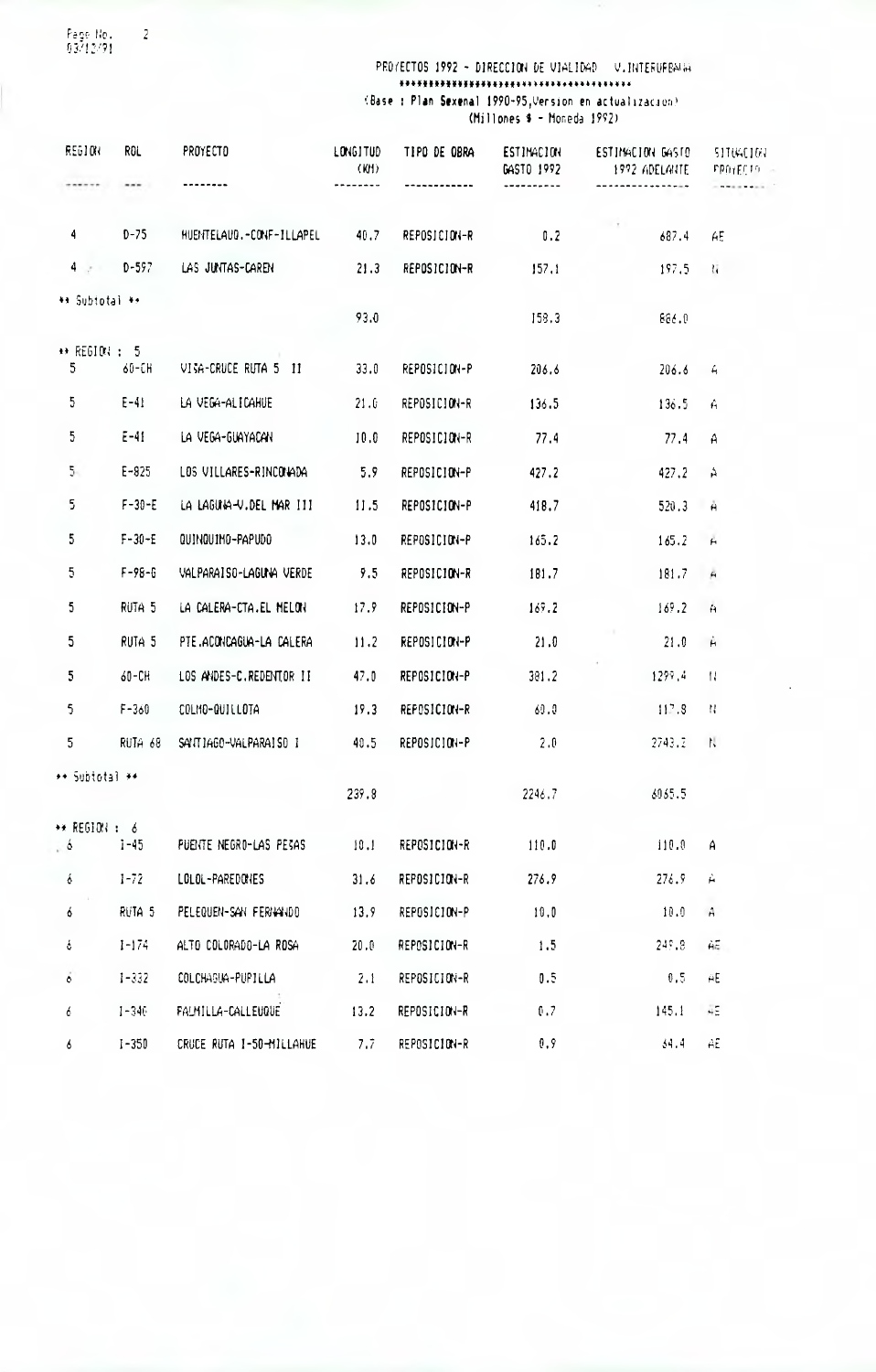Pags No. 3 03/12/<sup>9</sup><sup>1</sup>

### PROYECTOS 1992 - DIRECCION DE VIALIDAD V.INTERURSANA (Base : Plan Sexenal 1990-95,Version en'actualizacion) (Millones \$ - Moneda 1992)

| REG10N                             | ROL          | PROYECTO                       | <b>LONGITUD</b><br>(W) | TIPO DE OBRA      | ESTIMACION<br>GASTO 1992 | ESTIMACION GASTO<br>1992 ADELANTE | <b>SITIHETON</b><br>PROYECTO |
|------------------------------------|--------------|--------------------------------|------------------------|-------------------|--------------------------|-----------------------------------|------------------------------|
|                                    |              |                                |                        |                   |                          | -----------------                 |                              |
| 6.                                 | $1 - 572$    | LOLOL-SAN PEDRO DE ALC         | 17.2                   | REPOSICION-R      | 0.2                      | 231.2                             | ÁĒ                           |
| ** Subtotal **                     |              |                                |                        |                   |                          |                                   |                              |
|                                    |              |                                | 115.8                  |                   | 400.7                    | 1087.9                            |                              |
| ** REGION : 7<br>$\overline{7}$    | 128          | PARRAL-CAUQUENES I             | 29.9                   | REPOSICION-P      | 739.2                    | 1194.3                            | Ĥ.                           |
| $\mathbb{Z}^+$                     | $K-40$       | SAN RAFAEL-VILLA PRAT          | 28.4                   | REPOSICION-R      | 212.2                    | 212.2                             | Ā                            |
| $\vec{r}$                          | $M-50$       | CAUQUENES-CHANCD 111           | 6.1                    | REPOSICION-P      | 235.2                    | 235.2                             | H                            |
| 7                                  | $115 - CH$   | PUENTE CLARO (ARMERILLO)       | 0.0                    | <b>REPOSICION</b> | 0.3                      | 437.0                             | АĒ                           |
| $\overline{7}$                     | RUTA 5       | TENO-CAMARICO II               | 40.1                   | REPOSICION-P      | 9.0                      | 3208.3                            | AE                           |
| $\overline{\prime}$                | $K-55$       | SAN MIGUEL-PTA. DIAMANTE       | 23.7                   | REPOSICION-R      | 313.7                    | 469.6                             | $\{\}$                       |
| 7                                  | $K - 635$    | CRUCE LONGITUDINAL-DUAO        | 12.7                   | REPOSICION-R      | 127.0                    | 127.0                             | $\vert \langle$              |
| ** Subtotal **                     |              |                                | 140.9                  |                   | 1636.6                   | 5743.6                            |                              |
|                                    |              |                                |                        |                   |                          |                                   |                              |
| $\leftrightarrow$ REGION : 8<br>8. | tl-49        | CHILLAN-COINUECO               | 24.3                   | REPOSICION-P      | 837.4                    | 837.4                             | A                            |
| ε                                  | N-59         | YUNGAY-TUCAPEL                 | 24.0                   | REPOSICION-R      | 226.0                    | 226.0                             | A                            |
| Ŗ                                  | $0 - 10$     | SAN 16NAC10-COELEMU            | 19.5                   | REPOSICION-R      | 7.0                      | T,0                               | Ĥ                            |
| 8                                  | $0 - 14$     | COELEMU-PUREMA                 | 15.0                   | REPOSICION-R      | 12.0                     | 12.0                              | À                            |
| 8                                  | $P - 20$     | CARAMPANGUE-ARAUCO             | - 6.4                  | REPOSICION-P      | 298.9                    | 298.9                             | A                            |
| $\boldsymbol{\hat{\mathsf{s}}}$    | $P - 404$    | CURANILAHUE-PLEGARIAS 7.6      |                        | REPOSICION-R      | 5.2                      | $-5.2$                            | A.                           |
| 8                                  | $P-42$       | ACCESO A CURANILAHUE 3.0       |                        | REPOSICION-P      | 124.9                    | 124.9                             | Ĥ                            |
| $\bf{g}$                           | $P - 424$    | CURANTLAHUE-TRONGOL BAJO 17.4  |                        | REPOSICION-R      | $131.3 -$                | 131.3                             | Ĥ                            |
| $\hat{\rm e}$                      | $0 - 20$     | LOS ANGELES-M. DOLORES 7.5     |                        | REPOSICION-P      | 340.7                    | 363.8                             | A                            |
| 8                                  | $0 - 61 - R$ | FUENTE CALDERONES              | 0.0                    | REPOSICION        | 113.4                    | 113.4                             | ň                            |
| $\mathbb{S}$                       | $P - 60 - R$ | TRES PINOS-CASETE 22.0         |                        | REPOSICION-P      | 8.6                      | 1140.5                            | $\frac{\pi}{4}$              |
| 8                                  |              | RUTA 148 BULNES-A.LA GLORIA I  | 14.3                   | REPOSICION-P      | 10.3                     | $-10.3$                           | AF.                          |
| 8                                  |              | RUTA 160 LARAQUETE-CARAMPANGUE | 11.2                   | REPOSICION-P      | 2.5                      | 487.6                             | АE                           |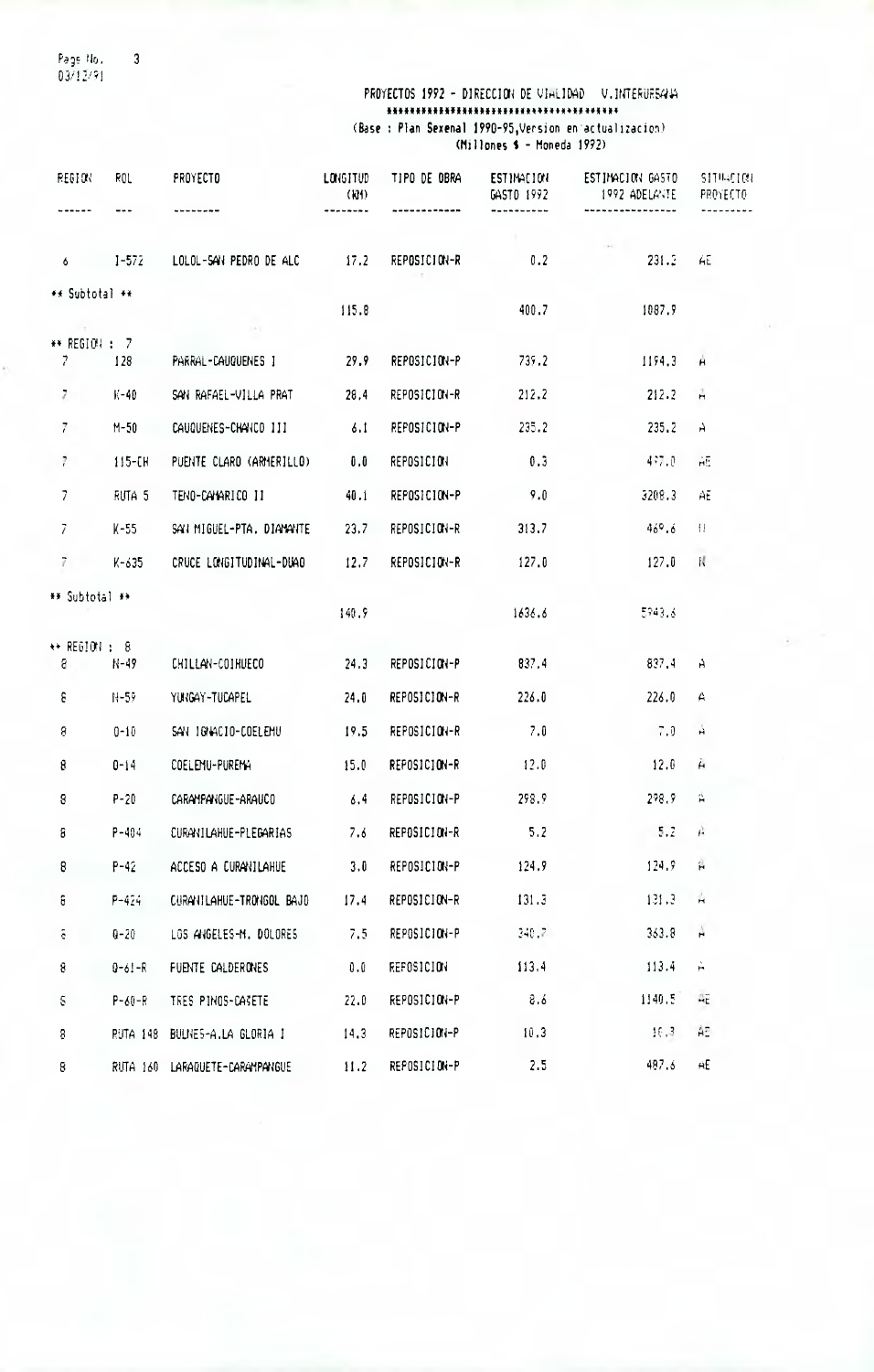Page Nov <mark>4</mark> 03/12191

### PROYECTOS 1992 - DIRECCION DE VIALIDAD V.INTERUPBANA (Base : Plan Sexenal 1990-95,Version en actualizacion, (Millones 1 - Moneda 1992)

| REGION                               | ROL               | PROYECTO                   | LONGITUD<br>(M) | TIPO DE OBRA      | ESTIMACION<br>GASTO 1992 | ESTIMACION GASTO<br>1992 ADELANTE | <b>SITUACION</b><br><b>PROJECTO</b> |
|--------------------------------------|-------------------|----------------------------|-----------------|-------------------|--------------------------|-----------------------------------|-------------------------------------|
|                                      | $\frac{1}{2}$     |                            |                 |                   |                          |                                   |                                     |
| 8                                    | $N - 50$          | NINHUE-QUIRIHUE            | 25.0            | REPOSICION-P      | 339.0                    | 1390.0                            | N                                   |
| 8                                    | $0 - 70 - 0$      | S. JUANA-NACIM. - COIGUE I | 31.0            | REPOSICION-P      | 864.7                    | 1869.6                            | $\mathcal{H}$                       |
| ** Subtotal **                       |                   |                            |                 |                   |                          |                                   |                                     |
|                                      |                   |                            | 228.2           |                   | 3321.9                   | 7017.9                            |                                     |
| ** REGIC( ) 9<br>$\frac{1}{2}$       | $F - 810$         | VICTORIA-QUINO             | 10.0            | REPOSICION-R      | 125.6                    | 125.6                             | ۳                                   |
| Ģ.                                   | R-83-88           | LOS SAUCES-TR-VICTORIA I   | 64.8            | REPOSICION-P      | 48.0                     | 48.0                              | Ĥ                                   |
| 9.                                   | $F - 90 - P$      | LUMACO-RELUN               | 35.3            | REPOSICION-R      | 90.0                     | 70.0                              | A                                   |
| 9.                                   | FUTA <sub>5</sub> | SECTOR:LONCOCHE            | 13.4            | REPOSICION-P      | 16.0                     | 16.0                              | $\mathbf{H}$                        |
| ç.                                   | <b>RUTA 5</b>     | SECTOR: MININCO            | 4.7             | REPOSICION-P      | 0.7                      | 0.7                               | Ĥ                                   |
| 9                                    | $S-10$            | CRUCE LONG. -GALVARINO     | 35.3            | REPOSICION-R      | 37.8                     | 37.8                              | Ä                                   |
| 9                                    | $5 - 185$         | VILCUN-CRUCE RUTA S-15     | 10.7            | REPOSICION-R      | 132.1                    | 132.1                             | Ĥ                                   |
| 9                                    | $S-40$            | PUENTE IMPERIAL            | 0,0             | <b>REPOSICION</b> | 42.8                     | 42.8                              | A                                   |
| 9                                    | $5 - 464$         | QUEPE-MISION BOROA         | 27.0            | REPOSICION-R      | 52.9                     | 52.9                              | Ĥ                                   |
| 9                                    | $5 - 52$          | PUENTE CAUTIN EN ALMAGRO   | 0.6             | REPOSICION        | 575.7                    | 651.3                             | Å,                                  |
| 9                                    | $R - 170$         | TIJERAL-EHPALHE MANZANAR   | 6.6             | REPOSICION-R      | 1.1                      | 62.0                              | ÄE                                  |
| 9                                    | RUTA 5            | TEMUCO-GORBEA              | 5.8             | REPOSICION-P      | 10.6                     | 235.8                             | ΠE                                  |
| ≁⊁ Subtotal ¥≁                       |                   |                            | 213.6           |                   | 1153.5                   | 1515.0                            |                                     |
| $\leftrightarrow$ REGION : 10.<br>10 | RUTA <sub>5</sub> | SAN PABLO-0SORNO           | 4.0             | REPOSICION-P      | 98.8                     | 58.8                              | Ĥ                                   |
| i0                                   | $T - 55$          | FUTRONO-LLIFEN             | 19.8            | REPOSICION-R      | 97.5                     | 97.5                              | Ĥ                                   |
| 10                                   | $T - 685$         | CHAN CHAN-ITROPULLI        | 17.0            | REPOSICION-R      | 90.7                     | 90.7                              | Ĥ                                   |
| 10 <sup>1</sup>                      | $T - 933$         | RIO BUENO-CHAMPULLI        | 40.7            | REPOSICION-R      | 372.0                    | 372.0                             | À                                   |
| 10                                   | $U - 40$          | OSORNO-BAHIA MANSA         | 0.0             | REPOSICION-R      | 18.0                     | 18.0                              | $\pmb{\mathcal{L}}$                 |
| $10^{\circ}$                         | $201 - CH$        | PULLINQUE-COSARIPE         | 38.0            | REPOSICION-R      | 0.3                      | 727.9                             | AE                                  |
| 10                                   | RUTA <sub>5</sub> | CHACA0-ANCUD               | 29.6            | REPOSICION-P      | 0.3                      | 1178.4                            | $\Delta E$                          |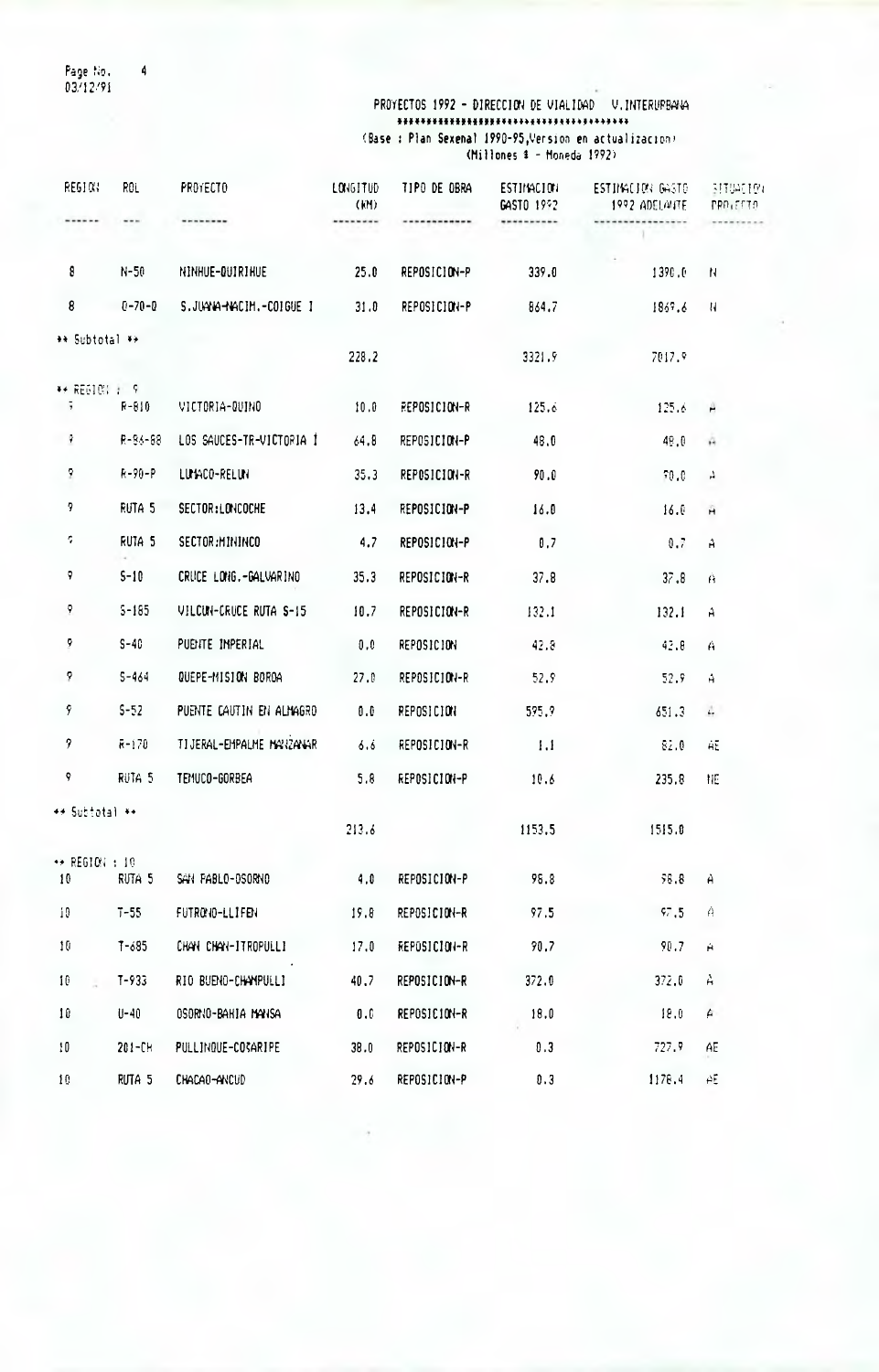Page No. 5 03/12/91

### PROYECTOS 1992 - DIRECCION DE VIALIDAD V.INTERURBANÁ (Base : Plan Sexenal 1990-95,version en actualizacion)  $\text{Milipones}$   $\bullet$  - Moneda 1992)

| <b>REGION</b>         | ROL.              | PROYECTO                 | LONGITUD<br>(M)       | TJPO DE OBRA | ESTIMACION<br>GASTO 1992 | ESTIMACION GASTO<br>1992 ADELANTE | <b>SITUACION</b><br>PROYECTO |
|-----------------------|-------------------|--------------------------|-----------------------|--------------|--------------------------|-----------------------------------|------------------------------|
|                       | ---               |                          |                       |              |                          |                                   |                              |
| 10 <sup>°</sup>       | $1 - 80$          | LA UNION-LAS TRANCAS     | 19.0                  | REPOSICION-R | 2.0                      | 192.6                             | AE                           |
| 10                    | $V - 56$          | COLEGUAL-LAS QUEMAS      | 17.7                  | REPOSICION-R | 7.1                      | 180.3                             | АE                           |
| 10                    | $V - 86$          | LAS QUEMAS-NUEVA BRAUNAU | 13.6                  | REPOSICION-R | 7.0                      | 151.4                             | ĤЕ                           |
| 10                    | PUT4.5            | PUERTO MONTT-PARGUA      | 58.0                  | REPOSICION-P | -599.0                   | 1539.9                            | $\frac{1}{2}$                |
| 10                    | $U - 72 - V$      | RIACHUELO-CRUCERO        | 19.8                  | REPOSICION-R | 105.0                    | 157.0                             | $\mathbf{H}$                 |
| 10 <sub>1</sub>       | RUTA <sub>5</sub> | BIF.PURRANQUE-CASMA      | 12.7                  | REPOSICION-P | 5.8                      | 831.6                             | <b>NE</b>                    |
| 10                    | RUTA <sub>5</sub> | LIM.REGIONAL N-RUCACO    | 10.0                  | REPOSICION-P | 5.8                      | 693.0                             | <b>NE</b>                    |
| <b>** Subtotal **</b> |                   |                          | 299.9                 |              | 1410.3                   | 6290.2                            |                              |
| ** REGION : 11        | 240-CH            |                          |                       |              |                          |                                   |                              |
| $\overline{11}$       |                   | PTO.CHACABUCO-COIHAIQUE  | 20.0                  | REPOSICION-P | 16.5                     | 423.3 A                           |                              |
| $\mathbf{11}$         | 245-CH            | ACCESO NORTE A BALMACEDA | 16.2                  | REPOSICION-R | 20.7                     | 20.7                              | $\overrightarrow{r}$         |
| $\mathbf{1}$          | ruta 7            | BIF.N.BALMAC.-V.CASTILLO | 20.2                  | REPOSICION-R | 102.6                    | 102.6                             | $\mathbf{H}$                 |
| 11                    | $X-50$            | MAS I HUALES-AYSEN       | 28.2                  | REPOSICION-R | 55.0                     | 170.5                             | $\mathbf{H}$                 |
| ** Subtotal **        |                   |                          | 84.6                  |              | 194.8                    | 714.5                             |                              |
| ** REGION : 12<br>12  | RUTA 9            | P.ARENAS-PTO.NATALES 1   | 11.0                  | REPOSICION-P | 665.1                    | 665.1                             | $\mathbf{H}$                 |
| $12 -$                | 257-CH            | B.AZUL-CERRO SOMBRERO    | 35.0                  | REPOSICION-R | 302.5                    | 473.5 H                           |                              |
| ** Subtotal **        |                   |                          | 46.0                  |              | 967.3                    | 1163.7                            |                              |
| ** REGION : 13<br>13  | $6 - 60$          | PUENTE MARAMB10          | 0.0                   | REPOSICION   | 203.5                    | 203.5 A                           |                              |
| 13                    | G-60              | MELIPILLA-CR. LAS ARASAS | 33.0                  | REPOSICION-P | 510.0                    | 510.0                             | $\mu$                        |
| 13                    | $6 - 76$          | Santa Ines-Haria Pinto   | 13.0                  | REPOSICION-R | 132.8                    | 132.8                             | $\overline{\mathbf{H}}$      |
| 13                    | $6 - 25$          | VIZCACHAS-S.J. MAIPO     | 24.0                  | REPOSICION-P | 10.1                     | 1852.3                            | AE                           |
| 13                    | RUTA 68           | SANT 1AGO-VALPARAISO II  | 10.0                  | REPOSICION-P | 200.0                    | 1940.0                            | H.                           |
| 13                    | $6 - 420$         | PUENTE NALTAGUA          | $\pmb{0}$ . $\pmb{0}$ | REPOSICION   | 11.5                     | 207.3                             | 古                            |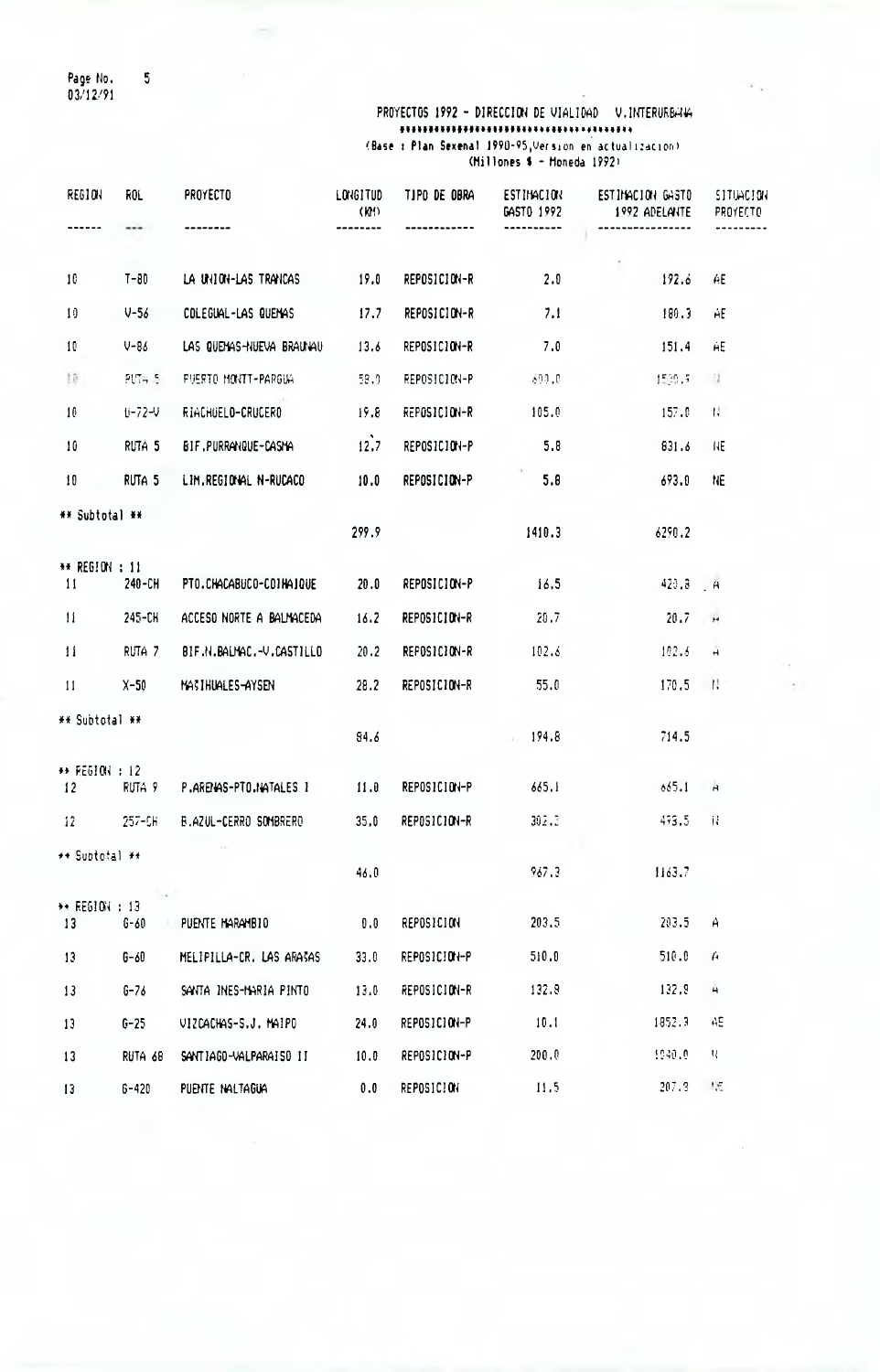Page No. 6<br>03/12/91

 $\sim 10^{-1}$  and  $\sim 10^{-1}$ 

**FESTIMANT** 

### PROYECTOS 1992 - DIRECCION DE VIALIDAD V.INTERURBARA (Base: Plan Sexenal 1990-95, Version en actualizacion)<br>(Millones \$ - Moneda 1992)

| <b>PEGION</b>  | ROL | <b>PROYECTO</b> | <b>LONGITUD</b><br>(M) | TIPO DE OBRA | <b>ESTIMACION</b><br>GASTO 1972 | ESTIMACION GASTO<br>1972 ADELANTE | <b>SITUACION</b><br>PFOTECTS. |
|----------------|-----|-----------------|------------------------|--------------|---------------------------------|-----------------------------------|-------------------------------|
|                |     |                 |                        |              |                                 |                                   | --------                      |
| ** Subtotal ** |     |                 | 80.0                   |              | 1067.9                          | 3946.5                            |                               |
| *** Total ***  |     |                 | 1954.8                 |              | 加強しる                            | 43557.4                           |                               |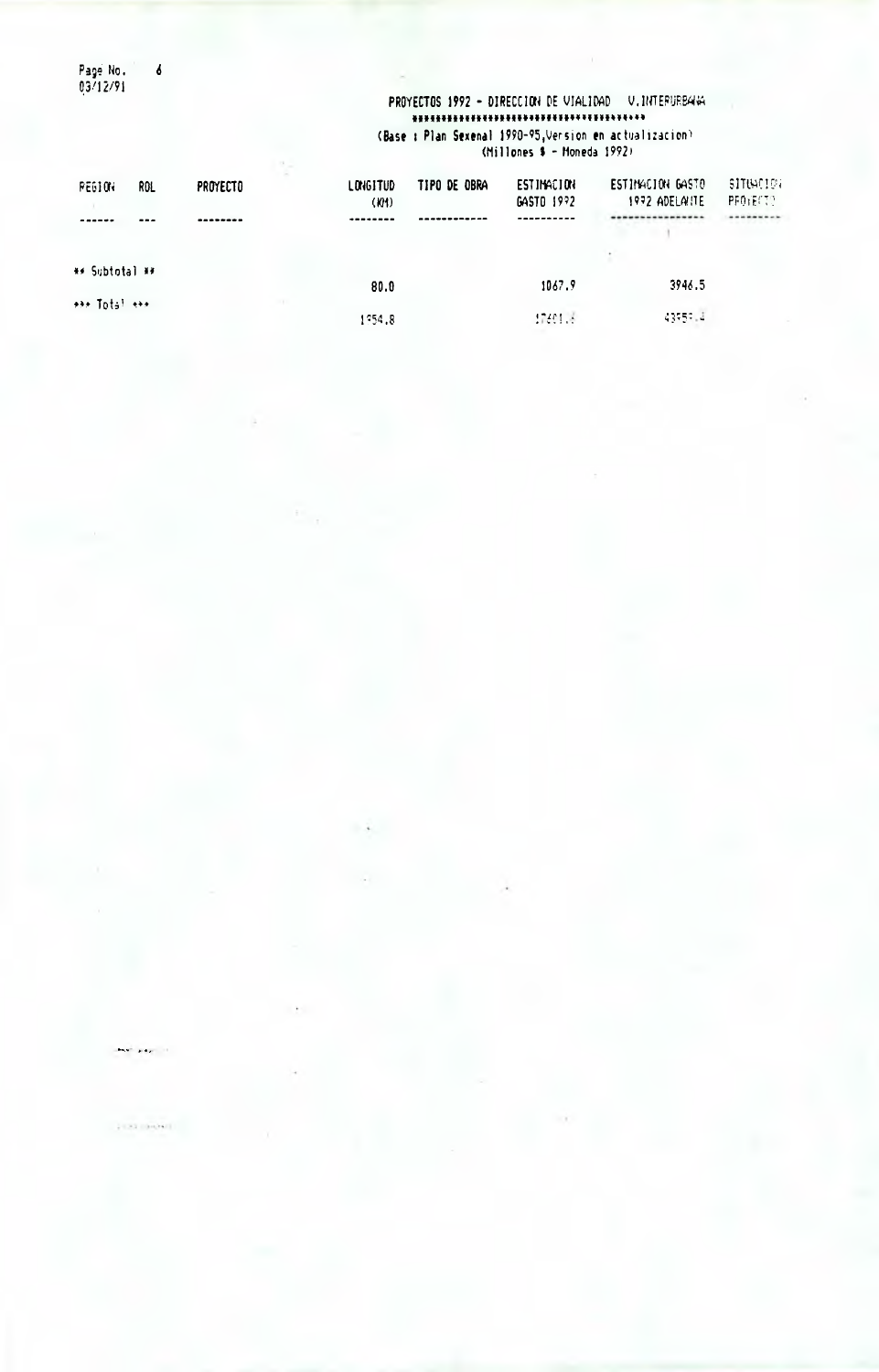#### FICHA DE PROGRAMAS DEL PLAN DE INFRAESTRUCTURA

NOMBRE DEL PROGRAMA: VIALIDAD URBANA

- OBJETIVOS: INCREMENTAR LA CAPACIDAD DE LA RED VIAL URBANA PARA REDUCIR LOS GRAVES CONGESTIONAMIENTOS DE TRAFICO EN NUMEROSAS CIUDADES DEL PAIS.
- DESCRIPCION: SE INCLUYEN OBRAS DE CONSTRUCCION Y AMPLIACION DE CAPACIDAD Y DE MEJORAMIENTOS DE INTERSECCIONES EN LAS AVDAS. AMERICO VESPUCIO Y GRAL. VELAZQUEZ EN SANTIAGO, Y EN RODELILLO - EL SALTO Y GOMEZ CARREÑO EN LA V REGION.

COSTO ESTIMADO: 15.400 MILLONES (\$ 1992)

SITUACION ACTUAL: MAS DEL 62% DE LAS OBRAS DEL PROGRAMA ESTAN A LA FECHA CONTRATADAS Y EN EJECUCION.

AVANCE A LA FECHA: 33%

FECHA DE INICIO: 1991

FECHA DE TERMINO: 1994

METAS A DIC. 1993: UN 75% DE LAS OBRAS ESTARAN COMPLETADAS.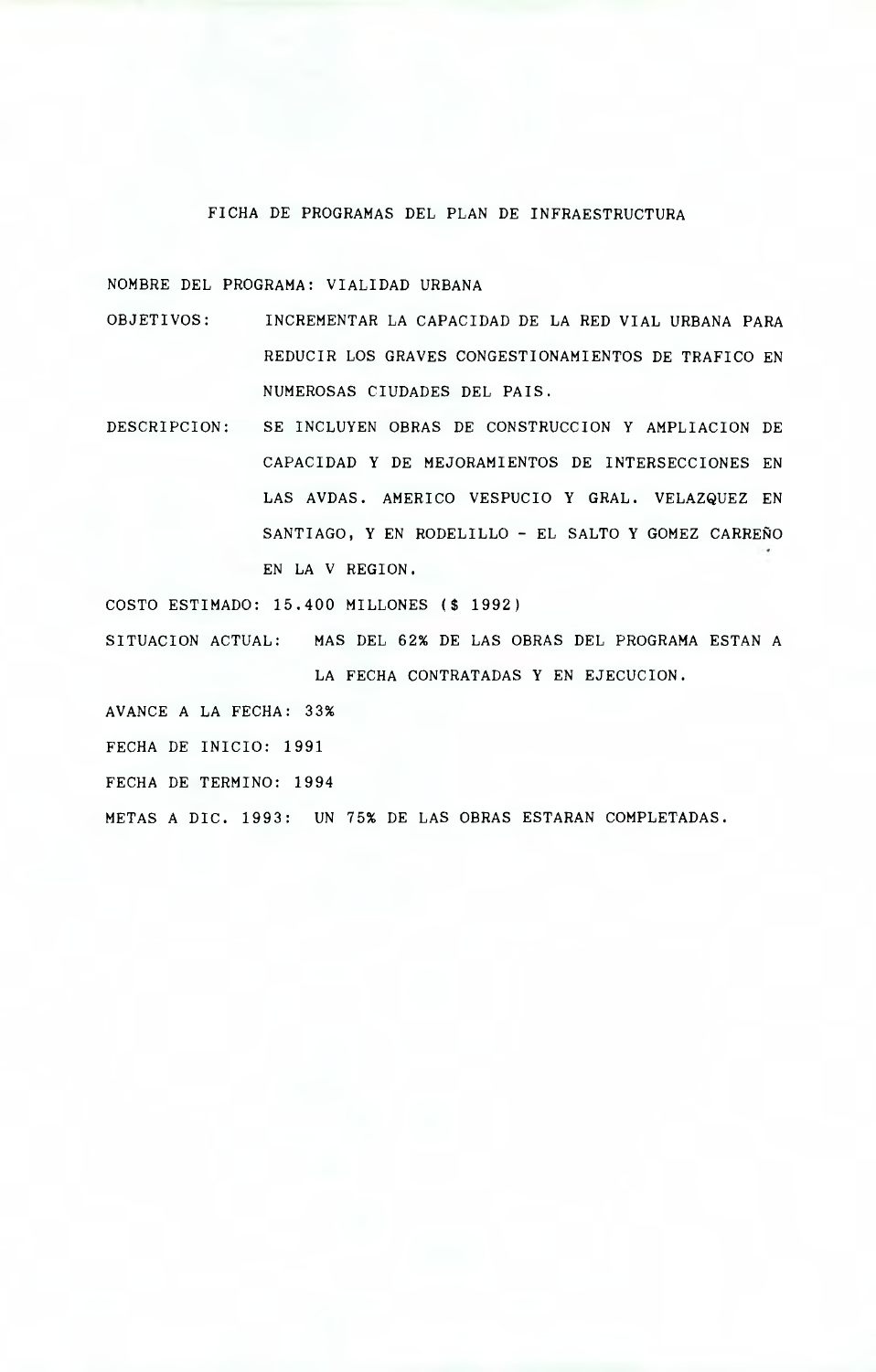Page No. 11<br>03/12/91

### PROGRAMA<br> **V.URBAW:** AMPLIACIONES PROVECTOS 1992 - DIRECCION DE VIALIDAD U.URBAY<br>ENERGENERALE DE VIALIDAD U.URBAY<br>(Base : Plan Sexenal 1990-95,Version en actualizacion)<br>(Millones \$ - Moneda 1992)

| FE6100               | F.OL      | PRG/ECTO                     | <b>LONGITUD</b><br>(101) | TIPO DE OBRA      | ESTIMACION<br>GASTO 1992 | ESTINACION GASTO<br>1992 ADELINITE | <b>SITUACION</b><br><b>PROYECTO</b> | AP.LICHACION<br><b>I SEMESTEE</b> | AFULLER THE<br>11.500 PM |
|----------------------|-----------|------------------------------|--------------------------|-------------------|--------------------------|------------------------------------|-------------------------------------|-----------------------------------|--------------------------|
| ******               | ---       | ********                     |                          |                   |                          |                                    |                                     | *************                     | <b>FRANKELLANDS-</b>     |
| $$ REGION : 9        |           |                              |                          |                   |                          |                                    |                                     |                                   |                          |
| 3                    |           | CONCEPCION-TALCAHUAND(A)     | $\pmb{0}$ . $\pmb{0}$    | AMPLIACION        | 0.0                      | 0.08                               | A                                   |                                   |                          |
| $\mathbf{B}$         |           | <b>CUTA 160 CORDIEL-LOTA</b> | 13.6                     | REPOS-AMPLIAC     | 750.7                    | 3002.9                             | N                                   |                                   |                          |
| ** Sublotai **       |           |                              |                          |                   |                          |                                    |                                     |                                   |                          |
|                      |           |                              | 13.6                     |                   | 830.7                    | 3082.9                             |                                     |                                   |                          |
| ** REGION : 10<br>10 |           | EJE PETORCA(Pto.Montt) 1     | 1.2                      | AMPLIACION        | 434.7                    | 604.5 A                            |                                     |                                   |                          |
| ** Subtotal **       |           |                              | 1.2                      |                   | 434.7                    | 604.5                              |                                     |                                   |                          |
| ** FEGION : 13       |           |                              |                          |                   |                          |                                    |                                     |                                   |                          |
| 13                   | RUTA 70   | A.V:BILBAD-NUNCIO LAGHI      | 3.1                      | AIPLIACION        | 155.0                    | 155.0                              | A                                   |                                   |                          |
| 13                   | Role 70   | A V:6.AVEHIDA-DCHAGAVIA      | 1.8                      | AIPLIACION        | 300.0                    | 300.0                              | A                                   |                                   |                          |
| 13                   | RuTe TO   | A.V:OCHAGAVIA-P.A. CERDA     | 4.0                      | AMPLIACION        | 1188.4                   | 1188.4                             | A                                   |                                   |                          |
| 13                   | FUIA 70   | A.V:RUTA 5-INDEPENDENCIA     | 1.0                      | ANFLIACION        | 2184.0                   | 2184.0                             | Α                                   |                                   |                          |
| $\mathbf{3}$         | F.J.A. 79 | A.V: INDEPENDENC-RECOLETA    | 0.0                      | AHPLIACION        | 46,7                     | 797.5                              | АE                                  |                                   |                          |
| 13                   | RUTA 74   | G.V:J.HIRMAS-LO VALLEDOR     | 0,0                      | REPOS-AMPLIAC     | 45.1                     | 911.4                              | AE                                  |                                   |                          |
| 13                   | $G - 25$  | U.MARTINEZ-VISCACHAS         | 0.0                      | AMPLIACION        | 17.3                     | 17.3                               | NE.                                 |                                   |                          |
| 13                   | FUTA 70   | RUTA 5-ACC.AEROPUERTO        | 0.0                      | <b>AMPLIACION</b> | 11.5                     | 11.5                               | NE                                  |                                   |                          |
| ** Subtotal **       |           |                              |                          |                   |                          |                                    |                                     |                                   |                          |
| H+ Total +++         |           |                              | 9,9                      |                   | 3748.0                   | 5565.0                             |                                     |                                   |                          |
|                      |           |                              | 24.7                     |                   | 5213.4                   | 9252.4                             |                                     |                                   |                          |

 $\sim$  7  $^\circ$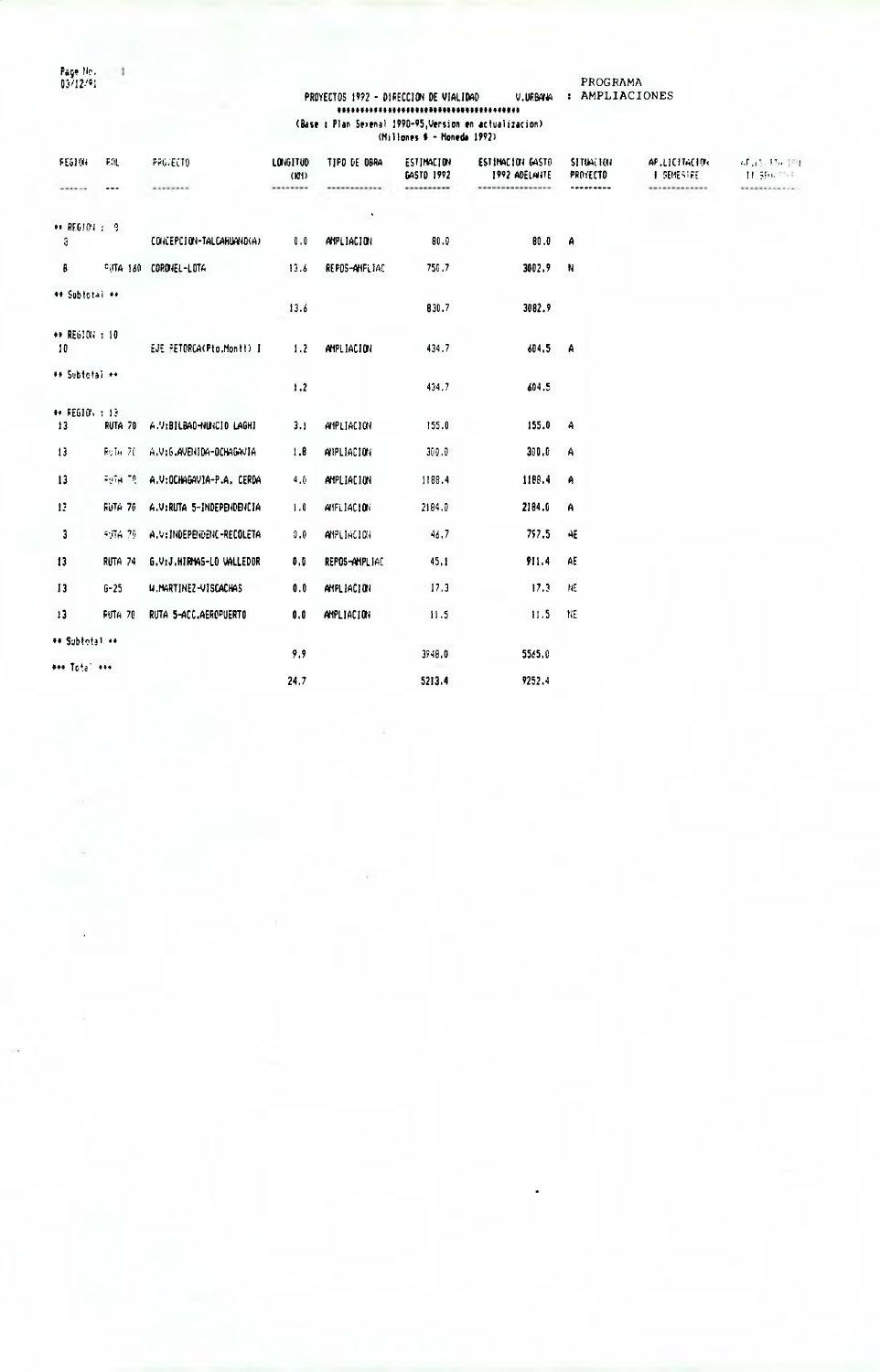البلقاوم و

Page No.<br>03/12/91

 $\blacksquare$ 

### PROGRAMA

and provide a

ġ

| <b>REGION</b>                    | Ŧе.     | <b>PROTECTD</b>          | LONGITUD<br>(M) | TIPO DE OBRA        | <b>ESTIMACION</b><br>645T0 1992 | estimacion Gasto<br>1992 ADELANTE | <b>SITULTION</b><br>FFO <sub>1</sub> ECTO | AP.LICITACI3H<br><b>I SENESTRE</b> | ALLIEDS ISL<br>II STATIS |
|----------------------------------|---------|--------------------------|-----------------|---------------------|---------------------------------|-----------------------------------|-------------------------------------------|------------------------------------|--------------------------|
| ******                           | $***$   |                          |                 |                     |                                 |                                   |                                           |                                    |                          |
| ## REGION : 0                    |         |                          |                 |                     |                                 |                                   |                                           |                                    |                          |
| $\mathbf{0}$ and $\mathbf{0}$    |         | SOBREPROGRAMMETON V.U.   | 10.0            | <b>CONSTRUCCION</b> | $-300.0$                        | 0.0                               | - A                                       |                                    |                          |
| ** Subtotal **                   |         |                          | 0.0             |                     | $-300.0$                        | 0.0                               |                                           |                                    |                          |
| $\leftrightarrow$ PEGIDN: 5<br>5 |         | RODELILLO - EL SALTO I   | 8.2             | CONSTRUCCION        | 656.0                           | 4571.5                            | - 14                                      |                                    |                          |
| ** Subfotal **                   |         |                          | 8.2             |                     | 656.0                           | 4571.5                            |                                           |                                    |                          |
| $\leftrightarrow$ FEGISI : 8     |         |                          | $\sim$          |                     |                                 |                                   |                                           |                                    |                          |
| B                                |         | FUTA 160 BY FASS CORONEL | 10.1            | <b>CONSTRUCCION</b> | 1567.6                          | 3126.3                            | A                                         |                                    |                          |
| B                                | RUTA 5  | BY PASS CHILLAN          | 8.3             | CONSTRUCCIO.        | 3.1                             | $3.1 - A$                         |                                           |                                    |                          |
| ** Suptotal **                   |         |                          | 18.4            |                     | 1570.7                          | 3129.9                            |                                           |                                    |                          |
| #* REGION : 13<br>13             | ruta 74 | G.V:RUTA 5 SUR-LD VALLED | 10.0            | <b>CONSTRUCCION</b> | 2454.8                          | 2454.8 A                          |                                           |                                    |                          |
| -13                              | RUTA 70 | A.V:P.A.CERDA-PAJARITOS  | 0.0             | <b>CONSTRUCCION</b> | 449.8                           | 1626.9                            | - 14                                      |                                    |                          |
| ** Subtotal **                   |         |                          |                 |                     |                                 |                                   |                                           |                                    |                          |
| <b>HH Total ###</b>              |         |                          | 10.0            |                     | 2903.6                          | 4081.7                            |                                           |                                    |                          |
|                                  | $\sim$  |                          | 36.6            |                     | 4830.3                          | 11783.1                           |                                           |                                    |                          |